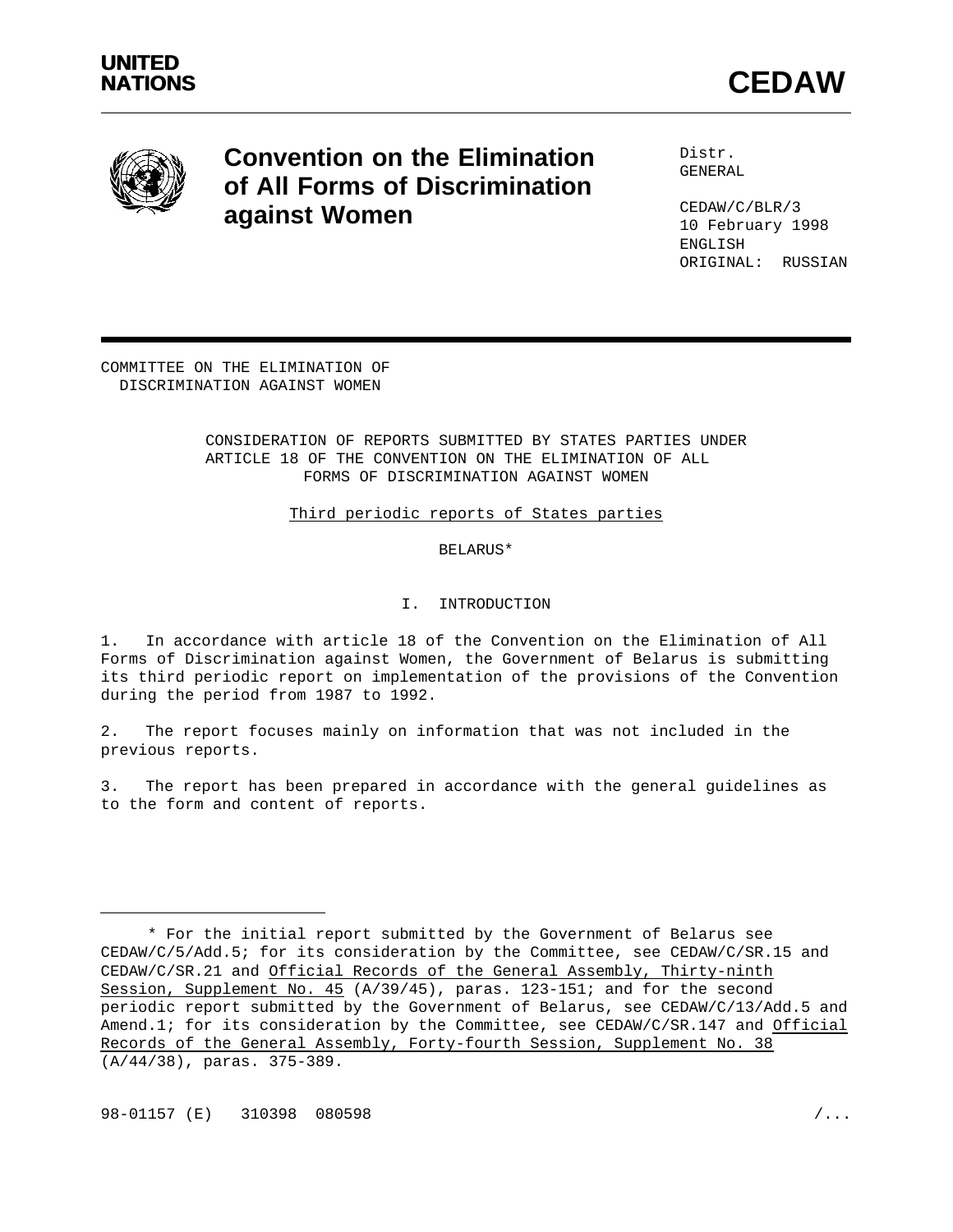#### II. GENERAL INFORMATION<sup>1</sup>

#### A. Demography

4. Women account for 53.1 per cent (5,152,900) of the total population of Belarus (10,280,800). The average general life expectancy is 70.7 years: 65.5 years for men and 75.5 years for women. In urban areas, life expectancy is 71.3 years: 66.5 for men and 75.7 for women. In rural areas, life expectancy is 68.7 years: 63.2 for men and 74.7 for women.

5. During the period under consideration (1987-1992), certain demographic changes occurred in the Republic. The birth rate, which in 1991 was 13 per cent, or 79.7 per cent of the 1981 level (16.3 per cent), continued to decline.

6. The next most important demographic indicator, the general death rate, showed an upward trend: in 1991, it rose by 16.6 per cent compared to 1981 (11.2 and 9.6 per 1,000 population in 1991 and 1981, respectively). All this led to a 73 per cent decline in the rate of natural population growth, from 6.7 per cent in 1981 to 1.8 per cent in 1991.

7. Infant mortality during the reporting period fell by 27 per cent; the number of children who died in 1991 before reaching the age of one year was 11.9 per 1,000 live births (compared to 16.7 per cent in 1981).

8. The pattern of infant mortality has remained unchanged since 1982: perinatal mortality is the highest indicator at 35.3 per cent (32 per cent in 1989 and 38 per cent in 1990), followed by congenital malformations at 29.4 per cent (compared to 30 per cent in 1989-1990) and diseases of the respiratory system (acute respiratory disease, influenza, pneumonia) at 15.1 per cent (compared to 16.6 per cent in 1989 and 13.5 per cent in 1990). Within the general indicator of infant mortality, neonatal mortality is on the rise (47.9 per cent in 1981, 51 per cent in 1985 and 62.2 per cent in 1990).

9. The mortality rate among children aged from 0 to 14 years is 1.2 per 1,000 of the child population; for children aged between 1 and 14 years, the rate is 0.5 per 1,000 children in that age group (1990). Children who die during the first year of life account for 61.3 per cent of all child deaths between the ages of 0 and 14 years inclusive. The main causes of death among children over one year of age are accidents (44.66 per cent), neoplasms (15.62 per cent) and congenital anomalies (9.77 per cent).

10. It should be noted that, from the age of three, the proportion of accidents as a major cause of child deaths rises sharply (45.1 per cent for two- to threeyear-olds, 50.6 per cent for four- to five-year-olds, and 52.0 per cent for five- to nine- and 10- to 14-year-olds).

 $1$  A statistical survey on the status of women in Belarus is annexed to this report.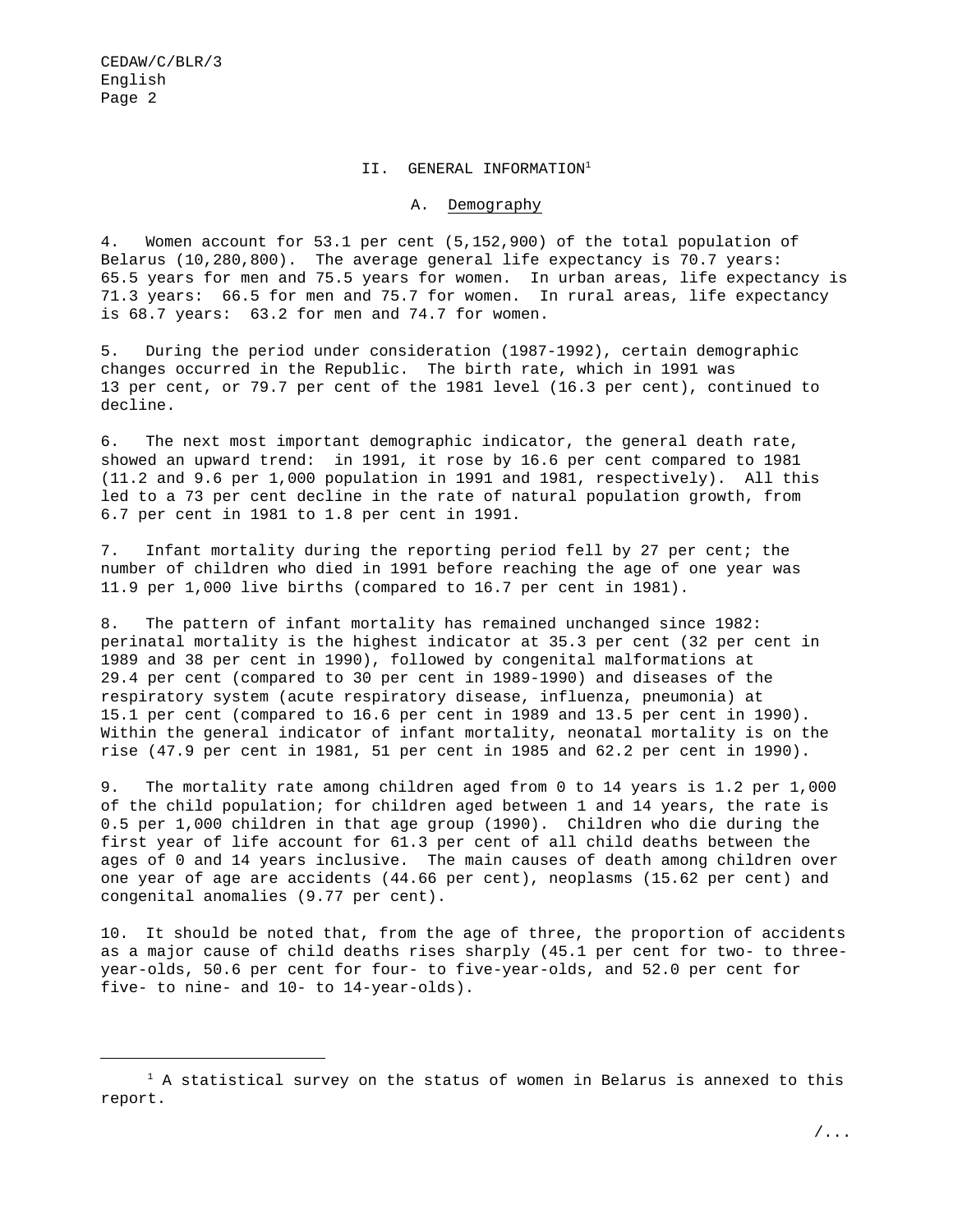#### B. Social, economic and political status of women

11. The Belarusian Constitution's proclamation of the equality of men and women is unquestionably a major social achievement. However, it is regrettable that there is a very significant and ever increasing gap between declared principles and their de facto implementation. This is confirmed by the numerous problems faced by women in every aspect of their lives: inequality in daily life, employment, remuneration, fulfilment of their maternal and child-rearing functions, and so on.

12. The situation of Belarusian women has deteriorated markedly during the country's transition to a market economy. Women are among the most vulnerable social groups and face the very serious problem of unemployment.

13. The high level of female employment in the national economy (52 per cent), changes in the sectoral and occupational patterns of female employment towards greater conformity with the specific profile of the female labour force, and the steady increase in the level of women's education and occupational skills are typical features of female labour in Belarus. At the same time, an analysis of the sectoral structure shows that, despite the structural changes that have taken place in recent years, the current division of labour by sex in the Republic is far from perfect. The division of labour often depends not so much on the specific ways in which male and female labour is utilized as on a number of other factors (working conditions and remuneration, prestige of various professions, and so on), which has a definite impact on the effectiveness of men's and women's work. Furthermore, the male-female ratio of employees in the various sectors of the economy is not fully consistent with the objectives of demographic policy because working conditions often have an adverse effect on demographic trends, such as birth and death rates. Thus, the employment of women in jobs with unfavourable working conditions often leads to an increase in complications during pregnancy or childbirth and occasionally to the birth of children with various abnormalities.

14. In material production, women engaged chiefly in physical labour (42.1 per cent of all physical labourers) usually work in ancillary and service jobs, such as laboratory assistants (92.6 per cent), checkers, quality-control inspectors, sorters (88.7 per cent), warehouse staff, weighing-machine operators, distributors (88.4 per cent) and so forth. These are unskilled and unproductive jobs and their level of remuneration is relatively low.

15. As a rule, women with higher or secondary specialized education tend to work in non-productive areas, which is clearly reflected by the high proportion of women in professional occupations (62.5 per cent). Women are particularly attracted to engineering and technical, scientific, medical, teaching, cultural and educational work, and also trade, planning and accounting. Female employment in these fields ranges from 60 to 90 per cent. Women with higher or secondary education are concentrated mainly in middle- and low-level positions.

16. The employment of women in agriculture is beset by a number of serious problems. Between 1987 and 1991, the number of women employed in this sector continued to decline (456,700, or 43.2 per cent, in 1987 compared to only 376,700, or 40.3 per cent, in 1990).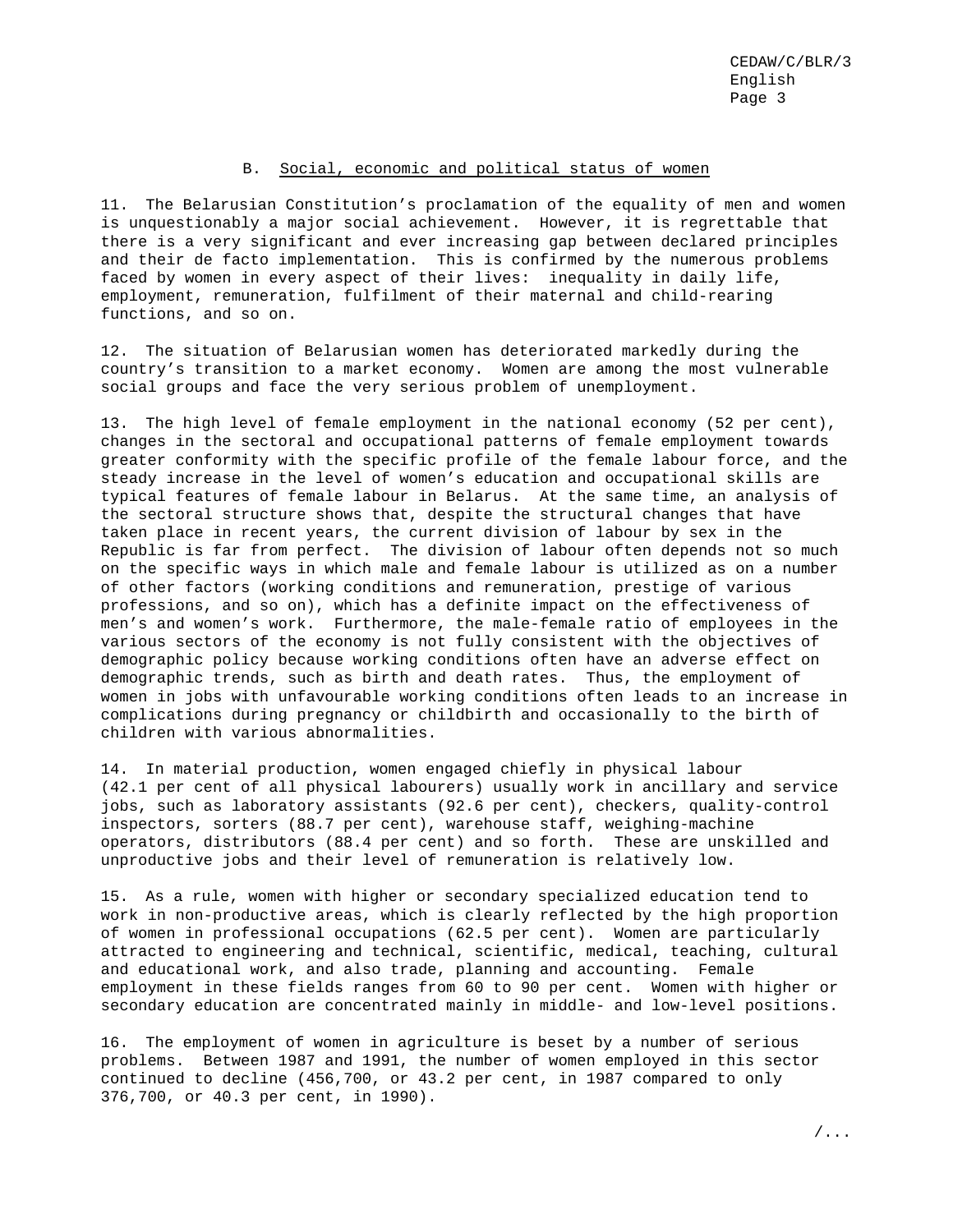17. The decline in the number of women working in the agricultural sector is essentially a natural process, since technical progress has reduced the need for unskilled, and often heavy, manual labour. This process will continue in the foreseeable future, not only as a result of lay-offs owing to a higher level of mechanization but also because large numbers of women will be too old to work; many will not be replaced because young women have higher expectations with regard to pay and working conditions. In 1989, the average age of women employed in this sector was 42.5 (43.4 on collective farms) as compared with 38.8 in the national economy as a whole.

18. At the same time, the decline in the number of women employed in agriculture is having a significant impact on gender imbalance in rural areas as a whole. In order to ensure gender-balanced employment in the countryside, work opportunities for women will be expanded by promoting those sectors and types of activity in which female labour predominates. To this end, enterprises which have some technical connection with agriculture (processing and storage of agricultural produce, agriculture-related industries) and branches of industrial enterprises will be moved from cities to the countryside, and a network of institutions providing a social infrastructure will be developed. As far as the education and training of personnel are concerned, the range of occupations that may be studied in rural vocational schools will be expanded both in the agricultural sphere (mechanization experts in livestock-raising, operators, technicians, and so on) and in other branches of industry and trades that provide services to the rural population.

19. It is difficult to determine the extent to which women are participating in new economic structures involving various forms of ownership (entrepreneurial, cooperative, leaseholding, private farm, private labour activity and so on)<sup>2</sup> owing to the lack or reliable and complete data based on such qualitative characteristics of the labour force as sex, age, education and so forth.

20. A number of measures are being contemplated with a view to developing new forms of employment for women as one way of addressing the problem of future female unemployment and ensuring that women have the same starting opportunities as men in the transition to a market economy.

21. With respect to the issue of female employment, it must be pointed out that the economic crisis, the disruption of economic and political ties, the transition to a market economy, shortages of all kinds of consumer goods, inflation, the decline in real income and rising social tensions are having a very negative impact on the situation of women.

22. Women have borne the brunt of the lay-offs resulting from the closing of enterprises and downsizing. They currently account for 69 to 77 per cent of all redundant workers in various cities throughout Belarus. They are mostly women with higher or secondary specialized education: engineers with various specialities, economists, cultural workers and so forth. Women comprise

 $^2$  As of November 1991, there were 1,300 small businesses, 5,300 cooperatives, 198 joint ventures, 75 associations, 14 corporations and 5 concerns registered in Belarus.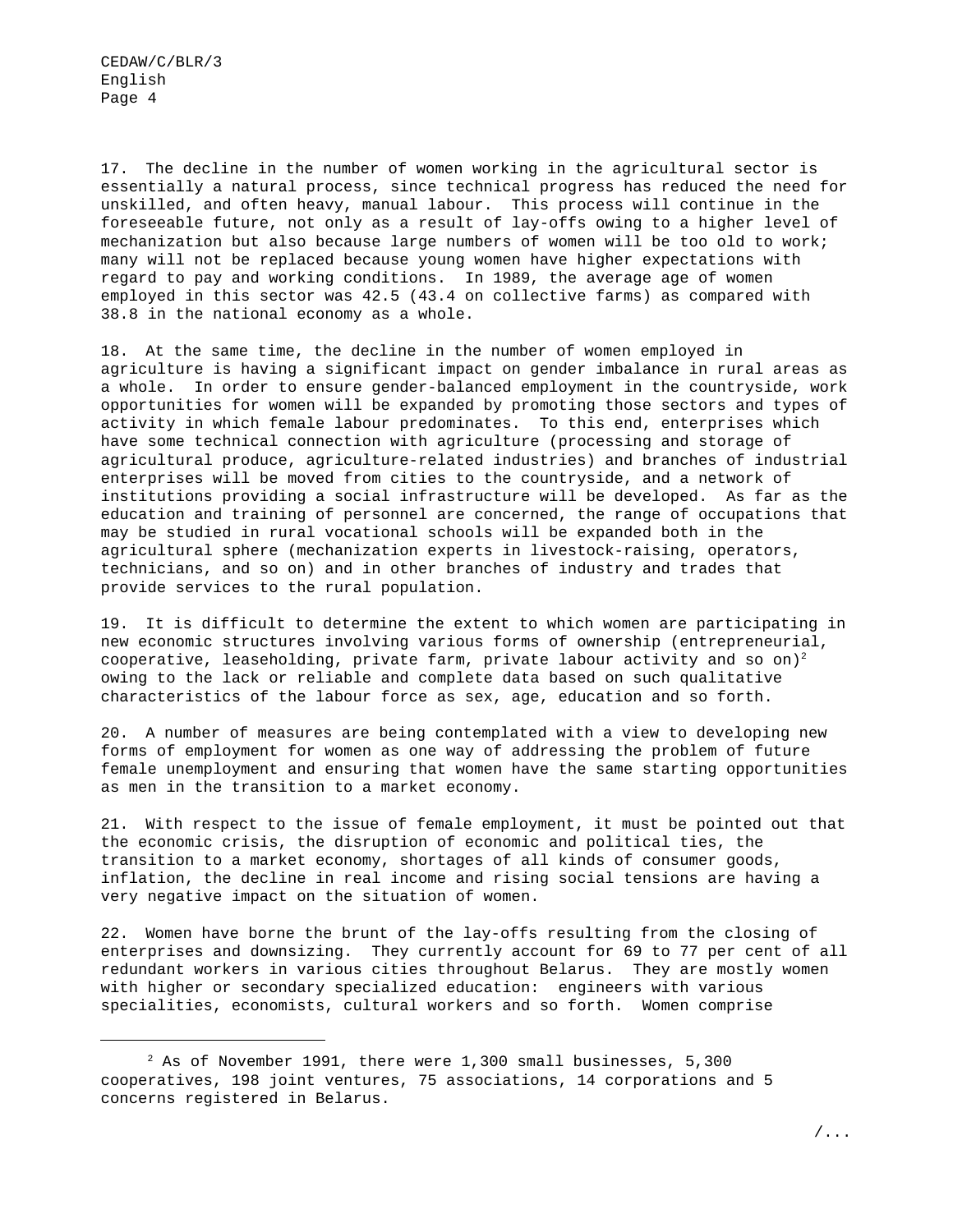82.3 per cent of the registered unemployed and 87.6, per cent of qualified specialists.

23. Generally speaking, 8 out of every 10 unemployed persons registered with the Republic's Employment Service are women between the ages of 30 and 40 with 10 to 15 years of work experience.

24. There are two categories of unemployed women in Belarus: young specialists who graduated from technical schools and higher educational institutions and who are not being hired by enterprises, and women specialists, such as mechanical engineers, programmers, technicians and chemists, who were the first to be laid off by enterprises.

25. This is because, in keeping with the more effective use of resources, including the labour force, increasing numbers of workers are being laid off and redistributed. In such conditions, the prime candidates for redundancy are women who are often absent from work when their children are sick. Moreover, labour is becoming more intensified in the new economic conditions are there is a growing demand for competent and qualified workers capable of mastering new skills. Here, too, women find themselves at a disadvantage because their domestic workload saps the physical and moral strength necessary for professional growth. Finally, the restructuring of the economy means that labour shortages are becoming a thing of the past and the demand for labour is diminishing. It is becoming increasingly difficult to tackle the issue of job placement because people are turning to employment centres in rapidly increasing numbers while the number of jobs and vacancies are contracting sharply. Thus, whereas on 1 January 1992 there were 64,000 job vacancies, on 1 June 1992 there were only 29,000. At the same time, the unemployed population numbered 32,000 as at 1 June 1992.

26. For a woman, the loss of a job represents not only a loss of earnings but also the forfeiture of social protection for herself and her family, because the system of State support for families and children is mainly centred around women. Of every 1,000 individuals living near or below the poverty line, a large majority are single mothers, single women of retirement age and women taking partly paid or unpaid leave to look after a child. Over 50 per cent of women registered as unemployed have one or two dependent small children, and 1 per cent have three or more children.

27. The process of transition to a market economy is exacerbating other unresolved social and economic problems that affect the status of women. One of these is the contradiction between women's growing contribution to social progress and their continuing - and often increasing - social, economic and political inequality.

28. One way in which this contradiction manifests itself is the underrepresentation of women in various administrative structures. The level of women's participation in management is an important criterion for gauging the extent to which de facto gender equality has been achieved. The almost complete lack of statistical information on women in management in Belarus indirectly confirms that women do not fare too well in this area.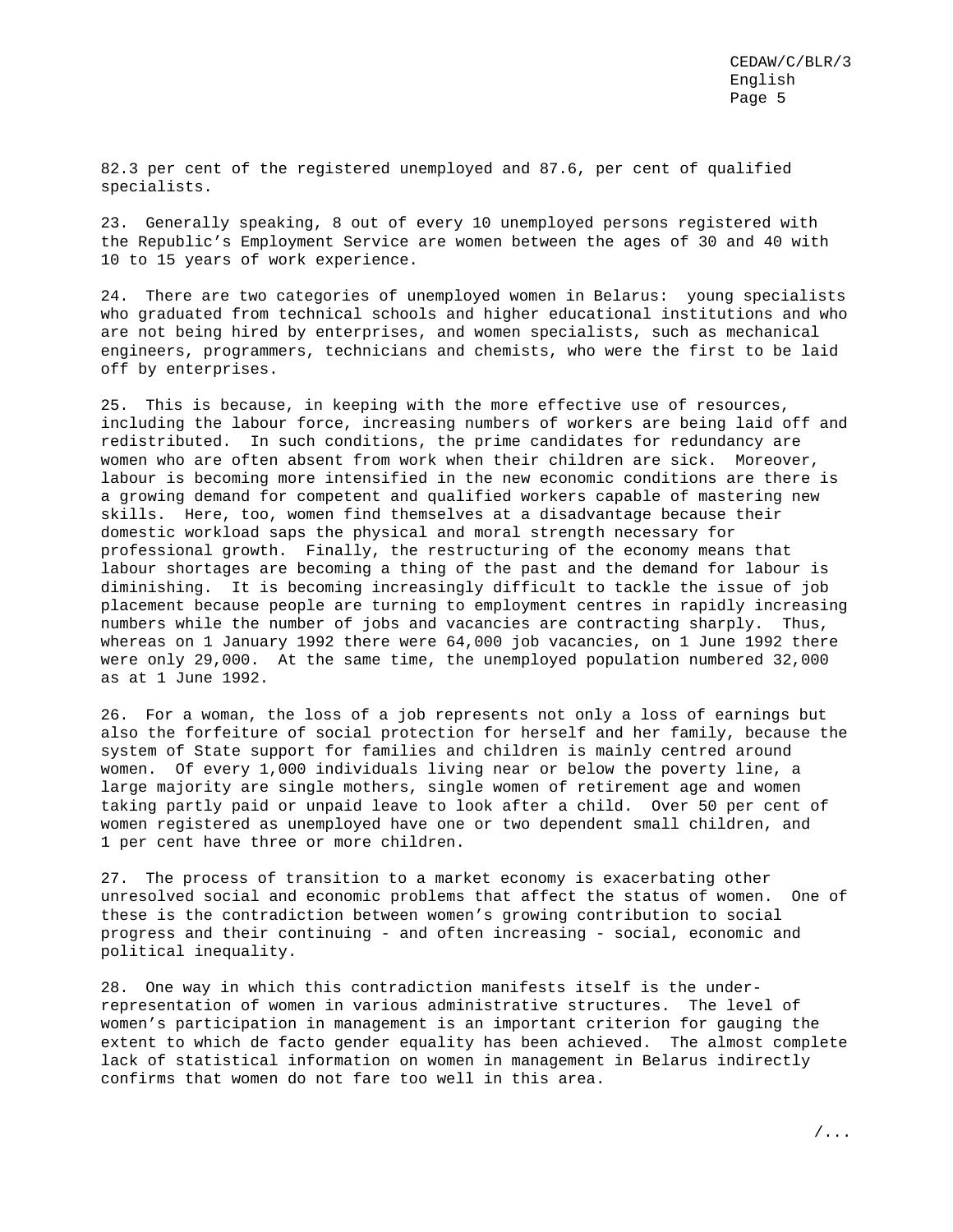29. The necessary prerequisites for the broader participation of women in management already exist; these include, first of all, the large number of women employed in social production (around 84 per cent) and their high level of general education. In the 1991/92 academic year, 53 per cent of the students in higher educational institutions and 59 per cent of the students in secondary specialized institutions were women. Thus, in the area of general and specialized education, women in Belarus have reached de facto equality with men (according to the 1989 census, of every 1,000 persons of the corresponding sex among the economically active population, there were 149 women and 138 men with higher education and 641 women and 608 men with secondary specialized education). Moreover, women today make up 56 per cent of specialists with higher education employed in the national economy. The number of women specialists has risen from 245,000 (53.8 per cent) in 1980 to 357,600.

30. As recent census date for Belarus show, from 1979 to 1989 there was an increase in the number and, in certain categories, proportion of women in decision-making positions. The number of women managers in government administrative bodies and their structural subdivisions rose from 4,300 to 6,600 (an increase from 18.5 to 50 per cent); directors of social organizations and their structural subdivisions - from 4,100 to 7,200 (from 32.5 to 40.1 per cent); executives of enterprises and organizations (industry, construction, agriculture and forestry, transport and communications) and their structural subdivisions - from 21,100 to 28,400 (the proportion remained practically unchanged at 27 per cent); heads of factory shops, sections, workshops and departments - from 6,300 to 7,800 persons (a decrease from 27.4 to 24.2 per cent); heads of scientific research establishments, exploring and prospecting organizations and scientific workers - from 7,600 to 10,200 (from 39.2 to 39.8 per cent); directors of educational institutions and courses from 2,500 to 4,100 (from 30 to 43.6 per cent); heads of economic planning and financial organizations - from 2,800 to 5,200 persons (the proportion of women rose from 56 to 62.4 per cent).

31. While the foregoing statistics seem quite positive, they do not give an accurate picture of women's participation in management, since they include both low-level managers with little influence on the government decision-making process (most women managers fall into this category) and top-level managers.

32. According to recent statistical data, the number of high-ranking women managers in the field of material production as at 1 January 1991 were: industry - 172, or 9.3 per cent (out of a total of 792,900 women in this branch, or  $48.6$  per cent of the total); agriculture - 254, or  $6.9$  per cent (out of a total of  $155,300$  women, or  $40.8$  per cent); transport - 4 women, or 0.8 per cent (out of a total of 64,100 women, or 21 per cent); construction - 7,000, or 0.4 per cent (out of a total of 102,200 women, or 22.1 per cent).

33. These data unequivocally show that today the number of women managers is still not proportionate to the number of women employed in the national economy. A study of professional employment patterns clearly illustrates that, as positions become more substantive and complex, and more demanding, in terms of creativity and responsibility, they are more often occupied by men.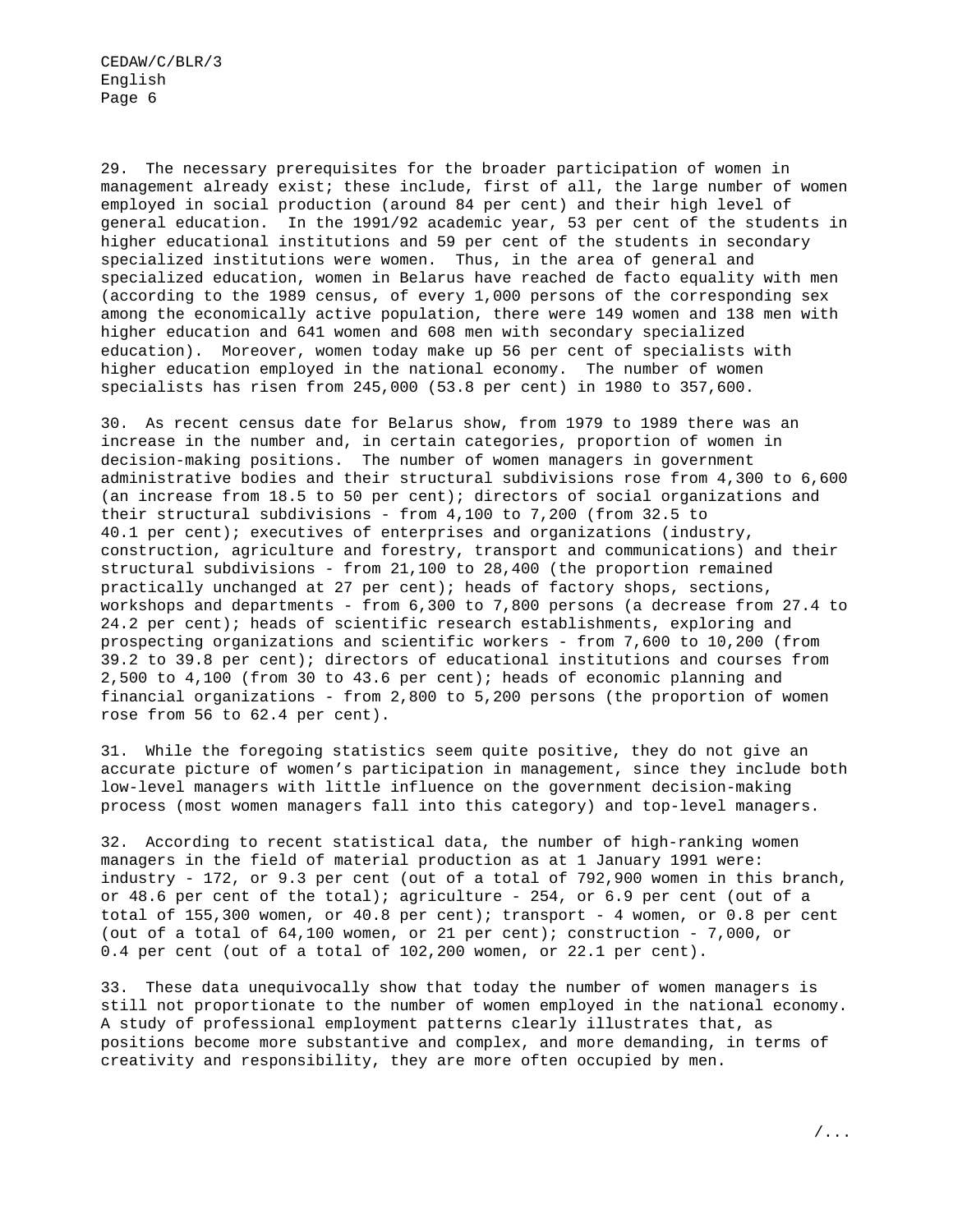34. This situation is the result not only of the traditional perception of women primarily as mothers and housewives, but is also due to the existence of certain institutional and sociocultural barriers to the advancement of women.

35. At the end of the 1980s and in the early 1990s, new forms of economic management and the new areas of employment generated by them (cooperatives, private labour, businesses and so on) began to have an impact on the situation. A study of women's employment in these areas has been hampered by a lack of statistical information on such qualitative characteristics of the workforce as sex, age, education and so on; however, indirect data show that women's involvement in small and medium-sized businesses is proceeding with difficulty. A few women are managers of small corporate enterprises and joint ventures. Beginning in 1993 statistical agencies will collect data on women's employment in these areas.

36. The situation of women in the area of politics is quite similar. Although women account for over half the population of Belarus, they have practically no opportunity to further their interests through elected bodies. Among the members of the Supreme Council, there are 13 women deputies, or 3 per cent, only one of whom works on a permanent basis. With the abolition of quotas, the proportion of women in local councils of people's deputies has declined sharply. In the Cabinet of Ministers there is only one woman - the Minister of Social Security. There is also only one woman among the Republic's international representatives.

37. Thus, it must be acknowledged that the involvement of women in the decision-making process is inadequate given their high level of education and activity in public affairs, and does not meet the objective needs of a democratic society.

38. The insufficient proportion of women in responsible posts, which is typical of all branches of economic and social life, calls for changes in personnel policies in this area.

39. First of all, there are plans to adopt a more careful approach in the selection of secondary school graduates for admission to higher educational institutes and the formation of a contingent of students to be trained to manage the national economy.

40. In order to ensure the more successful combination of managerial work and family responsibilities, it has been proposed that women managers at all levels be given the right to work on a flexible schedule during the most critical period of maternity and child-rearing.

41. In the light of the current situation and in accordance with article 7 of the Convention on the Elimination of All Forms of Discrimination against Women, which states that "States Parties ... shall ensure to women, on equal terms with men, the right to participate in the formulation of government policy and the implementation thereof and to hold public office and perform all public functions at all levels of Government", the Supreme Council of Belarus plans to consider the temporary special measures recommended to States Parties and widely used by parliaments, in particular, a system of quotas for women in government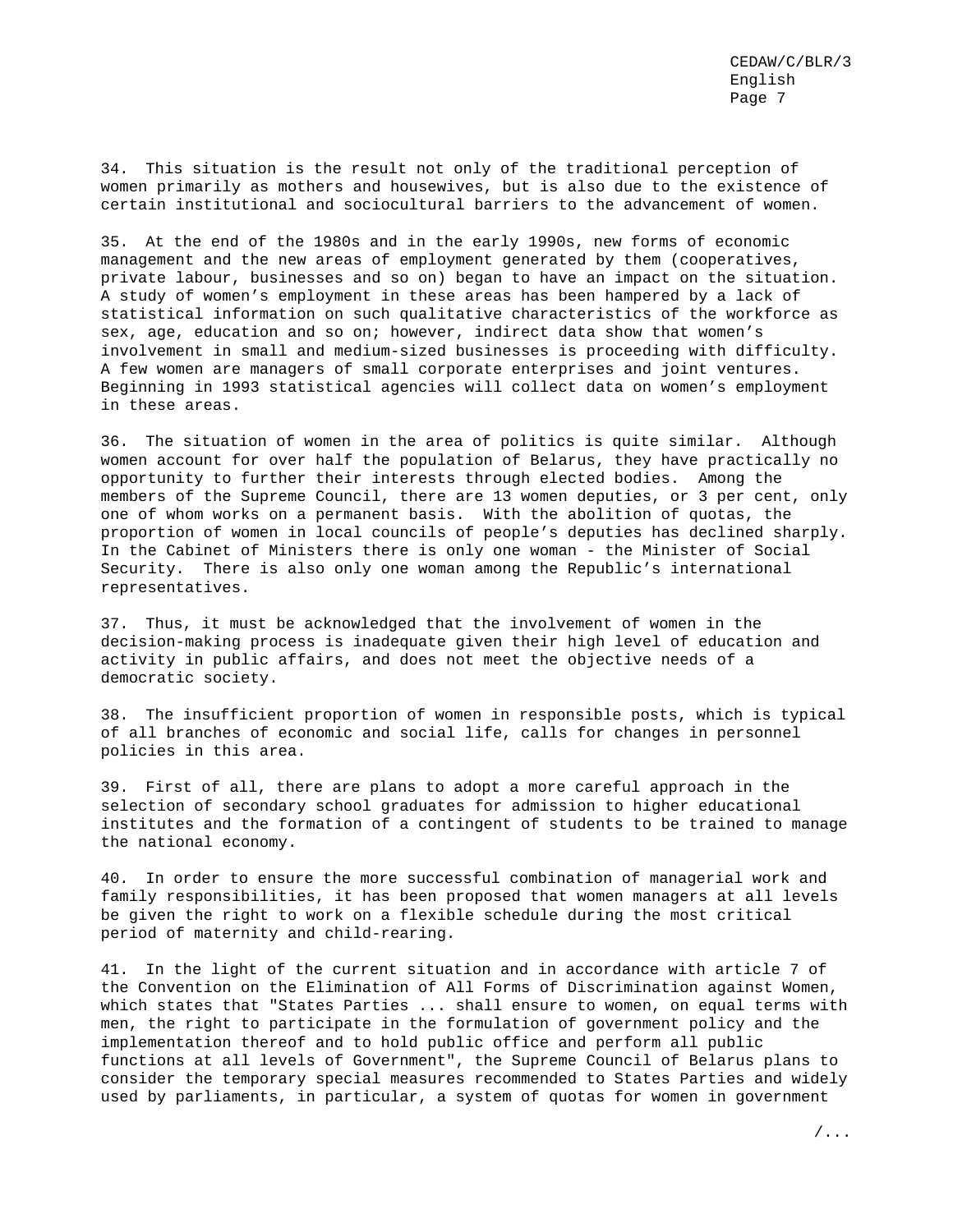bodies. The Supreme Council also intends to make a practice of holding regular parliamentary hearings on women's problems.

42. Certain political, economic and social phenomena are reflected in the primary unit of society - the family. In Belarus, 88 per cent of the population lives in families. The growth rate for the number of families in the Republic has outstripped the population growth rate. The size of the average family has continued to decline over the past 30 years; the average family currently consists of 3.2 persons, as compared to 3.7 persons in 1959. Since 1979, the average family size in urban areas of Belarus has been higher than in rural areas. Population census data show a continuing decline in the number of large families. While the 1959 census indicated that every fourth family consisted of five or more members (26 per cent), according to 1989 census data it was only every ninth (11 per cent). Most families in Belarus consist of two, three or four members.

43. The disparity between people's rising demands for improvements in their family life and the real situation has resulted in a high divorce rate. Currently, 61.7 per cent (2,583,000) of women have contracted registered marriages, as compared to 58.9 per cent (2,321,000) in 1979; 17.7 per cent (738,600) are widowed and 6.3 per cent are divorced (265,000). Over the past 15 years, the number of divorces has continued to increase.

44. The proportion of children born to women who are not in registered marriages is increasing. It rose from 6.4 per cent in 1980 to 8.5 per cent in 1990.

45. As a result of divorce, out-of-wedlock births and widowhood, the number of one-parent families is on the rise. According to population census data, the number of such families increased from 299,200 in 1979 to 338,800 in 1989; in 1989, 82.6 per cent of these were families in which the children were being brought up only by the mother, and 6.9 per cent were families in which the children were being brought up only by the father.

46. The State is endeavouring to assist these families and children. The Ministry of Education of Belarus operates 16 homes for pre-school children and 4 homes for school-age children, 35 regular boarding schools, 19 sanatoria/boarding schools and 83 special boarding schools for children with mental and physical handicaps. In all State institutions of this type there are 26,600 children, including 6,940 orphans; nine children's homes (2,595 children) for children with various mental and physical handicaps are maintained by the Ministry of Social Welfare.

47. Overall there are pre-school institutions in Belarus for 61.3 per cent, or 561,900 children: in towns, 66.7 per cent of children aged from one to six are covered by pre-school institutions, and in rural areas, 46.7 per cent are covered. At present, as a result of the adoption of new legislation under which women or other working family members may be granted leave to care for a child up to the age of three, many parents prefer to raise their children at home.

48. In view of the environmental situation in Belarus, there is a need to expand the network of pre-school therapeutic institutions for children. Thirty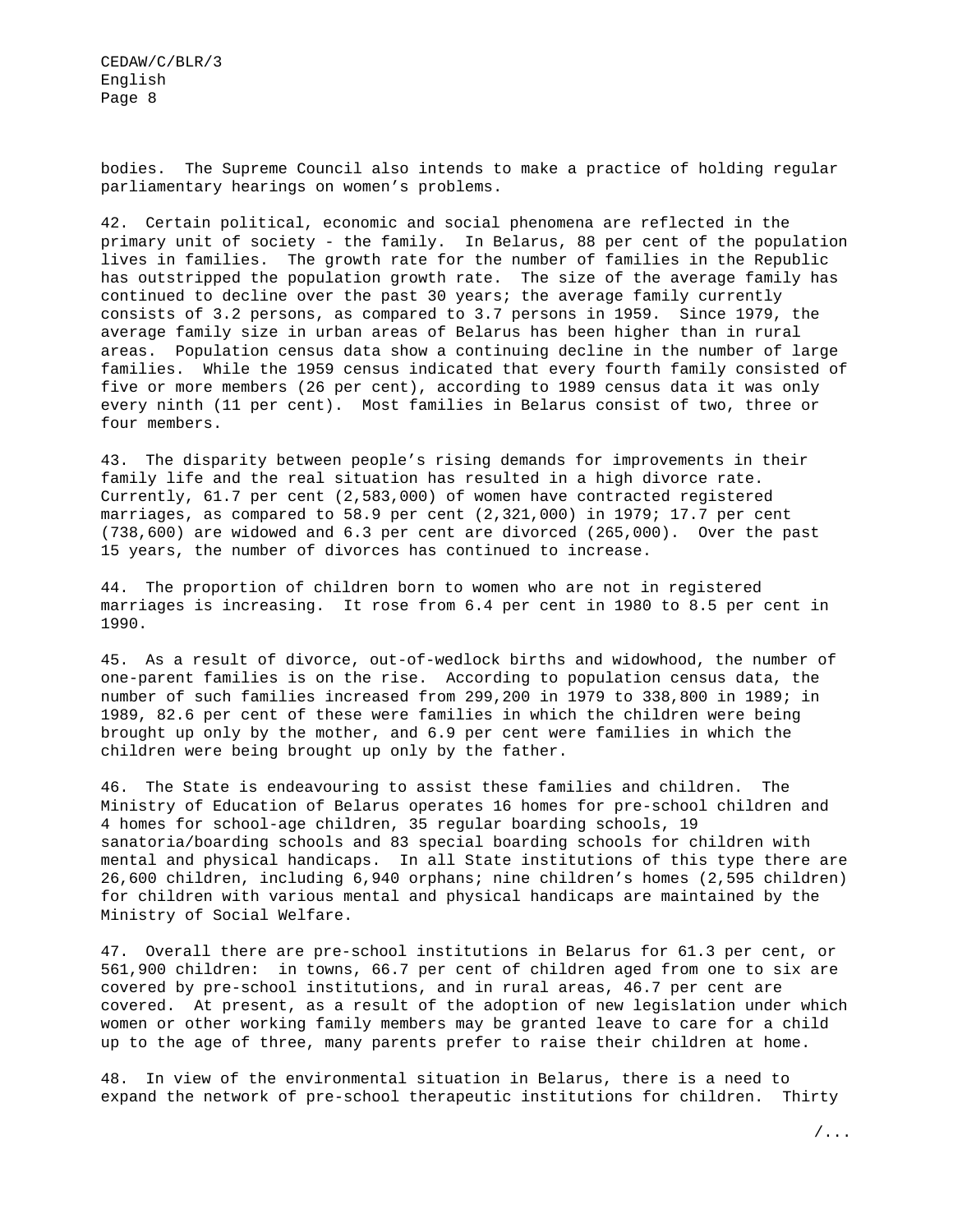such institutions, attended by 5,076 sickly children, have already been established and are in operation. Health groups are also being organized in regular pre-school institutions. Currently, there are 9,233 children in such groups.

49. In recent years, there has been an increase in the number of children who, after exposure to the effects of radioactive iodine following the accident at the Chernobyl nuclear power plant, suffer from thyroid cancer and diseases of the digestive, respiratory, haematopoietic and other systems.

50. Many problems have accumulated in the sphere of women's public and political activities. Although women account for more than half the population of the Republic, they have no opportunity to further their interests through the existing legislative and executive power structures. Thus, of the members of the Supreme Council of Belarus, 12 (or 3 per cent) are women. The proportion of women in local councils of people's deputies has sharply declined.

#### III. MEASURES TAKEN BY THE STATE TO IMPLEMENT THE PROVISIONS OF THE CONVENTION ON THE ELIMINATION OF ALL FORMS OF DISCRIMINATION AGAINST WOMEN (1987-1992)

51. In order to solve the range of problems that have arisen in various areas of women's activities, a State programme for improving the situation of women and for family, maternal and child welfare has been developed and is currently under consideration by the Supreme Council of Belarus. Several provisions of the programme have been incorporated into legislative instruments adopted in the Republic. At the same time, it goes without saying that the economic crisis and the lack of financial resources have affected the implementation of the measures envisaged in the programme.

#### Article 2

52. (a) The 1978 Constitution of the Republic of Belarus (arts. 33 and 51). The Supreme Council, the highest legislative body of Belarus, is currently considering a draft of a new constitution for Belarus, which prohibits discrimination and guarantees opportunities for women on an equal basis with men in all spheres of life;

(b) Code (art. 170). The first part of article 170 of the Labour Code of Belarus reads as follows: "The denial of employment to women or the reduction of their earnings because of pregnancy or the existence of children up to the age of three or, in the case of single mothers, the existence of a child up to the age of 14 (or a disabled child up to the age of 16) is prohibited". A new section has been included in the article, which reads as follows: "When denying employment to these categories of women, the administration is required to inform them in writing of the reasons for such denial. Denial of employment may be appealed in a people's court." It continues: "The dismissal of pregnant women and women with children up to the age of three (in the case of single mothers - if there is a child under the age of 14 or a disabled child under the age of 16) on the initiative of the administration is prohibited, except in cases of the complete closure of an enterprise, establishment or organization,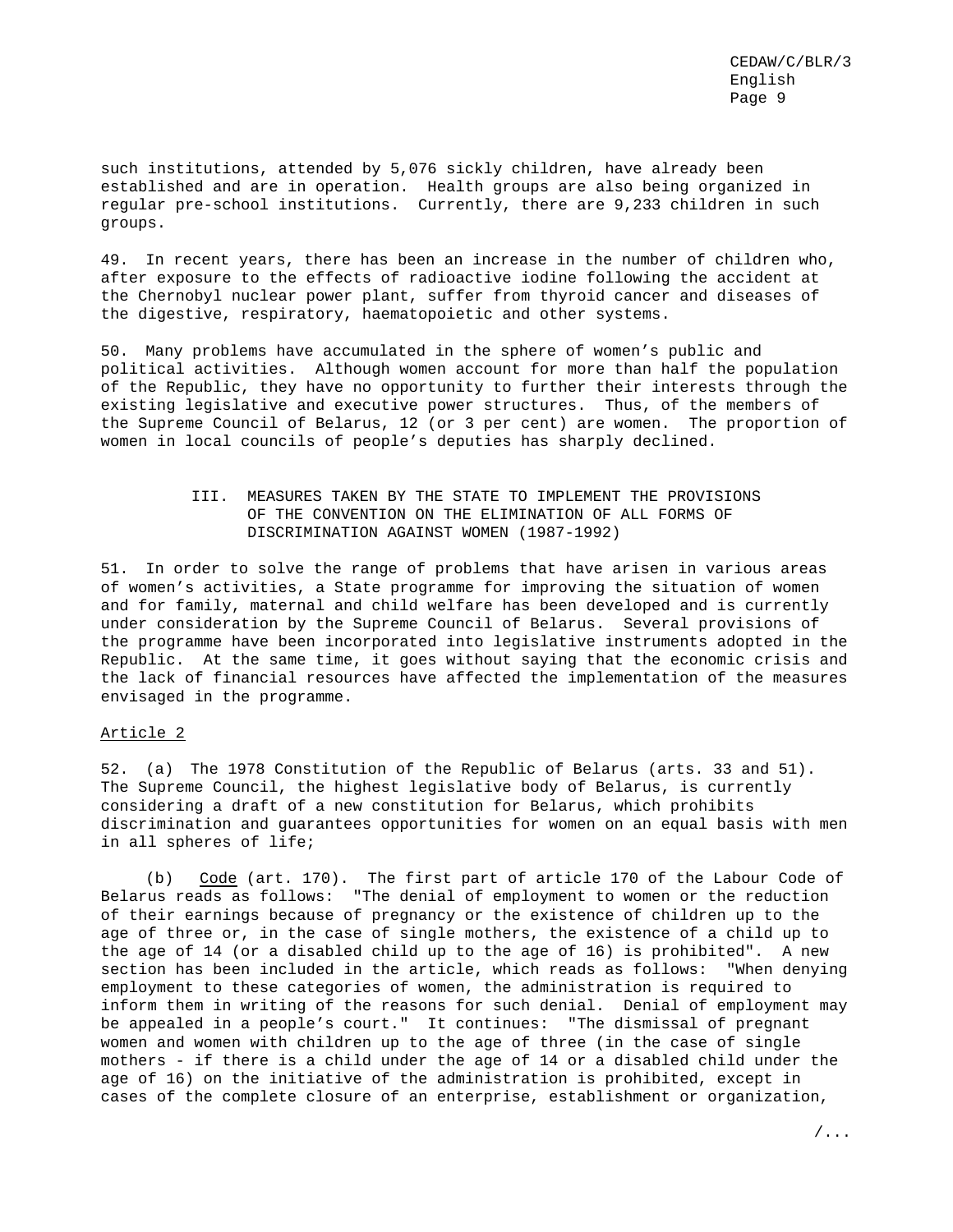when dismissal with compulsory job placement is allowed. Compulsory job placement for such women is also provided by the administration in cases of their dismissal at the end of a fixed-term employment contract. During the period of job placement, they continue to receive their average pay, but not for more than three months after the date on which the fixed-term employment contract ends";

(c) The Criminal Code of the Republic of Belarus (art. 136).

#### Article 3

53. The Constitution of the Republic of Belarus (arts. 33 and 51).

#### Article 4

54. In order to improve the situation of women in Belarus, an act on amendments and additions to certain legislative instruments of the Republic of Belarus relating to women, the family and children was adopted in July 1990 as a special measure.

55. A State programme for improving the situation of women and for family, maternal and child welfare, and a bill on State allowances for families with children, have been drawn up.

#### Article 5

56. In order to overcome stereotypical ideas about the role and place of men and women in society and the family and to ensure the equal responsibility of men and women for the upbringing and development of their children, special legislative measures have been adopted. For example, amendments have been made to the legislative instruments regulating the system for granting leave to care for infants and young children. The family has the right to decide which parent or other relative should take the leave, which is granted until the child reaches the age of three.

57. Changes are being introduced in teaching practices in educational institutions and are being publicized in the media (television, radio, newspapers and magazines). Article 4 of the Education Act, adopted by the Supreme Council of Belarus in October 1991 establishes that one of the objectives of education in Belarus is to inculcate respect for family life.

#### Article 6

58. The Code of Administrative Offences of the Republic of Belarus (art. 162-1).

#### Article 7

59. (a) The Constitution of the Republic of Belarus (arts. 33-85);

(b) Article 20 of the Act on Election of People's Deputies to Local Councils of People's Deputies of the Republic of Belarus.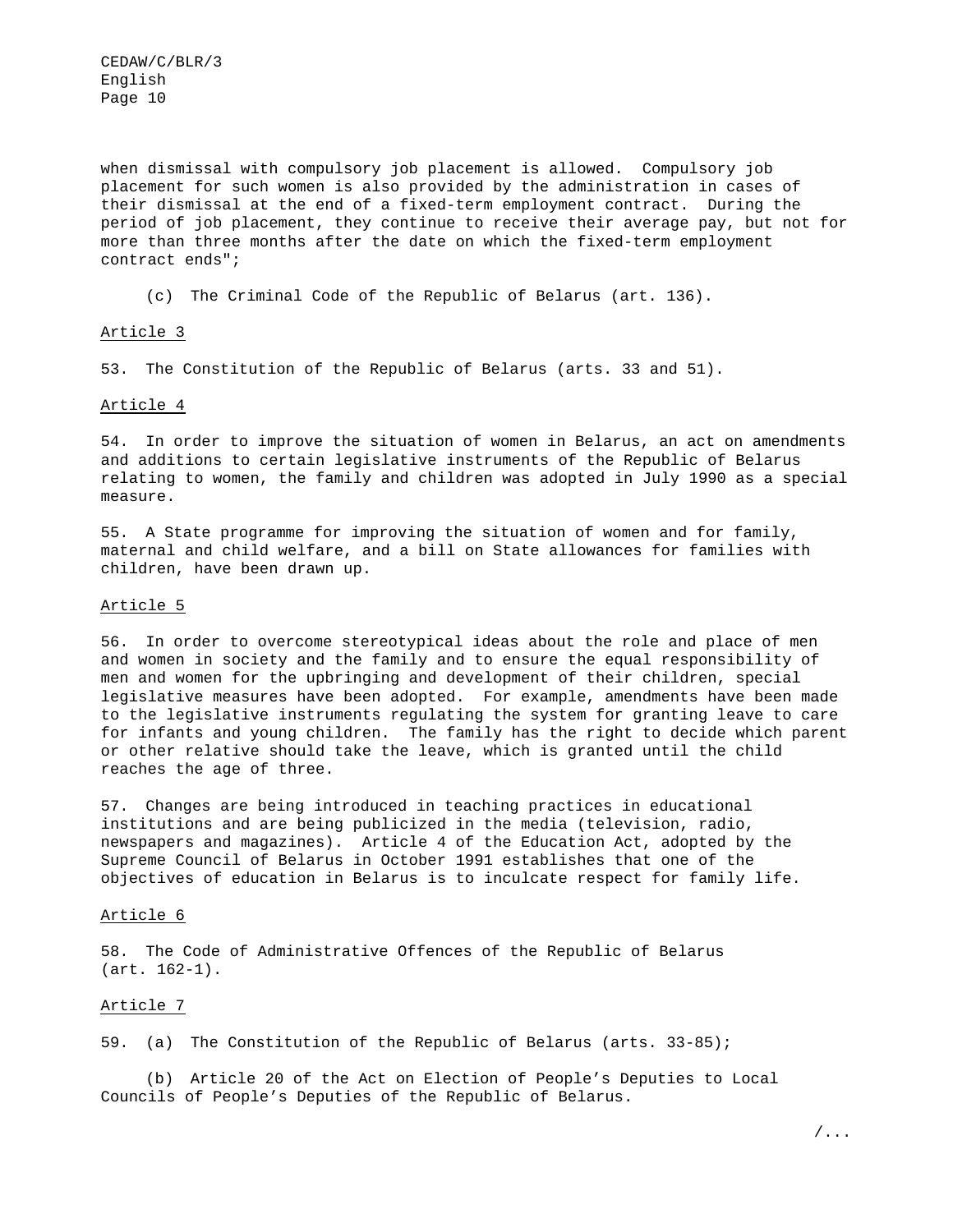60. Under existing legislation, people's deputies are elected in general elections. Any direct or indirect restrictions of the electoral rights of Belarusian citizens on the basis of their origin, social or financial status, race, origin, sex, education, language, attitude towards religion, length of residence in a given locality, or nature of occupation are prohibited.

61. In accordance with General Assembly resolution 42/60 of 30 November 1987, the process of establishing national machinery and legislative and executive structures at the State and regional levels to take up questions of the situation of women is continuing in Belarus.

62. The Commission on Family and Youth has been established under the Supreme Council of Belarus, and the Directorate of Social and Cultural Affairs and the Section on Health Care, Social Security and Maternal and Child Welfare operate under the authority of the Council of Ministers of Belarus.

63. The Department on Family and Women's Affairs, a structural subdivision of the Directorate of Social Welfare and Standard of Living, has been established under the auspices of the State Committee on Labour and Social Welfare. The range of tasks of the newly created structures include: carrying out a detailed analysis of the situation of women in the labour, family and social and political spheres; formulating and implementing State policy at the various administrative levels with a view to creating equal opportunities for furthering the interests of women in all spheres of life; recognition of the fact that professional work, family responsibilities and the social and political activities of both men and women are of equal importance to society; and coordination of the efforts of various ministries and departments and of scientific, creative and public organizations.

64. The sphere of activity of public organizations has changed. Independent women's public organizations, such as the Women's League of Belarus, the Organization of Mothers of Soldiers of the Republic of Belarus, the Women's Alliance of the Republic of Belarus, the Women's Christian-Democratic Movement of Belarus, are being established.

65. The Women's Alliance of the Republic of Belarus was registered in December 1991 as a voluntary, independent, public, non-governmental organization. Its basic aim is to protect the rights and legitimate interests of women, improve the status of women in society, protect the rights of the child and solve environmental problems.

66. The basic areas of activity of the Women's Alliance are involvement of women in the management of public affairs, social support for women, promotion of women's entrepreneurship and assistance to needy families.

67. The Women's Alliance regards the promotion of small and medium-sized women's businesses, particularly in the service sector, as one of its most important goals, since Belarusian women with higher education between the ages of 25 and 40 constitute the foremost category of unemployed persons in the Republic. A women's business school, organized under the auspices of the Women's Alliance, is helping such women to find their place in society.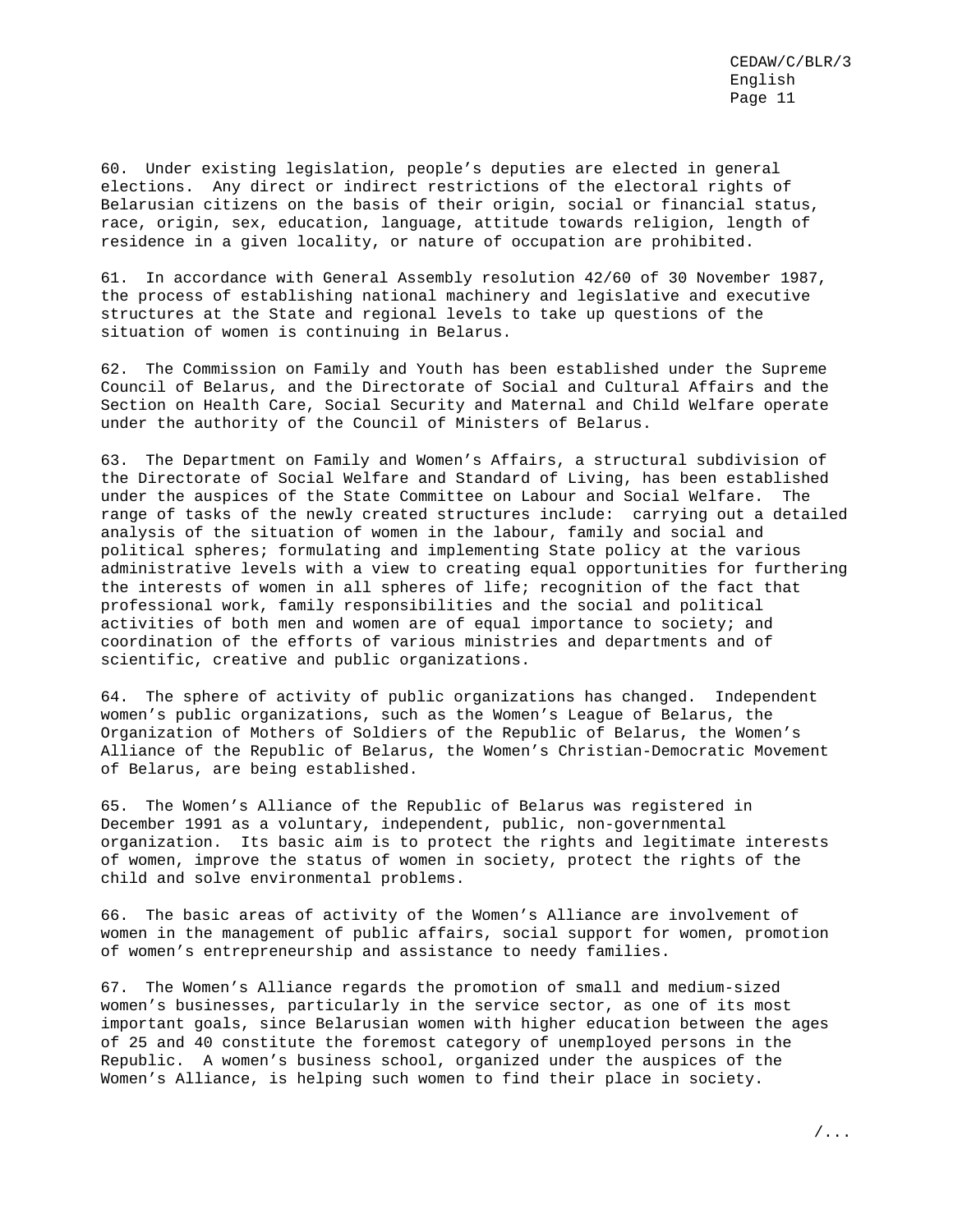#### Article 9

68. (a) The Declaration of the Supreme Soviet of the Byelorussian Soviet Socialist Republic on State Sovereignty of the Byelorussian SSR (arts. 2-4);

(b) The Act of the Republic of Belarus on Citizenship of the Republic of Belarus (arts. 3, 4 and 14).

69. In accordance with article 3 of the Act on Citizenship of the Republic of Belarus of 18 October 1991, citizenship of the Republic of Belarus is equal for all citizens of the Republic regardless of the grounds on which it was acquired.

70. A citizen of Belarus may not be deprived of citizenship. No citizen of Belarus may be arbitrarily deprived of the right to change his citizenship (art. 4 of the Act on Citizenship of the Republic of Belarus).

71. The conclusion or dissolution of a marriage between a citizen of Belarus and a citizen of another State or a stateless person does not change the citizenship of the husband or the wife (art. 14 of the Act).

#### Article 10

- 72. (a) The Constitution of the Republic of Belarus (arts. 33 and 43);
	- (b) The Act on Education in the Republic of Belarus (arts. 4, 5 and 30).

73. The right of Belarusian women to education derives from the right of Belarusian citizens to education, which is guaranteed in article 43 of the Constitution of the Republic of Belarus.

74. The Act on Education in the Republic of Belarus, adopted in October 1991 by the Supreme Soviet, provides that Belarus, as a sovereign State, has its own system of education and guarantees to each citizen the possibility of personal development, education appropriate to his or her needs and abilities, and active participation in the cultural and historical legacy of the Belarusian people and other ethnic communities of the Republic. Article 5 of the Act states that all inhabitants of Belarus, including foreign nationals and stateless persons residing permanently in the territory of the Republic, are entitled to equal access to the national education system.

75. Given their social equality, Belarusian women may enter any profession that suits their inclinations, vocation and abilities, taking into account social needs. Women have broad access to vocational, secondary specialized and higher education. They have the same rights and duties as men in the sphere of education. These rights are defined in article 30 of the above-mentioned Act.

#### Article 11

76. The provisions of paragraph 1 of article 11 are legally enshrined in the Constitution of the Republic of Belarus (art. 33) and also in the Labour Code of the Republic of Belarus (arts. 160-164) and the Health Care Act of the Republic of Belarus (sect. V).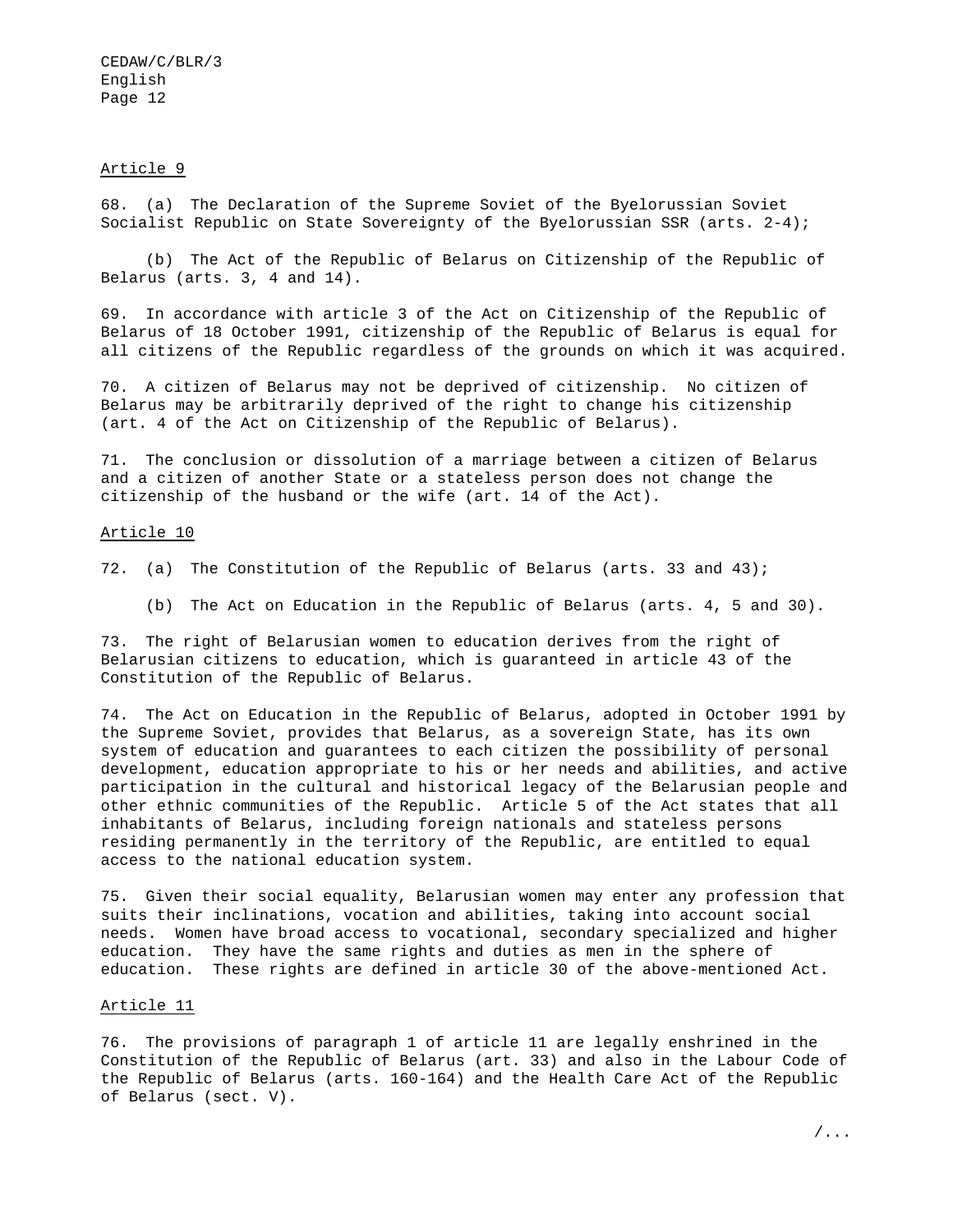77. The provisions of paragraph 2 of article 11 the Convention are laid down in the Labour Code (arts. 34, 48, 49, 162, 163 and 165), the Criminal Code of the Republic of Belarus (art. 136) and the Marriage and Family Code of the Republic of Belarus (art. 5).

78. During the period under consideration, Belarus adopted an act on amending and supplementing certain legislative instruments of the Republic of Belarus on questions relating to women, the family and children. In accordance with this act, amendments were made to a number of articles of the Labour Code, which are designed to help improve the protection of mothers and children, prevent discrimination against women on the grounds of maternity and ensure their effective right to work. Accordingly, the new wording of article 48 of the Labour Code, after the words "up to two years of age" were replaced by the phrase "up to three years of age", reads: "Night work shall not be permitted for pregnant women and women who have children up to three years of age."

79. In the first part of article 49, the words "up to eight years of age" were replaced by the words "up to 14 years of age (including a child in her care)". The new wording of the article reads: "At the request of a pregnant woman who has a child up to 14 years of age (including a child in her care) or who is looking after a sick family member in accordance with a medical evaluation, the administration shall be obliged to establish a part-time workday or part-time workweek for her."

80. In the title and text of article 162, the words "up to two years of age" were replaced by the words "up to three years of age". The new wording of the article reads: "Pregnant women and women who have children up to three years of age shall not be assigned to night work, overtime work or work on holidays or be sent on mission."

81. In the title and text of article 163, the words "from two to eight years of age" were replaced by the words "from three to 14 years of age (disabled children to 16 years of age)". The new wording of the article reads: "Women who have children from three to 14 years of age (disabled children to 16 years of age) may not be assigned to overtime work or be sent on mission without their consent."

82. An act of the Republic of Belarus of 14 November 1991 confirmed the new wording of article 165 of the Labour Code. Article 165, on leave for pregnancy and childbirth, is worded as follows: "Women shall be granted leave for pregnancy and childbirth for 70 calendar days preceding childbirth and 56 (in cases involving complications in childbirth or the birth of two or more children - 70) calendar days after childbirth, with the payment during this period of a State social insurance allowance. Leave for pregnancy and childbirth shall be calculated cumulatively and shall be granted to a woman in toto, regardless of the number of days actually taken prior to childbirth."

83. Article 167, on leave for childcare, establishes "the right of women, regardless of length of service and in accordance with her wishes, to obtain leave to care for a child until it reaches three years of age, with payment during this period of a monthly State allowance, whose size and conditions for payment shall be established by the legislation of the Republic of Belarus".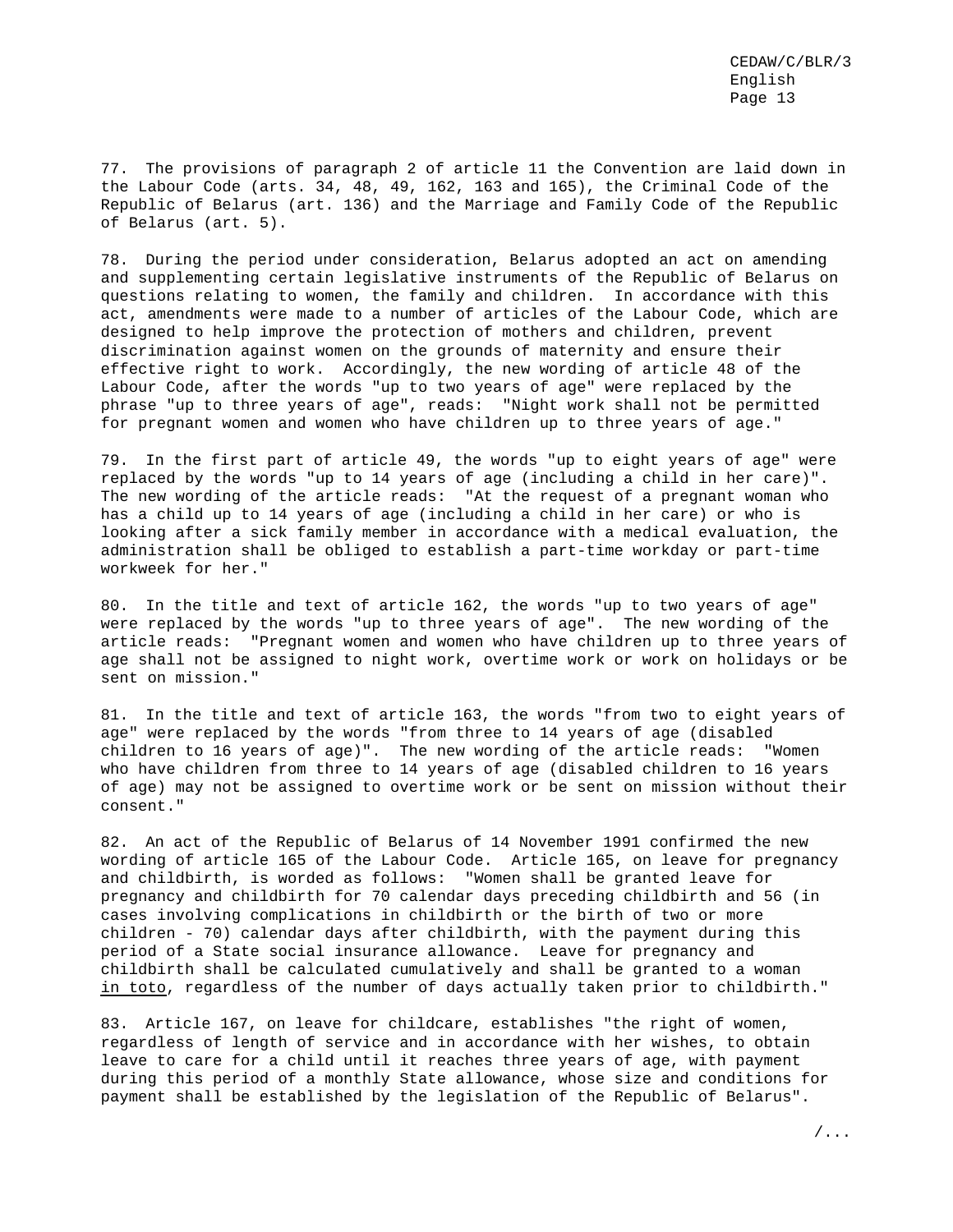"Leave to care for a child before it reaches three years of age shall be granted in full or in part to the mother of the child or, at the discretion of the family, to the working father or other relatives who actually care for the child."

84. "In accordance with the wishes of the persons referred to in the second part of this article, while they are on leave for childcare, they may work part time or at home. Under this arrangement, they shall retain the right to receive a monthly State allowance."

85. "During leave for childcare, the job (post) shall be maintained."

86. "The period of time taken for childcare leave shall be considered part of the total, uninterrupted length of service as well as length of specialized service. The period of leave referred to in this article shall not be included as part of length of service entitling one to subsequent annual leave."

87. The Act on Employment in the Republic of Belarus established the State Employment Service, which seeks to ensure the right of the Republic's citizens to work and receive State assistance in job placement, vocational training and social protection for unemployment. The Service is made up of the national department, regional (the Minsk municipal) and municipal departments and district departments of municipal employment centres. At the current time, 162 centres with 1,014 staff members are operating in the Republic.

88. A programme is being developed in the Republic to create additional jobs and establish quotas for enterprises and organizations, without distinction as to their form of ownership and management, for hiring persons unable to compete on an equal basis in the labour market. This primarily relates to single parents, parents of large families raising under-age and disabled children, and under-age young people.

89. In view of the fact that the overwhelming majority of the persons who are dismissed and seek assistance from the employment services are women, plans are being made to take the following steps in the near future:

(a) Earmark in employment centres the posts of special workers for providing consultative and organizational assistance to women in choosing types of employment;

(b) Determine the number of non-working women who wish to work part time or at home;

(c) Organize special courses to train and retrain women.

90. Consideration is being given to the question of lengthening the periods of time in which enterprises and organizations must inform employment services about upcoming mass lay-offs and indicate the number, gender and consolidated vocational groups. The timely provision of information will enable the local authorities to plan work in the area of retraining and job placement for women, determine the sector for social work and increase the employment of women at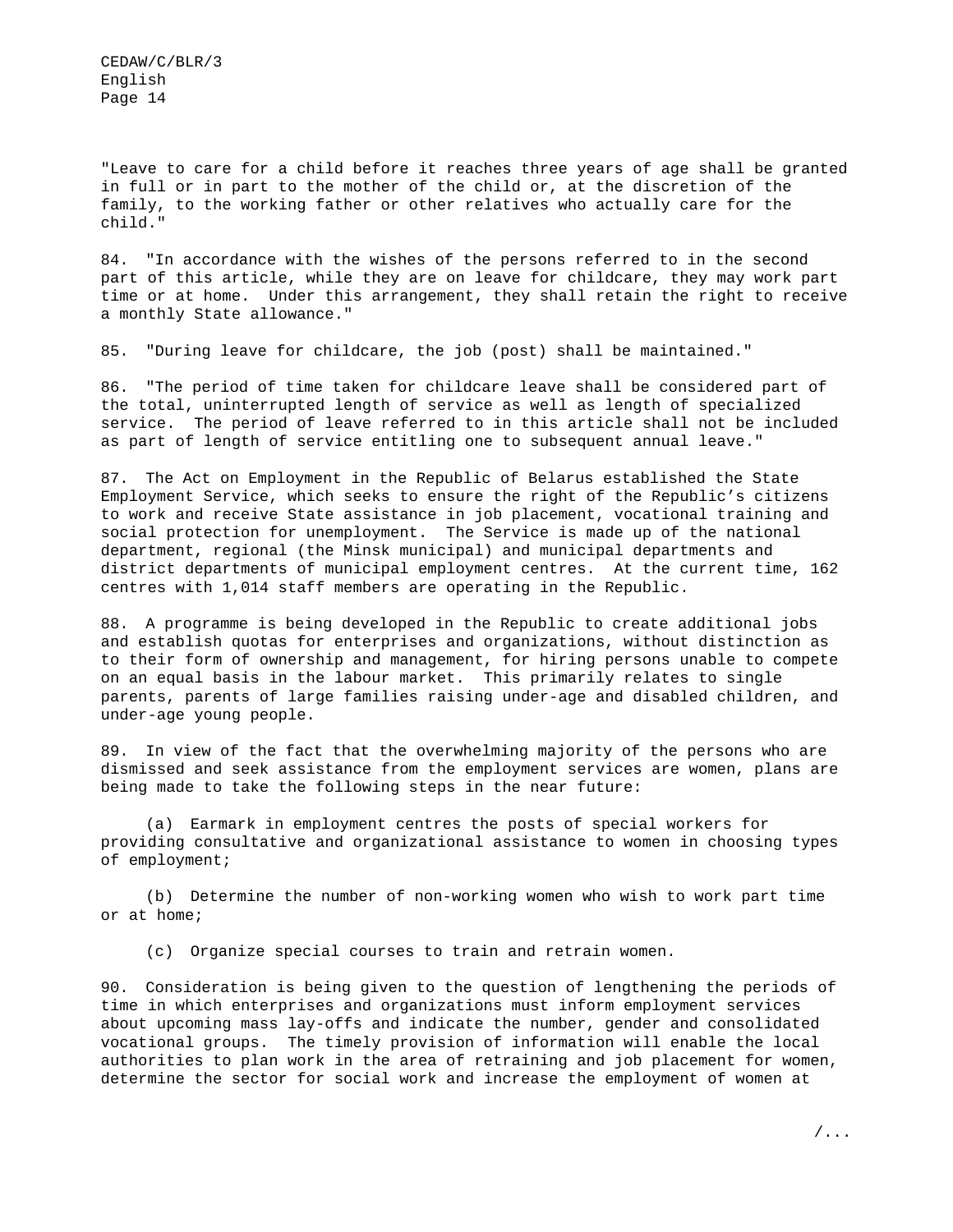home, including intellectual work (translation, editing, draughtsmanship and so forth).

91. Because of the specific characteristics of the female workforce in the national economy, the "List of production branches and jobs with difficult and unhealthy working conditions in which the use of women's labour is prohibited" was adopted in 1978 and subsequently amended in 1988. A decision was recently taken to draw up a national "List of production branches, professions and jobs with difficult and unhealthy working conditions in which the use of women's labour is prohibited", which will take account of the specific characteristics of the territorial division of labour and the fact that the adverse production conditions in Belarus are aggravated by the ecological factor resulting from the accident at the Chernobyl nuclear power plant. The types of work to which women of childbearing age should not be assigned are to be identified in the list.

92. A number of measures are also to be taken to increase the employment of women in the entrepreneurial sector. Accordingly, under the draft programme of action to strengthen the family, improve the situation of women and protect mothers and children, there are plans to continue work on setting up, during a transitional period, a system of courses and optional subjects for training women in the basic elements of entrepreneurial activity, provide, through the mass media, an accurate picture of the nature of the market and women's prospects in the area of entrepreneurship, publicize the experience of women who have achieved success in business, and orient women's entrepreneurship and entrepreneurship in general towards the creation of new jobs for women.

93. Certain steps in this area have already been taken. In 1992, the Women's Alliance of the Republic of Belarus founded a business school, through which two streams of women students have already passed. The training of women entrepreneurs was also begun in 1992 at the national Algorithm Scientific Methodology and Education Centre of the State Labour Committee.

94. In addition, the Entrepreneurs Association at the present time is developing a programme to promote entrepreneurship in Belarus, which should also include a number of measures to increase the employment of women in that area.

#### Article 12

95. Equal access by women to medical care is ensured under the Constitution of the Republic of Belarus and the Health Care Act of the Republic of Belarus. Medical and health services for the population are provided by 41,418 doctors, which represents 40.6 doctors for every 10,000 persons.

96. The protection of mothers is ensured through a system of special institutions (maternity hospitals, women's consultation clinics and so forth), that have the task of caring for women's health. Medical assistance for women who are mothers as well as for the entire population is provided free of charge. The average life expectancy in Belarus over the past 20 years has been 76 years for women and 67 years for men.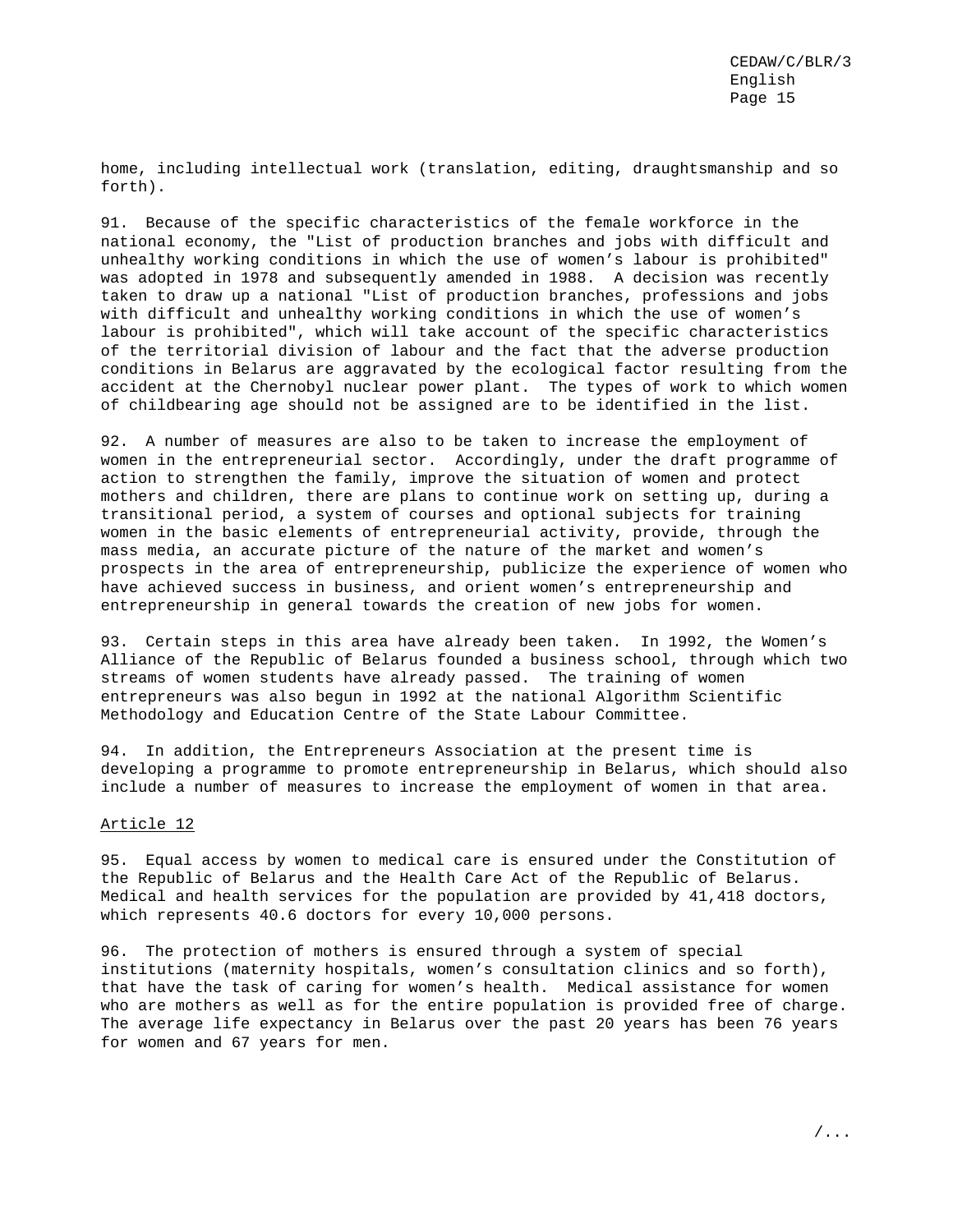97. Medical care for women and children in the Republic is provided by 4,963 paediatricians and 2,305 obstetricians/gynaecologists, which represents 4.9 and 2.3 respectively for every 10,000 persons.

98. There are 7,367 hospital beds, or 7.2 for every 10,000 inhabitants, for providing in-patient assistance to pregnant women and women in childbirth (in maternity hospitals and general hospital wards).

99. There are 6,033 hospital beds (5.9 for every 10,000 persons) for in-patient treatment of gynaecological patients.

100. There are 316 women's consultation clinics and institutions with women's clinics and 3,056 midwife centres that provide out-patient care to women in the Republic.

101. A Republic medical-genetic consultation clinic was established in order to provide medical-genetic assistance to the population. The clinic offers consultations to families with hereditary and congenital diseases, cytogenetic examinations of patients and their families, total screening of infants for phenylketonuria and hypothyroidism, screening of pregnant women for the presence of congenital defects, ultrasound examination of pregnant women for health risks and prenatal diagnosis of hereditary diseases in foetuses. A system of prenatal diagnostic measures to identify congenital and hereditary diseases has made it possible to reduce infant mortality from congenital defects. There are 42 prenatal diagnostic consulting rooms in operation in the Republic.

102. Screening for congenital diseases conducted in the Republic has shown that congenital defects have increased since the Chernobyl accident. A special programme has been designed in order to prevent its genetic impact in the Republic.

103. In order to improve the clinical examination of pregnant women and increase women's interest in prenatal protection of the foetus, Belarus adopted Decision No. 248 of 26 June 1991 on the allocation of an incentive grant amounting to 50 per cent of the one-time allowance at childbirth for women who register at a women's consultation clinic before the twelfth week of pregnancy.

#### Article 13

104. The Constitution of the Republic of Belarus (arts. 33, 39 and 44).

105. In recent years, the Republic has continued its policy of strengthening the family and improving the legal protection of women's rights in the area of family relations. Belarus has pursued a policy of economic support for the family. Thus, in 1991 alone, the Supreme Council of Belarus adopted its Decision of 5 February 1991 on Additional Measures to Improve Maternal and Child Welfare, and the Council of Ministers adopted decisions No. 248 of 26 June 1991 on Additional Measures to Improve Maternal and Child Welfare in the Republic of Belarus, No. 482 of 20 December 1991 on Measures to Ensure the Social Welfare of the Population in the Context of Price Liberalization, and No. 492 of 27 December 1991 on Measures to Expand Assistance in Kind to Indigent Strata of the Population (see table 28).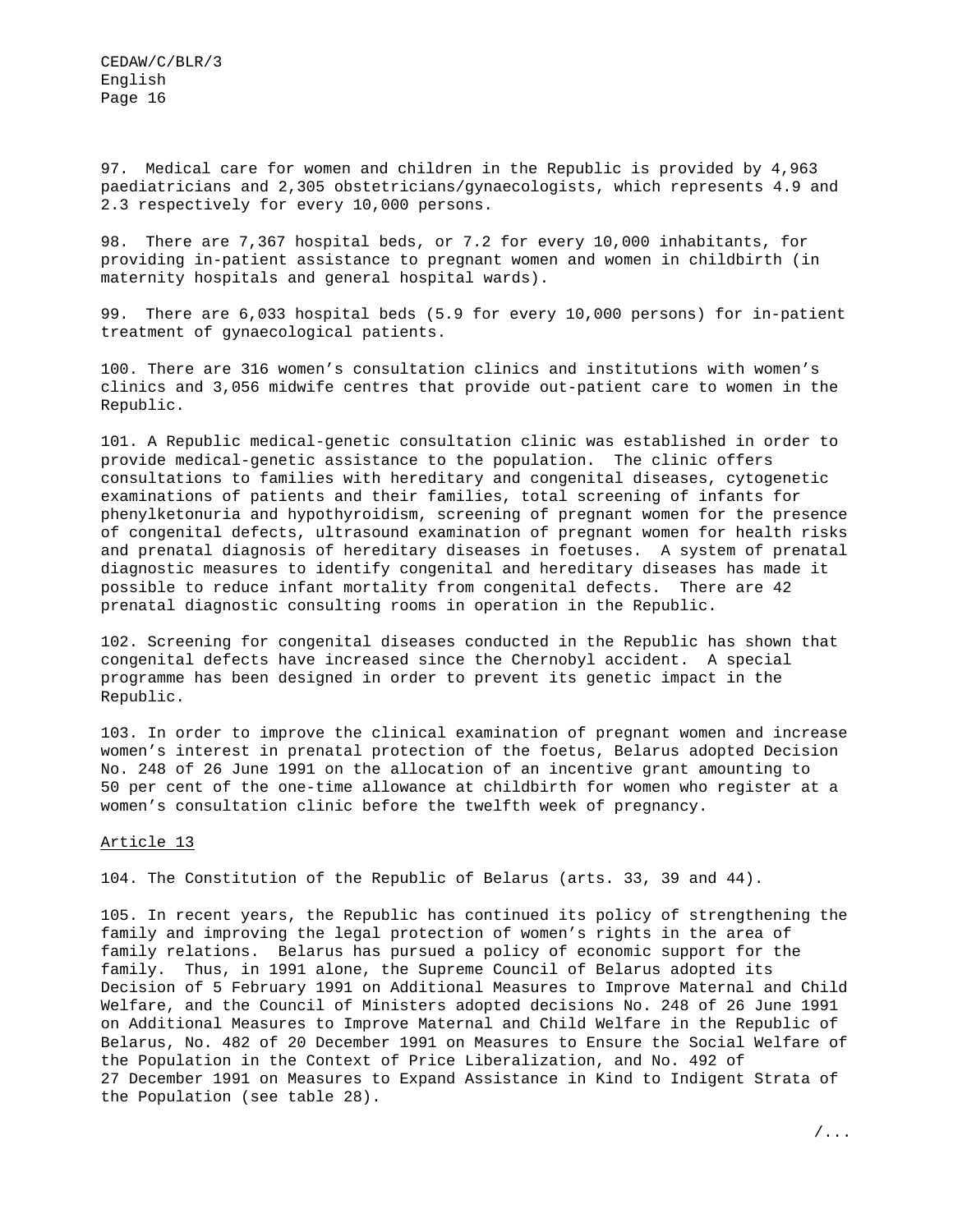106. Under the new Income Tax Act, adopted on 31 December 1991, single mothers with two or more children under the age of 18 receive a 30 per cent tax rebate; widows or widowers with two or more children under the age of 18, who do not receive a pension for loss of the breadwinner, receive a 30 per cent tax rebate; a parent caring for a child living at home who has been disabled since childhood and requires constant care receives a 30 per cent tax rebate; and both parents who raise three or four children under the age of 18 receive a 50 per cent tax rebate. Parents who are raising six or more children under the age of 18 are exempt from income tax.

107. A new system of social welfare for families with children has been introduced. Since January 1992, allowances to families with children up to the age of three have been equivalent to 120 per cent of minimum wage; from three to six years, 50 per cent; from six to 13 years, 60 per cent; and from 13 to 18 years, 70 per cent. Large families receive additional benefits.

108. The equality of spouses in family relations is guaranteed by the Constitution of the Republic. Marriage is based on the voluntary consent of a man and a woman. Marriage in no way affects women's constitutional rights.

109. One of the special measures adopted in recent years to ensure the equal rights of fathers and mothers in their fulfilment of their parental obligations has been the practice of granting the right to any working family member, as designated by the family, to receive a certificate allowing that family member to take time off from work to care for a sick child. This right is guaranteed in article 167 of the Marriage and Family Code.

#### Article 14

110. A key factor in ensuring the necessary balance between the male and female population in rural areas is the further development of the non-productive sphere. The State programme for the rebirth of the Belarusian village calls for a significant increase in the turnover of food and non-food items and consumer services, the provision of all the pre-school institutions needed by the rural population, radical improvement in the health-care services and a significant increase in the activities of cultural institutions by the end of the 1990s. Since women predominate in all these sectors, there will be a considerable increase in female employment in rural areas.

111. Belarus's draft programme of action for the 1990s to strengthen the family, improve the situation of women, and protect mothers and children envisages a number of measures to expand the vocational and technical training of female personnel for work in rural areas. Thus, on the basis of existing vocational schools and new ones under construction, the draft programme provides for an increase in the number of girls learning occupations involving the processing, storage and marketing of agricultural products.

112. In addition, the draft programme provides for an increase in the special training of rural girls in urban vocational schools (their branches) in occupations involving the provision of services to the rural population.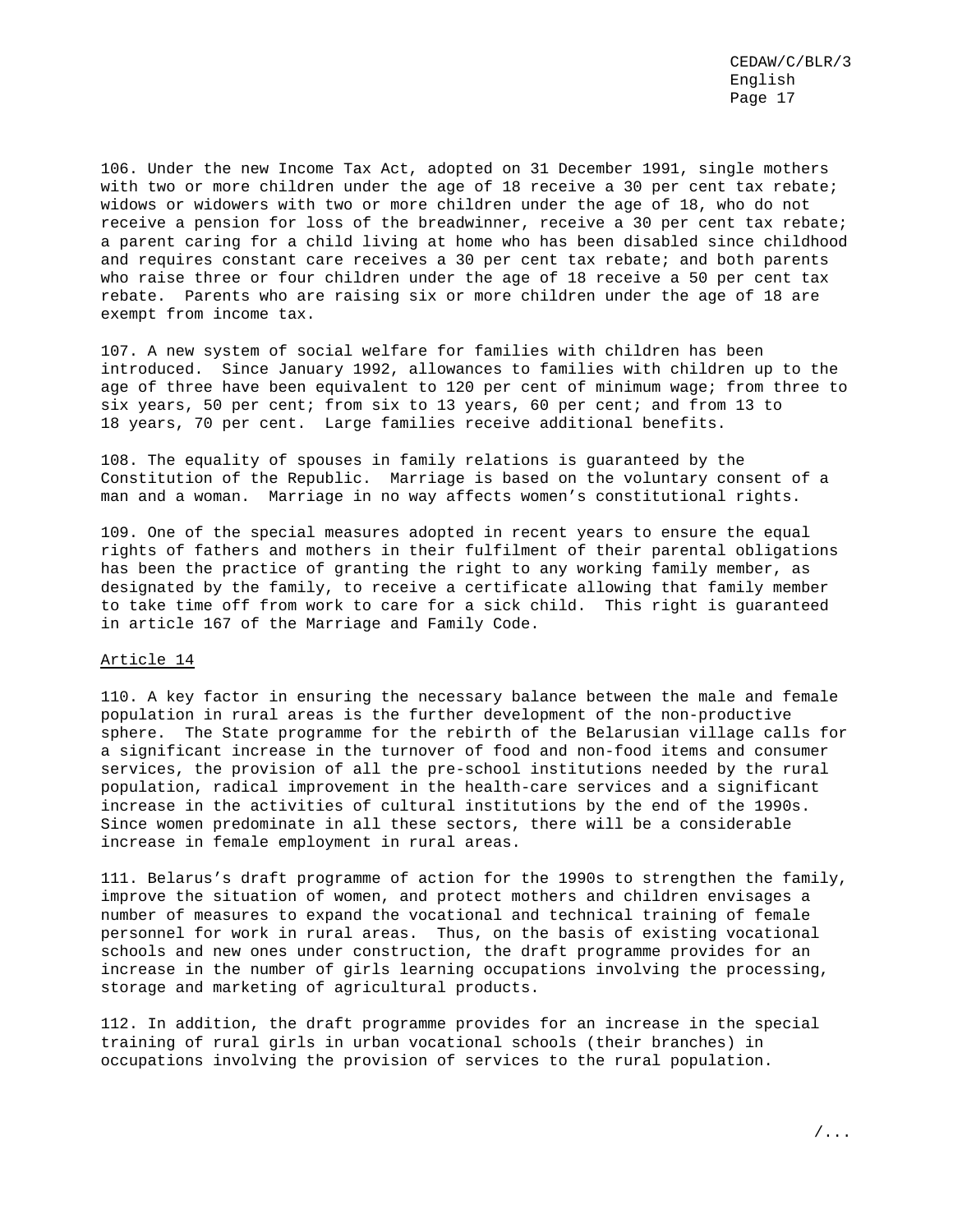113. With the development at the village level of new forms of management in the context of the transition to a market economy, work has begun on the multidisciplinary vocational training of women for work in peasants'(farmers') holdings and family tenant collectives. Thus, the Zhlobin and Lepel vocational schools have begun to train girls as farm managers.

114. In many agricultural schools, girls now learn two or three occupations at the same time (for example, laboratory assistant for chemical and bacteriological analysis, machine milking experts and so forth), which facilitates their subsequent job placement.

115. The Act on the Priority Socio-Cultural and Economic Development of the Village and the Agro-Industrial Complex, adopted by the Supreme Council of Belarus, has been in force since 1 July 1991.

116. According to article 5 of the Act, the State guarantees the social protection of peasants and the enhancement of their standard of living. The village is accorded priority over towns (on a per capita basis) in the construction of houses, residences, educational, cultural, physical education and sports, health care, social welfare, trade, communal and communications facilities, and also in the development of medical, trade and other types of services for the population.

117. Citizens living in rural areas receive credit on preferential terms to build individual dwellings with farm buildings.

118. Under the Act, specialists in the social sphere (most of whom are women) who work in the villages receive a number of benefits.

119. The pay scales (wage rates) for specialists working in health care, educational, cultural, physical education and sports and social security establishments in rural areas are 20 per cent higher than the pay of similar specialists working in the towns.

120. Local councils of people's deputies may introduce additional increments in the pay of workers in the above-mentioned occupations depending on the location of the educational, medical and social and cultural establishments and the level of social and economic development of the settlements, and may also make use of the contract system for recruiting specialists.

121. According to article 9 of the Act, citizens living in rural settlements in areas with a labour shortage, and also those travelling to such areas to work in agriculture and the social sphere of villages at the invitation of farms and village councils of people's deputies, receive the following benefits:

(a) Upon arrival they are provided with separate dwellings (apartments) with farm buildings, constructed or purchased with budget resources or by the farms;

(b) The dwellings (apartments) with farm buildings, constructed or purchased with budget resources, are provided to them as their personal property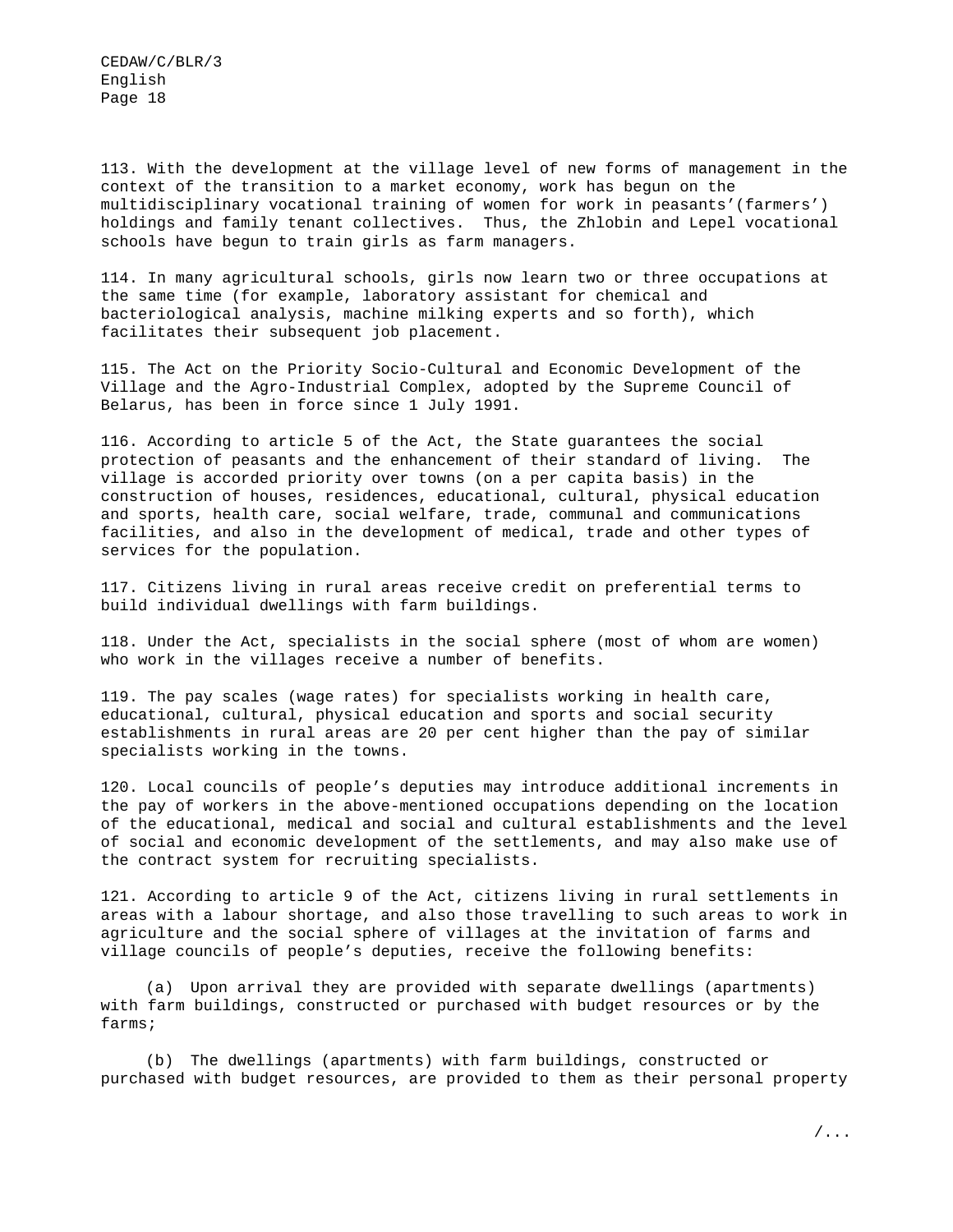on condition that they stay and work in agriculture or the social sphere of the village in that locality for at least 10 years;

(c) The living space at their place of permanent residence is held in reserve for the entire period of work in agriculture or the social sphere of the village.

122. The list of rural settlements in areas with a labour shortage is determined by the Council of Ministers of Belarus or, on its instructions, by another body.

123. The same Act also determines the benefits available to women working in rural localities:

(a) Duration of basic annual leave, not less than 28 calendar days;

(b) For those directly involved in agricultural production, one additional day off per month while retaining average pay.

124. Women working on collective or State farms or in other agricultural enterprises who have had five or more children and raised them up to the age of 16 are entitled to retire regardless of age after at least 20 years' service in direct agricultural production, including absences to care for children, or at least 10 years' service, not including absences to care for children.

125. In accordance with article 12, paragraph (e) of the Pension Act of the Republic of Belarus, women who have worked at least 20 years milking cows (operating milking machines) or raising calves or pigs on collective or State farms or in other agricultural enterprises are, upon reaching the age of 50, entitled to pensions on preferential terms.

126. The draft State programme for the rebirth of the Belarusian village contains a number of measures for the comprehensive solution of questions relating to the organization, formation and development of farm holdings. In addition to providing credit to future farmers, the programme envisages the establishment of model highly mechanized family farms. Such farms will be offered, on a competitive basis, to experienced skilled workers who will subsequently refund the costs from sales of agricultural produce. The programme also provides for the accelerated implementation of an intersectoral programme for the production of small-scale machinery and machines and equipment for tenants, cooperatives, tenant collectives, peasants' and personal subsidiary farms, using for this purpose the Republic's production capacity, including the defence industry; it also provides for the establishment of centres for the lease of tractors, combines and other machines, and construction technology and equipment for the processing of agricultural products.

#### Article 15

127. (a) The Constitution of the Republic of Belarus (arts. 33 and 51);

(b) The Civil Code of the Republic of Belarus (arts. 9 and 11).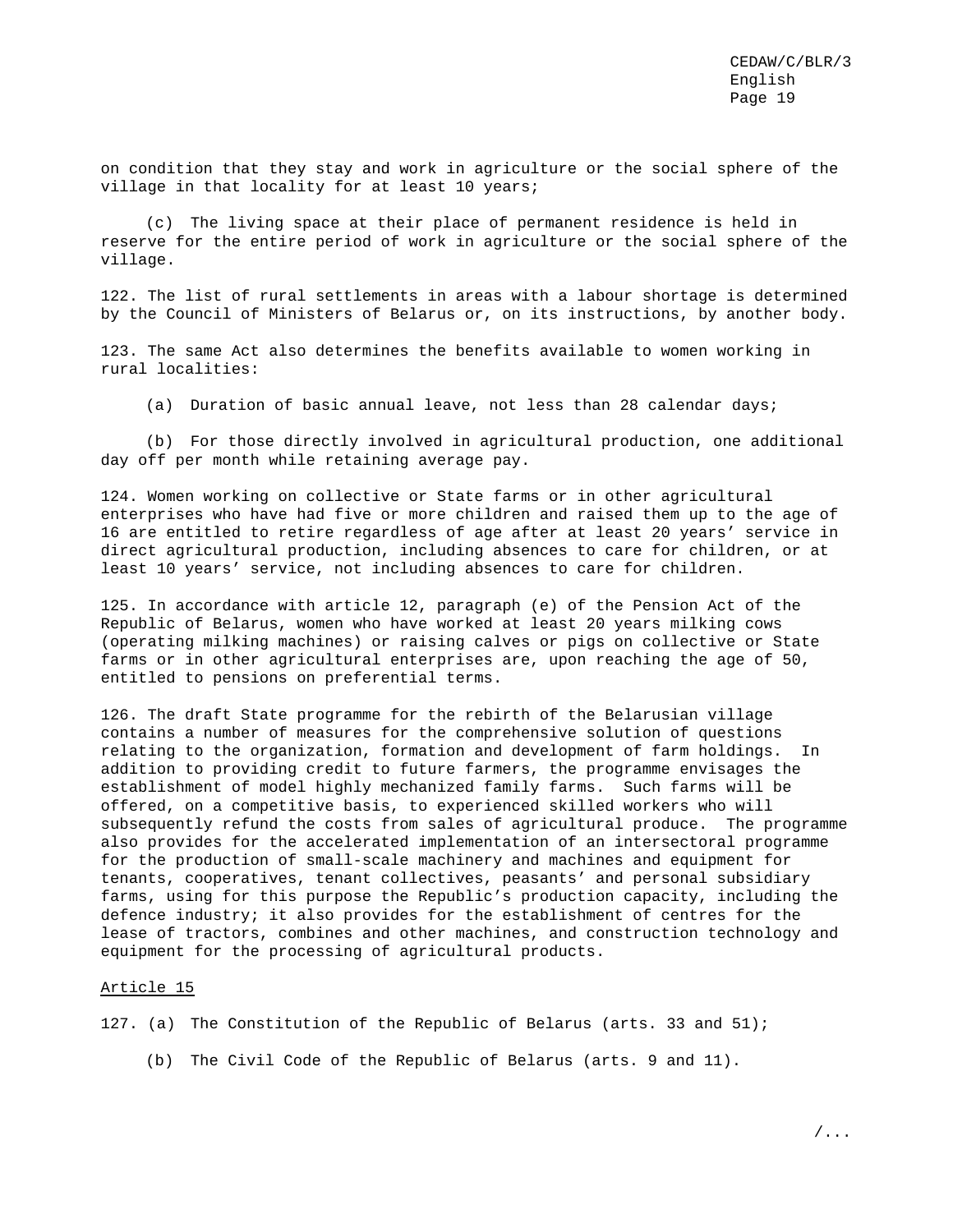#### Article 16

128. (a) The Constitution of the Republic of Belarus (arts. 51 and 64);

(b) The Marriage and Family Code of the Republic of Belarus (arts. 3, 4, 15, 16, 19-21, 33, 59-61, 65-67, 80 and 167).

129. On 14 November 1991, Belarus amended article 33 of the Marriage and Family Code, making it illegal for a husband to demand the dissolution of marriage without his wife's consent, not only during pregnancy but also for three years after the birth of a child.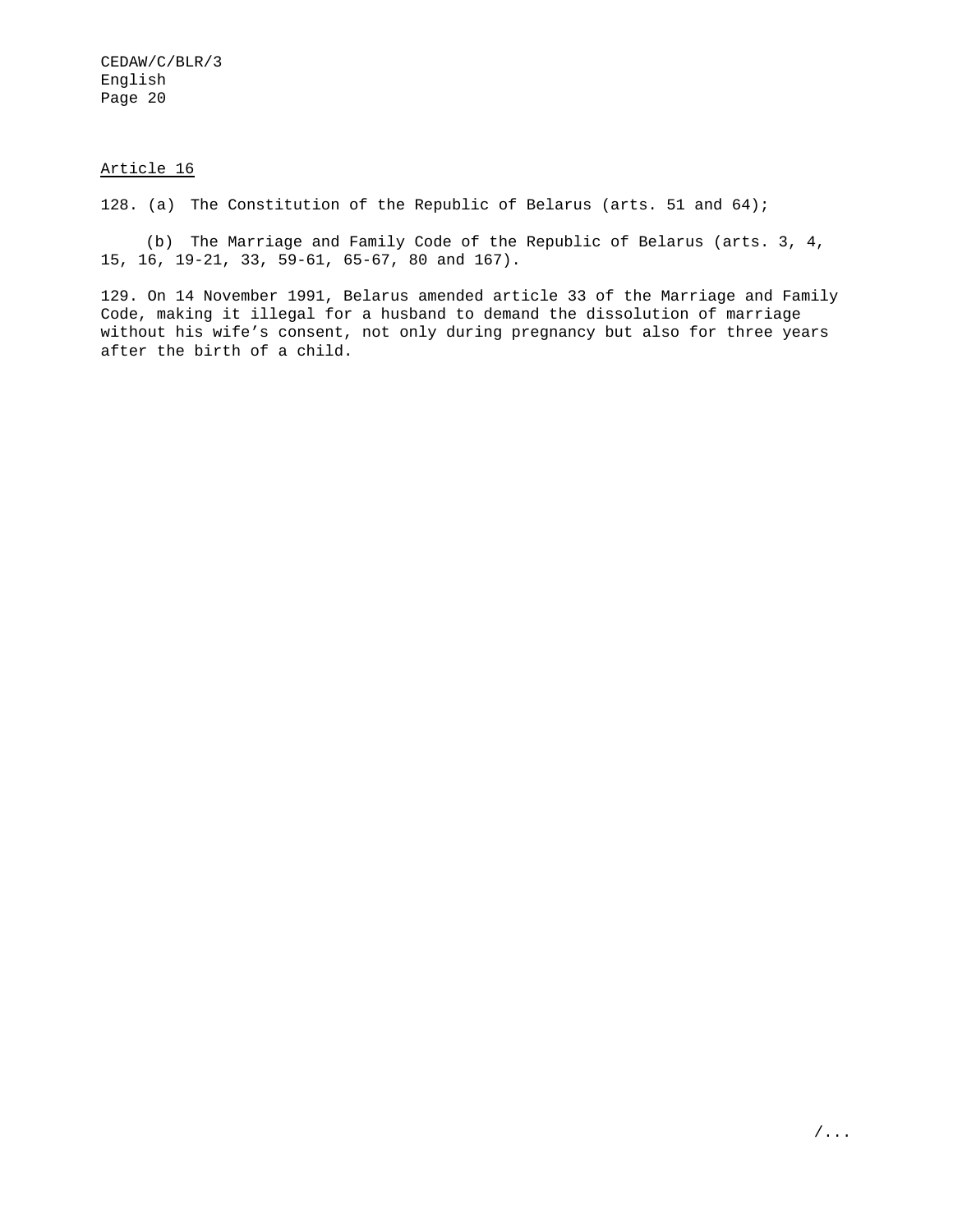|                             |                                       | 1987                              | $\blacksquare$                      | 988                               | $\mathbf -$                          | .989ª                          |                                                            | 1990                                                     |                                                  | 1991                                                        |                                       | 1992                                              |
|-----------------------------|---------------------------------------|-----------------------------------|-------------------------------------|-----------------------------------|--------------------------------------|--------------------------------|------------------------------------------------------------|----------------------------------------------------------|--------------------------------------------------|-------------------------------------------------------------|---------------------------------------|---------------------------------------------------|
|                             | Men                                   | Women                             | Men                                 | Women                             | Men                                  | Women                          | Men                                                        | Women                                                    | Men                                              | Women                                                       | Men                                   | Women                                             |
| population<br>Total         | O<br>688.<br>4                        | 354.2<br>Б                        | 4<br>4<br>$\overline{71}$<br>4      | ω<br>LN<br>$\overline{37}$<br>Б   | ω<br>c<br>74<br>4                    | Б<br>402<br>LŊ                 | ${}^{\infty}$<br>ω<br>${}^{\infty}$<br>$\overline{ }$<br>4 | O<br>427.<br>Б                                           | Ō<br>$\cdot$<br>787<br>4                         | O<br>424<br>Б                                               | 4<br>801<br>4                         | Б<br>431<br>Б                                     |
| of which,<br>aged:          |                                       |                                   |                                     |                                   |                                      |                                |                                                            |                                                          |                                                  |                                                             |                                       |                                                   |
| $0 - 4$                     | 4<br>422.                             | 405.7                             | O<br>422.                           | 405.7                             | 9.<br>418                            | G<br>400.                      | Б<br>416                                                   | $\overline{ }$<br>396.                                   | 4<br>$\cdot$<br>406                              | 3<br>386                                                    | L<br>$\cdot$<br>388                   | G<br>367                                          |
| $5 - 9$                     | G<br>383.1                            | 369.4                             | 388.7                               | 375.0                             | LN.<br>400.                          | 4<br>386.                      | $\sim$<br>410.                                             | $\circ$<br>396.                                          | $\ddot{\circ}$<br>415.                           | $\mathbf{\Omega}$<br>$\cdot$<br>401                         | 4<br>424.                             | $\ddot{\phantom{0}}$<br>409                       |
| $10 - 14$                   | $\mathbf{\Omega}$<br>372.             | 356.4                             | $\mathbf{\Omega}$<br>370.           | 357.0                             | 371.2                                | ${}^{\circ}$<br>359.           | <u>ی</u><br>374                                            | $\circ$<br>363.                                          | $\infty$<br>378                                  | Ō<br>366                                                    | Ļ.<br>383                             | ر.<br>.<br>371                                    |
| $15 - 19$                   | 354.4                                 | 357.2                             | 4.<br>354.                          | 355.0                             | 356.0                                | G<br>350.                      | 9.<br>362                                                  | 360.2                                                    | 366.1                                            | $\omega$<br>$\cdot$<br>362                                  | O<br>366.                             | 361.0                                             |
| $20 - 24$                   | 389.4                                 | 385.3                             | 370.7                               | 368.4                             | 349.9                                | $\circ$<br>56.<br>$\infty$     | Γ.<br>342.                                                 | 348.2                                                    | 334.6                                            | $\sim$<br>342                                               | Б<br>332                              | 341.1                                             |
| $25 - 29$                   | 441.2                                 | 432.4                             | 439.8                               | 432.1                             | 432.0                                | 5.2<br>42                      | ر.<br>.<br>421                                             | 417.0                                                    | 401.7                                            | $\ddot{\circ}$<br>399                                       | $^\infty$<br>384.                     | 9.<br>384                                         |
| $30 - 34$                   | LN<br>387.                            | 388.0                             | 9.4<br>$\overline{39}$              | 400.0                             | 419.1                                | $\circ$<br>418.                | $\ddot{ }$<br>429                                          | 427.1                                                    | 436.8                                            | ۱<br>$\cdot$<br>434                                         | O<br>441                              | 9.<br>438                                         |
| $35 - 39$                   | 347.3                                 | 350.7                             | 357.2                               | 361.4                             | 360.7                                | ${}^{\circ}$<br>364.           | 6<br>365                                                   | Б<br>369.                                                | ۱<br>372.                                        | $\overline{\phantom{0}}$<br>6<br>$\overline{37}$            | 4<br>383                              | c,<br>388                                         |
| $40 - 44$                   | 212.0                                 | 222.4                             | 226.7                               | 235.2                             | 58.7<br>$\mathbf{\Omega}$            | 267.2                          | $\ddot{\phantom{0}}$<br>286                                | L<br>295.                                                | 316.7                                            | 327.2                                                       | ${}^{\circ}$<br>336.                  | c,<br>347                                         |
| $45 - 49$                   | ω<br>$\ddot{5}$<br>$\overline{51}$    | 351.1                             | 292.1                               | LŊ<br>323.                        | 58.3<br>$\mathbf{\Omega}$            | O<br>281                       | 4.<br>234                                                  | $\omega$<br>254.                                         | $\ddot{\circ}$<br>209                            | Ë.<br>227                                                   | $\circ$<br>$\cdot$<br>203.            | $\circ$ .<br>218                                  |
| $50 - 54$                   | 286.6                                 | 342.6                             | 288.6                               | 339.5                             | 301.0                                | 3.2<br>m<br>$\infty$           | c,<br>308                                                  | 361.6                                                    | 304.9                                            | $\ddot{\cdot}$<br>356                                       | Ë.<br>294.                            | 340.6                                             |
| $55 - 59$                   | ١<br>290.                             | 364.3                             | $\mathbf{\Omega}$<br>$\cdot$<br>292 | 369.3                             | 278.0                                | 3<br>350.                      | 3<br>267.                                                  | 3<br>337.                                                | Ë.<br>257                                        | ι∩<br>320                                                   | $\circ$<br>$\cdot$<br>262             | $\ddot{\phantom{0}}$<br>329                       |
| $60 - 64$                   | H<br>188.                             | 334.9                             | $\sim$<br>$\cdot$<br>206.           | 340.2                             | 227.6                                | 352.7                          | $\ddot{ }$<br>239                                          | ۱<br>50.<br>$\sim$                                       | <u>ی</u><br>253                                  | $\sigma$<br>356                                             | G<br>255.                             | $\ddot{\circ}$<br>344.                            |
| $65 - 69$                   | 94.2                                  | 183.3                             | 109.1                               | 215.7                             | 121.8                                | L<br>237.                      | $\ddot{\circ}$<br>133                                      | 261.7                                                    | $\ddot{ }$<br>143                                | $\ddot{\cdot}$<br>278                                       | 57.1<br>$\overline{\phantom{0}}$      | 5.<br>305                                         |
| 70 and older                | Q<br>203.                             | 510.5                             | 96.4<br>$\overline{\phantom{0}}$    | 497.3                             | G<br>LN.<br>$\frac{9}{1}$            | $\sim$<br>$\ddot{\circ}$<br>49 | د.<br>191                                                  | ${}^{\circ}$<br>$\ddot{\circ}$<br>$\infty$<br>4          | $\ddot{\circ}$<br>89<br>$\overline{\phantom{0}}$ | $\sim$<br>488                                               | .87.7<br>1                            | L,<br>483                                         |
| Of the total<br>population: |                                       |                                   |                                     |                                   |                                      |                                |                                                            |                                                          |                                                  |                                                             |                                       |                                                   |
| working age<br>under        | G<br>252.<br>$\overline{\phantom{0}}$ | 203.9<br>$\overline{\phantom{0}}$ | 258.1<br>H                          | 210.8<br>$\overline{\phantom{0}}$ | Б<br>264<br>$\overline{\phantom{0}}$ | $\overline{ }$<br>218.<br>H    | 3<br>275<br>$\overline{\phantom{0}}$                       | $\circ$<br>228.<br>$\overline{\phantom{0}}$              | 274.6<br>$\overline{\phantom{0}}$                | $\overline{\phantom{0}}$<br>226<br>$\overline{\phantom{0}}$ | Ë.<br>271<br>$\overline{\phantom{0}}$ | $\ddot{\circ}$<br>221<br>$\overline{\phantom{0}}$ |
| of working<br>age           | m<br>949.<br>$\sim$                   | 757.3<br>$\mathbf{\Omega}$        | ۱<br>944.<br>$\sim$                 | 742.0<br>$\sim$                   | Б<br>G<br>ω<br>Q<br>$\mathbf{\sim}$  | O<br>745.<br>$\mathbf{\sim}$   | O<br>944<br>$\mathbf{\Omega}$                              | ω<br>$\overline{6}$<br>$\overline{ }$<br>$\mathbf{\sim}$ | Б<br>926<br>$\sim$                               | G<br>753<br>$\mathbf{\sim}$                                 | ጣ<br>929<br>$\mathbf{\Omega}$         | Ë.<br>747<br>$\sim$                               |
| working age<br>over         | 486.2                                 | 393.0<br>$\overline{a}$           | ${}^{\circ}$<br>511.                | 422.5<br>$\overline{\phantom{0}}$ | 545.3                                | 438.8<br>$\overline{ }$        | Ō<br>563                                                   | 438.3<br>$\overline{\phantom{0}}$                        | 586.8                                            | 444.0<br>$\overline{\phantom{0}}$                           | 600.4                                 | 462.6<br>$\overline{\phantom{0}}$                 |

(At the beginning of the year, thousands) (At the beginning of the year, thousands)

Table 1. Number of men and women, by age groups, in the Republic of Belarus

Statistical survey Table 1. Number of men and women, by age groups, in the Republic of Belarus

Statistical survey

a In this and subsequent tables, according to the 12 January census. In this and subsequent tables, according to the 12 January census.

CEDAW/C/BLR/3 English Page 21

/...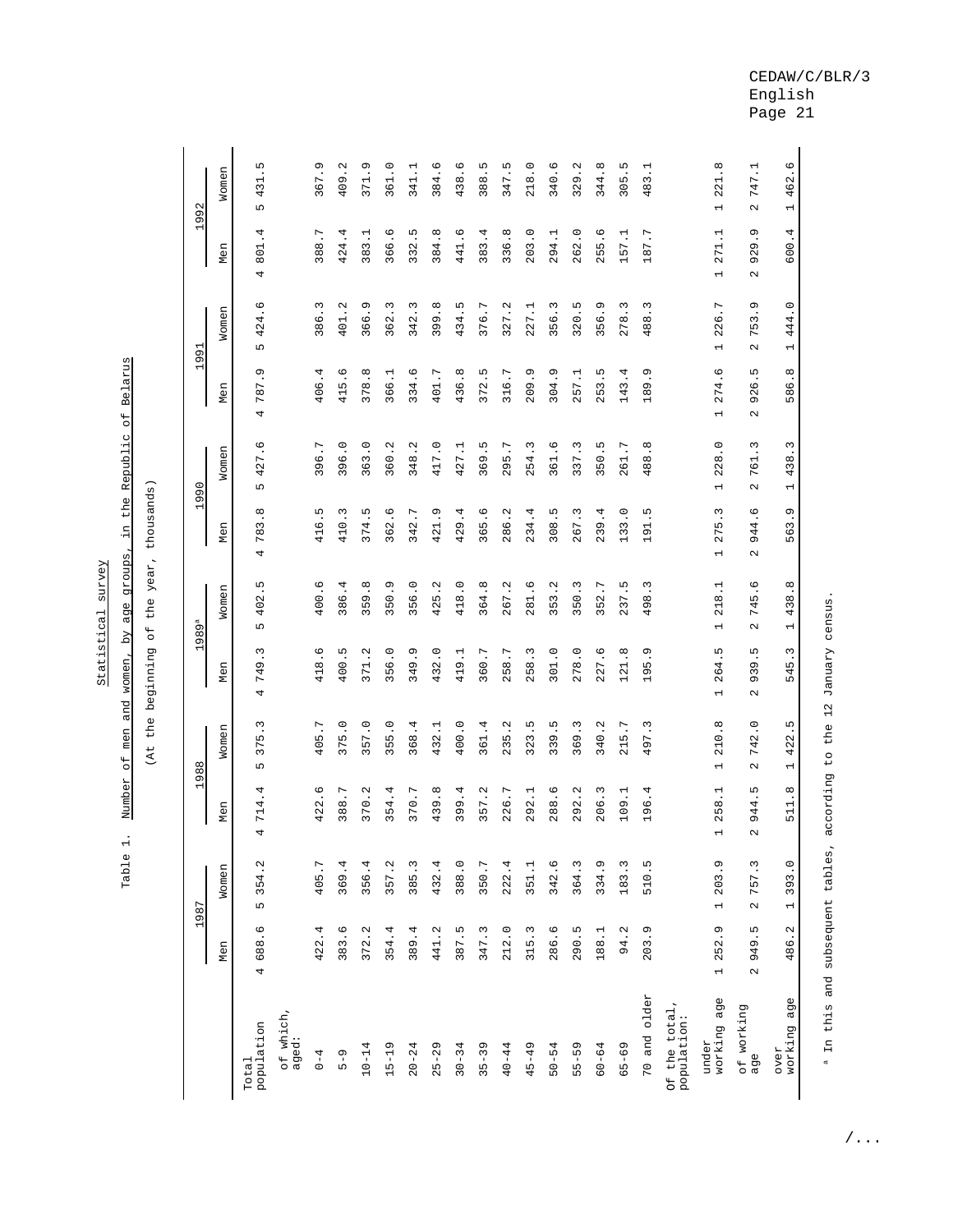Table 2. Proportion of men and women, by age groups, in the Republic of Belarus Table 2. Proportion of men and women, by age groups, in the Republic of Belarus (At the beginning of the year, percentages)

(At the beginning of the year, percentages)

| 1992 | Women | 100                 |                    | $\frac{8}{6}$             | ഥ<br>Г.<br>Г                 | $\infty$<br>$\circ$       | ە .<br>ق     | ه.<br>ه             | Ξ.<br>$\overline{ }$ | .<br>∞          | 7.2             | ÷.<br>O                   | $\frac{0}{4}$ .    | .<br>•<br>O   | $\frac{1}{6}$ | <u>ن</u> .<br>$\circ$ | 9.<br>Б         | ە.<br>.<br>${}^{\circ}$ |                              | 22.5                 | 50.6              | 26.9                |
|------|-------|---------------------|--------------------|---------------------------|------------------------------|---------------------------|--------------|---------------------|----------------------|-----------------|-----------------|---------------------------|--------------------|---------------|---------------|-----------------------|-----------------|-------------------------|------------------------------|----------------------|-------------------|---------------------|
|      | Men   | 100                 |                    | $\frac{1}{8}$             | $\frac{8}{8}$                | $\overline{8}$ .0         | 7.7          | Ō<br>.<br>ق         | $\ddot{8}$ .0        | 9.2             | $\frac{0}{8}$ . | 7.0                       | 4.2                | $\frac{1}{6}$ | 5.S           | 5.3                   | $\frac{3}{3}$ . | 3.9                     |                              | 26.5                 | 61.0              | 12.5                |
|      | Women | 100                 |                    | 7.1                       | $\ddot{ }$<br>$\overline{ }$ | $\ddot{\circ}$<br>$\circ$ | 6.7          | <u>ب</u><br>$\circ$ | <sup>4</sup><br>Γ    | $\frac{0}{8}$ . | 6.9             | $\ddot{\phantom{0}}$<br>6 | ر<br>.<br>4        | .<br>ف<br>O   | 5.9           | 9.<br>$\circ$         | $\frac{1}{5}$   | 0.6                     |                              | 22.6                 | 50.8              | 26.6                |
| 1991 | Men   | 100                 |                    | L<br>$\dot{\circ}$        | L<br>.<br>∞                  | 7.9                       | 7.6          | 7.0                 | 8.4                  | 0.6             | 7.8             | 6.6                       | 4.4                | 6.4           | 5.4           | 5.3                   | 3.0             | 4.0                     |                              | 26.6                 | 61.1              | 12.3                |
|      | Women | 100                 |                    | 7.3                       | 7.3                          | L<br>.<br>ق               | 6.6          | 6.4                 | 7.7                  | 7.9             | 6.8             | 5.4                       | 4.7                | 6.7           | 6.2           | G.5                   | 4.8             | 0.6                     |                              | 22.6                 | 50.9              | 26.5                |
| 1990 | Men   | 100                 |                    | 8.7                       | $\frac{6}{8}$                | 7.8                       | 7.6          | 7.2                 | $\frac{8}{8}$        | $\ddot{9}$ .    | 7.6             | $\overline{6}$ . 0        | 4.9                | 4.<br>$\circ$ | ە<br>ق        | $\frac{0}{5}$         | 2.8             | 4.0                     |                              | 26.7                 | 61.5              | 11.8                |
| 1989 | Women | 100                 |                    | 4<br>$\frac{1}{\sqrt{2}}$ | 7.2                          | L<br>.<br>ق               | LN<br>.<br>ق | O<br>$\ddot{\circ}$ | 7.9                  | L<br>7.         | 6.8             | Ō<br>4.                   | 5.2                | Б<br>.<br>پ   | ١<br>.<br>ق   | ١<br>.<br>ق           | 4<br>$\ddot{4}$ | 9.2                     |                              | 22.6                 | 50.8              | 26.6                |
|      | Men   | 100                 |                    | 8.8                       | 8.4                          | 7.8                       | 7.5          | 7.4                 | $-1$                 | $\frac{8}{8}$   | 7.6             | Б<br>$\frac{1}{2}$        | 5.4                | 6.3           | 5.9           | 4.8                   | 2.6             | 4.1                     |                              | 26.6                 | 61.9              | 11.5                |
| 1988 | Women | 100                 |                    | 7.6                       | 7.0                          | ە .<br>ق                  | ०.<br>०      | 6.9                 | $\frac{0}{8}$        | 7.4             | 6.7             | 4.4                       | $\overline{6}$ .0  | 6.3           | 6.9           | 6.3                   | 4.0             | 9.3                     |                              | 22.5                 | 51.0              | 26.5                |
|      | Men   | 100                 |                    | 9.0                       | 8.2                          | 7.8                       | 7.5          | 7.9                 | 9.3                  | 6.5             | 7.6             | 4.8                       | 6.2                | $\frac{1}{6}$ | 6.2           | 4.4                   | 2.3             | 4.2                     |                              | 26.7                 | 62.5              | 10.8                |
|      | Women | 100                 |                    | 7.6                       | 6.9                          | 6.7                       | 6.7          | 7.2                 | $\frac{1}{8}$        | 7.2             | 6.5             | 4.1                       | 6.6                | 6.4           | 6.8           | $\frac{3}{6}$         | 3.4             | ن<br>و                  |                              | 22.5                 | 51.5              | 26.0                |
| 1987 | Men   | 100                 |                    | 9.0                       | 8.2                          | 7.9                       | 7.6          | $\frac{3}{8}$       | 9.4                  | $\frac{3}{8}$   | 7.4             | 4.5                       | $\overline{6}$ . 7 | $\frac{1}{6}$ | 6.2           | 4.0                   | 2.0             | 4.4                     |                              | 26.7                 | 62.9              | 10.4                |
|      |       | population<br>Total | of which,<br>aged: | $0 - 4$                   | $5 - 9$                      | $10 - 14$                 | $15 - 19$    | $20 - 24$           | $25 - 29$            | $30 - 34$       | $35 - 39$       | $40 - 44$                 | $45 - 49$          | $50 - 54$     | $55 - 59$     | $60 - 64$             | $65 - 69$       | 70 and older            | Of the total,<br>population: | working age<br>under | of working<br>age | working age<br>over |

#### CEDAW/C/BLR/3 English Page 22

/...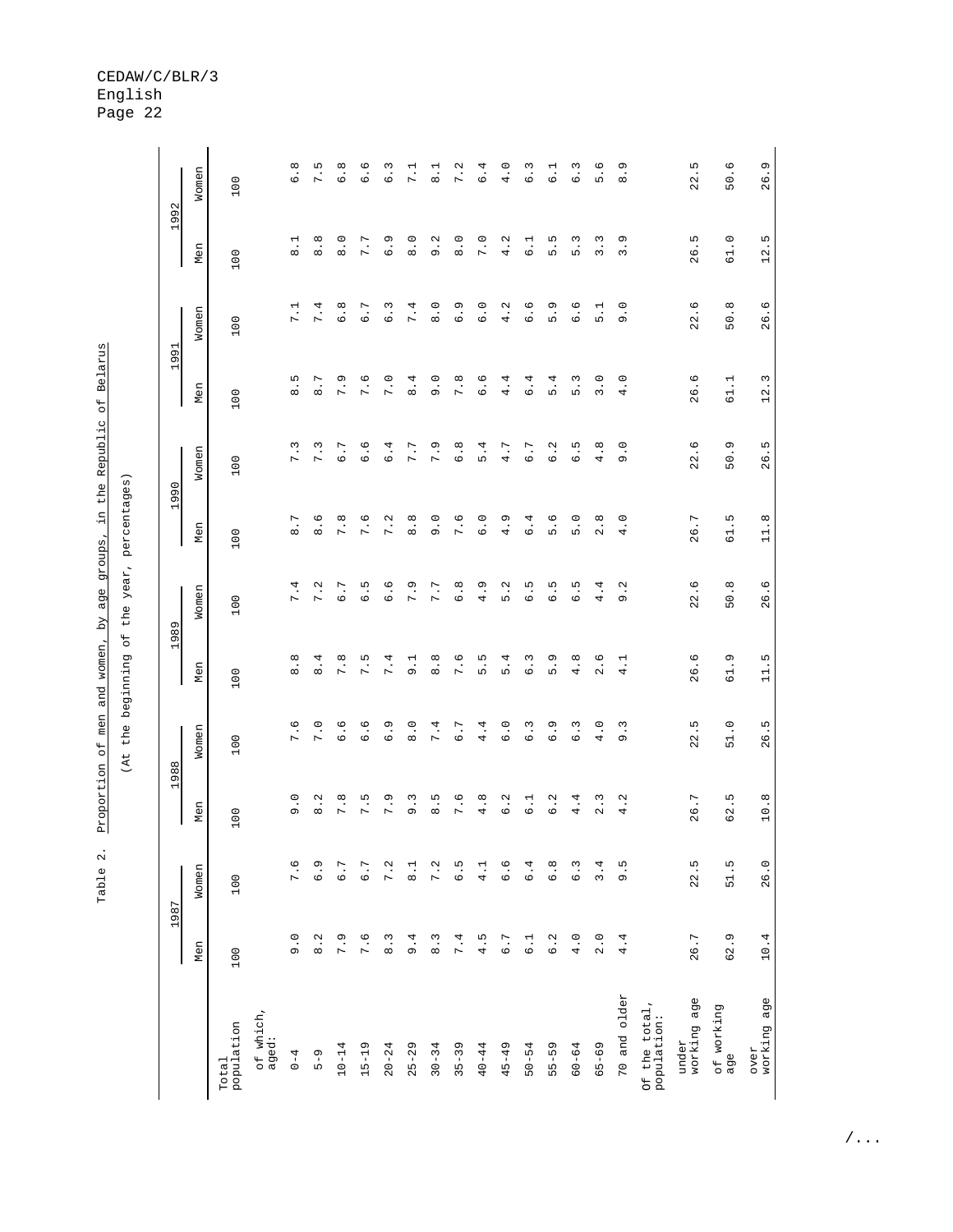## Table 3. Proportion of women in the total population by age groups in the Republic of Belarus

(At the beginning of the year, percentages)

|                              | 1987 | 1988 | 1989 | 1990 | 1991 | 1992 |
|------------------------------|------|------|------|------|------|------|
| All women                    | 53.3 | 53.3 | 53.2 | 53.2 | 53.1 | 53.1 |
| of whom, aged:               |      |      |      |      |      |      |
| $0 - 4$                      | 49.0 | 49.0 | 48.9 | 48.8 | 48.7 | 48.6 |
| $5 - 9$                      | 49.1 | 49.1 | 49.1 | 49.1 | 49.1 | 49.1 |
| $10 - 14$                    | 48.9 | 49.1 | 49.2 | 49.2 | 49.2 | 49.3 |
| $15 - 19$                    | 50.2 | 50.0 | 49.6 | 49.8 | 49.7 | 49.6 |
| $20 - 24$                    | 49.7 | 49.8 | 50.4 | 50.4 | 50.6 | 50.6 |
| $25 - 29$                    | 49.5 | 49.6 | 49.6 | 49.7 | 49.9 | 50.0 |
| $30 - 34$                    | 50.0 | 50.0 | 49.9 | 49.9 | 49.9 | 49.8 |
| $35 - 39$                    | 50.2 | 50.3 | 50.3 | 50.3 | 50.3 | 50.3 |
| $40 - 44$                    | 51.2 | 50.9 | 50.8 | 50.8 | 50.8 | 50.8 |
| $45 - 49$                    | 52.7 | 52.5 | 52.1 | 52.0 | 52.0 | 51.8 |
| $50 - 54$                    | 54.5 | 54.1 | 54.0 | 54.0 | 53.9 | 53.7 |
| $55 - 59$                    | 55.6 | 55.8 | 55.8 | 55.8 | 55.5 | 55.7 |
| $60 - 64$                    | 64.0 | 62.3 | 60.8 | 59.4 | 58.5 | 57.4 |
| $65 - 69$                    | 66.1 | 66.4 | 66.1 | 66.3 | 66.0 | 66.0 |
| 70 and older                 | 71.5 | 71.7 | 71.8 | 71.8 | 72.0 | 72.0 |
| Of the total,<br>population: |      |      |      |      |      |      |
| under working age            | 49.0 | 49.0 | 49.1 | 49.1 | 49.0 | 49.0 |
| of working age               | 48.3 | 48.2 | 48.3 | 48.4 | 48.5 | 48.4 |
| over working age             | 74.1 | 73.5 | 72.5 | 71.8 | 71.1 | 70.9 |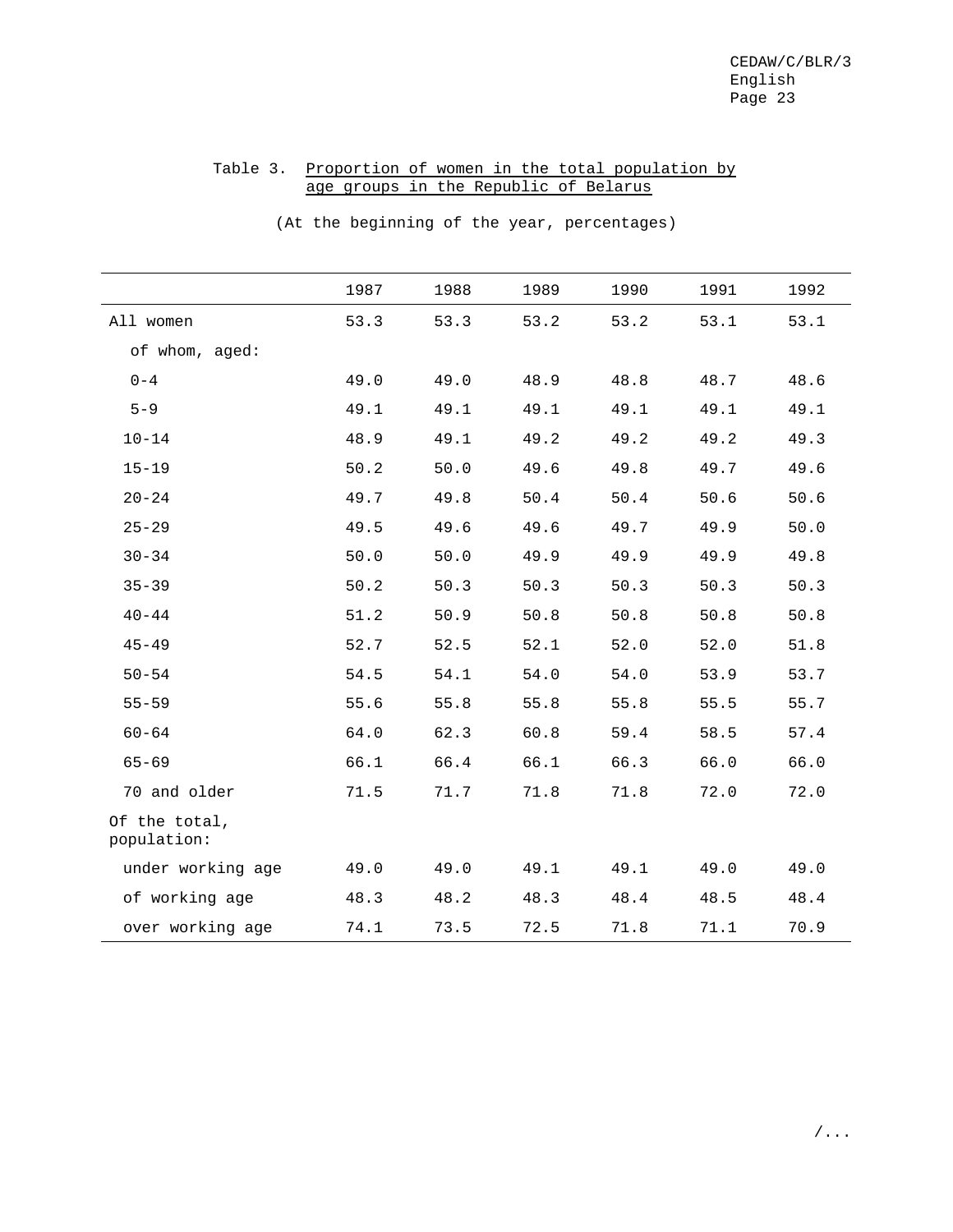#### Table 4. Educational level of men and women in the Republic of Belarus

|                                           |     | Of<br>$1,000$ persons                                                                    |     |                               |     | of whom                                                                               |     |                                            |
|-------------------------------------------|-----|------------------------------------------------------------------------------------------|-----|-------------------------------|-----|---------------------------------------------------------------------------------------|-----|--------------------------------------------|
|                                           |     | of that sex<br>with higher and<br>secondary<br>(complete and<br>incomplete)<br>education |     | completed higher<br>education |     | did not complete<br>higher and<br>secondary (general<br>and specialized)<br>education |     | did not complete<br>secondary<br>education |
|                                           | Men | Women                                                                                    | Men | Women                         | Men | Women                                                                                 | Men | Women                                      |
| Total population<br>aged 15 and<br>older: |     |                                                                                          |     |                               |     |                                                                                       |     |                                            |
| 1979                                      | 719 | 596                                                                                      | 78  | 63                            | 372 | 344                                                                                   | 269 | 189                                        |
| 1989                                      | 828 | 722                                                                                      | 114 | 103                           | 526 | 468                                                                                   | 188 | 151                                        |
| Employed<br>population:                   |     |                                                                                          |     |                               |     |                                                                                       |     |                                            |
| 1979                                      | 779 | 748                                                                                      | 98  | 93                            | 428 | 463                                                                                   | 253 | 192                                        |
| 1989                                      | 893 | 906                                                                                      | 138 | 149                           | 608 | 641                                                                                   | 147 | 116                                        |

(Data from population censuses)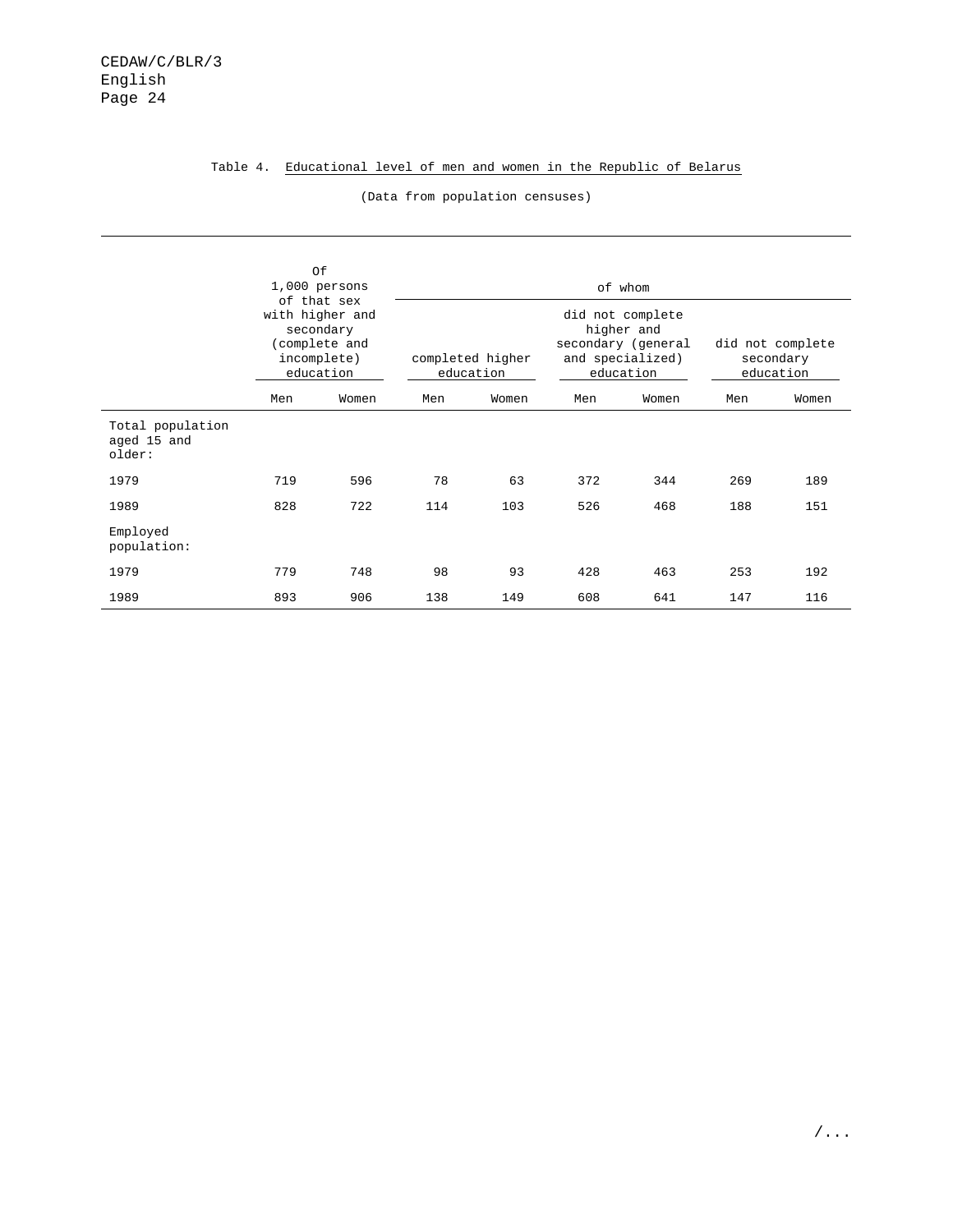## Table 5. Distribution of women aged 16 and older by marital status and age in the Republic of Belarus

|                                |         |                  |         | 1979                     |                                |
|--------------------------------|---------|------------------|---------|--------------------------|--------------------------------|
|                                | Married | Never<br>married | Widowed | Divorced or<br>separated | Marital status<br>not reported |
| All women aged 16<br>and older | 2 321.2 | 675.0            | 744.5   | 196.8                    | 5.7                            |
| $16 - 19$                      | 27.5    | 311.4            | 0.1     | 0.6                      | 0.6                            |
| $20 - 24$                      | 235.4   | 162.9            | 0.9     | 9.9                      | 1.1                            |
| $25 - 29$                      | 293.4   | 43.7             | 2.4     | 20.1                     | 0.4                            |
| $30 - 39$                      | 473.1   | 28.3             | 12.6    | 45.0                     | 0.3                            |
| $40 - 49$                      | 591.7   | 38.3             | 46.7    | 57.1                     | 0.4                            |
| $50 - 59$                      | 428.4   | 48.6             | 120.5   | 44.7                     | 0.4                            |
| 60 and older                   | 271.3   | 41.5             | 560.7   | 19.3                     | 1.9                            |

(Data from population censuses, thousands)

|                                |         |                  |         | 1989                     |                                |
|--------------------------------|---------|------------------|---------|--------------------------|--------------------------------|
|                                | Married | Never<br>married | Widowed | Divorced or<br>separated | Marital status<br>not reported |
| All women aged 16<br>and older | 2 582.8 | 591.8            | 738.6   | 265.0                    | 6.2                            |
| $16 - 19$                      | 27.6    | 250.5            | 0.2     | 0.6                      | 0.8                            |
| $20 - 24$                      | 217.9   | 127.1            | 0.7     | 9.6                      | 0.7                            |
| $25 - 29$                      | 348.5   | 50.2             | 2.2     | 23.8                     | 0.6                            |
| $30 - 39$                      | 660.0   | 43.6             | 12.0    | 66.7                     | 0.5                            |
| $40 - 49$                      | 433.8   | 19.0             | 33.5    | 61.9                     | 0.5                            |
| $50 - 59$                      | 500.3   | 33.4             | 109.2   | 59.8                     | 0.7                            |
| 60 and older                   | 394.7   | 68.0             | 580.8   | 42.6                     | 2.4                            |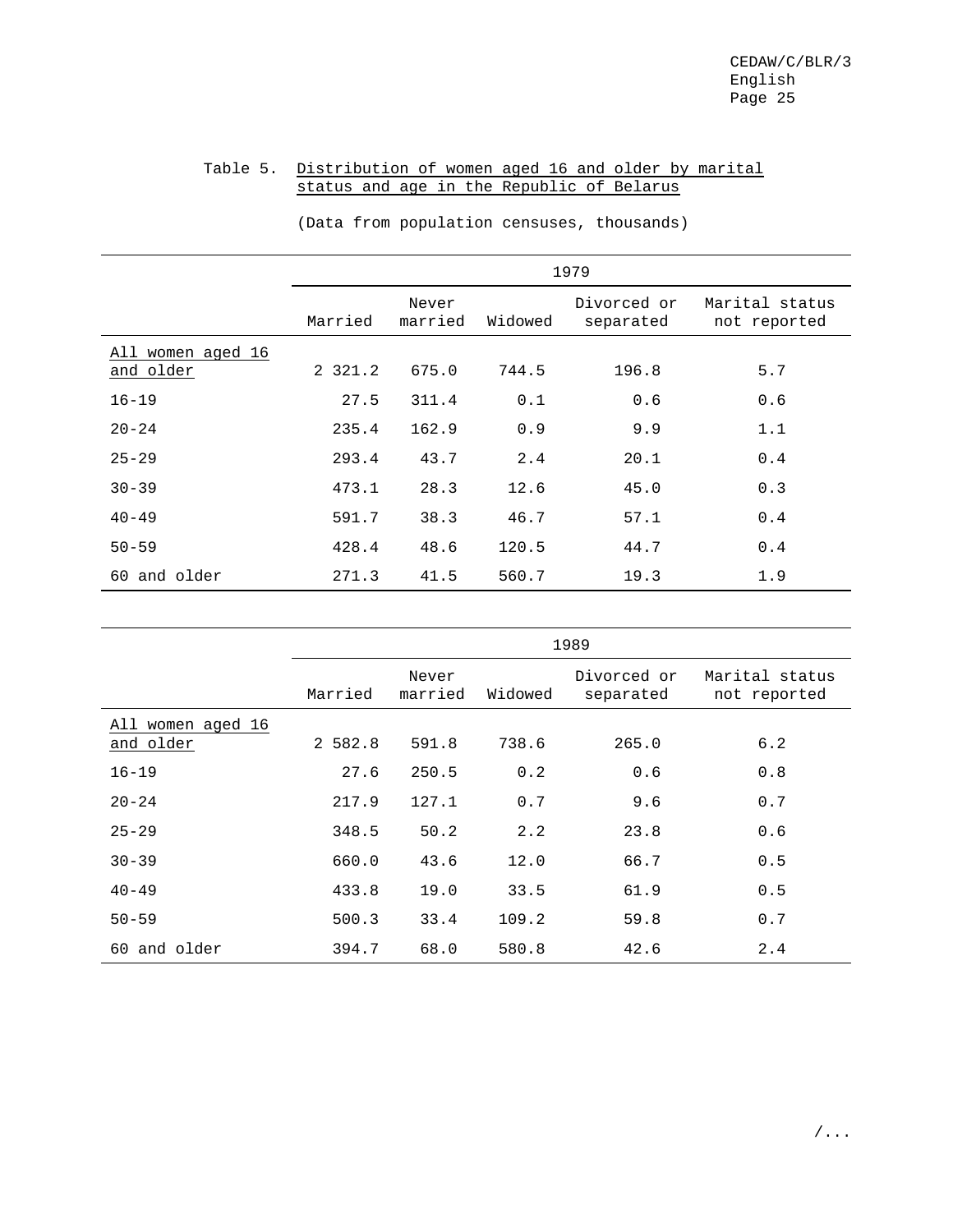|                               | Table 6.         |         |         | Distribution of women by marital status in the Republic of Belarus<br>(Data from population censuses, percentages) |                  |         |         |                          |
|-------------------------------|------------------|---------|---------|--------------------------------------------------------------------------------------------------------------------|------------------|---------|---------|--------------------------|
|                               |                  |         | 1979    |                                                                                                                    |                  |         | 1989    |                          |
|                               | Never<br>married | Married | Widowed | Divorced or<br>separated                                                                                           | Never<br>married | Married | Widowed | Divorced or<br>separated |
| All women aged<br>16 and over | 17.1             | 58.9    | 18.9    | $5.0$                                                                                                              | 14.2             | 61.7    | 17.7    | 6.3                      |
| $16 - 19$                     | 91.5             | 8.1     | 0.0     | 0.2                                                                                                                | 89.6             | 9.9     | 0.0     | 0.2                      |
| $20 - 24$                     | 39.7             | 57.4    | 0.2     | 2.4                                                                                                                | 35.7             | 61.2    | 0.2     | 2.7                      |
| $25 - 29$                     | 12.1             | 81.5    | $0.7$   | 5.6                                                                                                                | 11.8             | 82.0    | 0.5     | 5.6                      |
| $30 - 39$                     | 5.1              | 84.5    | 2.2     | 8.1                                                                                                                | 5.6              | 84.3    | 1.5     | $8.5$                    |
| $40 - 49$                     | 5.2              | 80.6    | $6.4\,$ | 7.8                                                                                                                | 3.5              | 79.1    | 6.1     | 11.3                     |
| $50 - 59$                     | 7.6              | 66.7    | 18.7    | 6.9                                                                                                                | 4.8              | 71.1    | 15.5    | 8.5                      |
| 60 and older                  | 4.6              | 30.3    | 62.7    | 2.2                                                                                                                | 6.2              | 36.3    | 53.4    | 3.9                      |

/...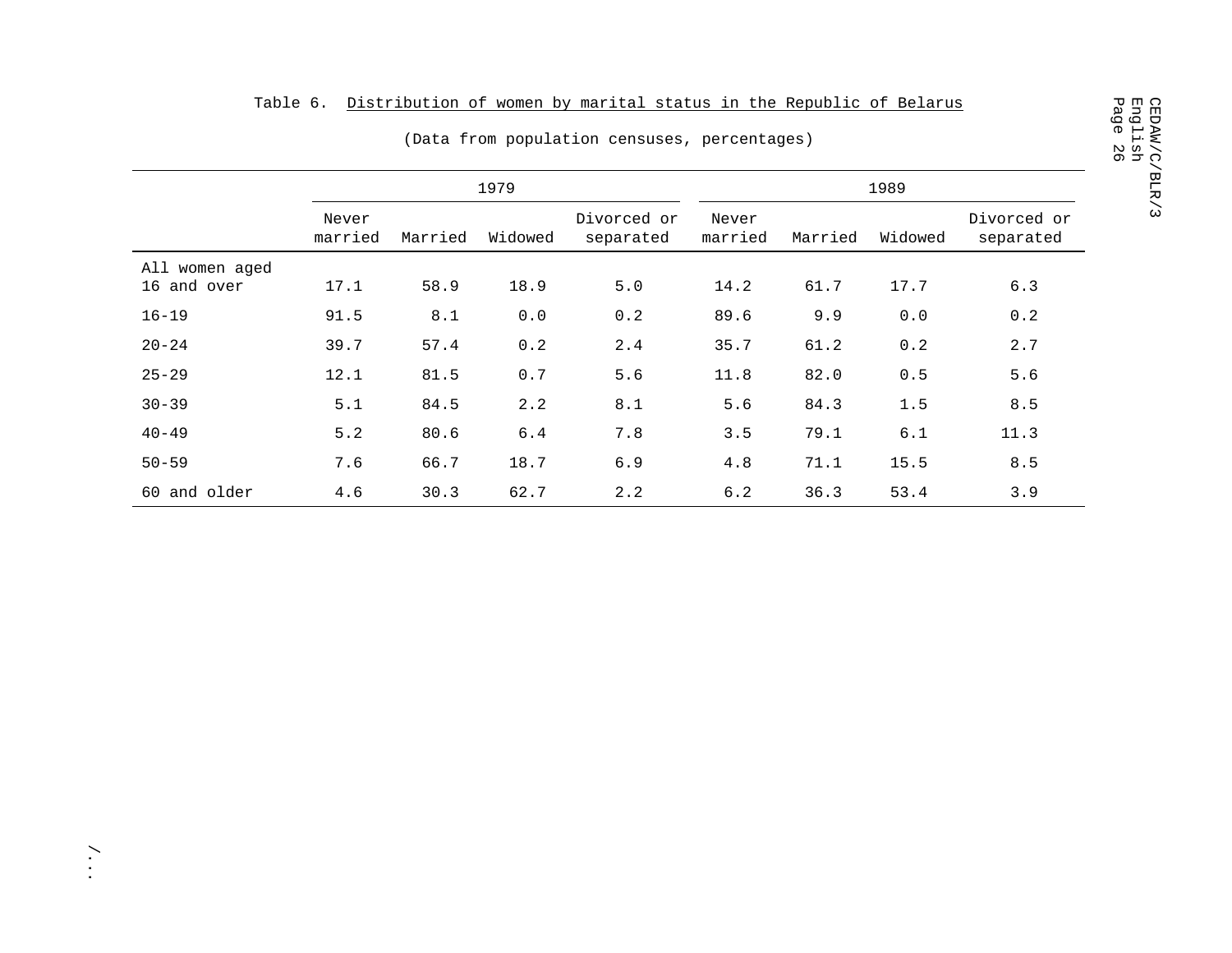|       |                        |                       | Per 1,000 inhabitants |          |
|-------|------------------------|-----------------------|-----------------------|----------|
| Years | Number of<br>marriages | Number of<br>divorces | Marriages             | Divorces |
| 1987  | 102 053                | 30 507                | 10.1                  | 3.0      |
| 1988  | 96 064                 | 32 111                | 9.4                   | 3.2      |
| 1989  | 97 929                 | 34 573                | 9.6                   | 3.4      |
| 1990  | 99 229                 | 34 986                | 9.7                   | 3.4      |
| 1991  | 94 760                 | 37 802                | 9.2                   | 3.7      |
| 1992  | 79 813                 | 39 904                | 7.7                   | 3.9      |

## Table 7. Marriages and divorces and overall marriage and divorce rates in the Republic of Belarus

## Table 8. Number of births and total birth rates in the Republic of Belarus

| Years | Number of births | Number of births per<br>1,000 inhabitants |
|-------|------------------|-------------------------------------------|
| 1987  | 162 937          | 16.1                                      |
| 1988  | 163 193          | 16.1                                      |
| 1989  | 153 449          | 15.0                                      |
| 1990  | 142 167          | 13.9                                      |
| 1991  | 132 045          | 12.9                                      |
| 1992  | 127 971          | 12.4                                      |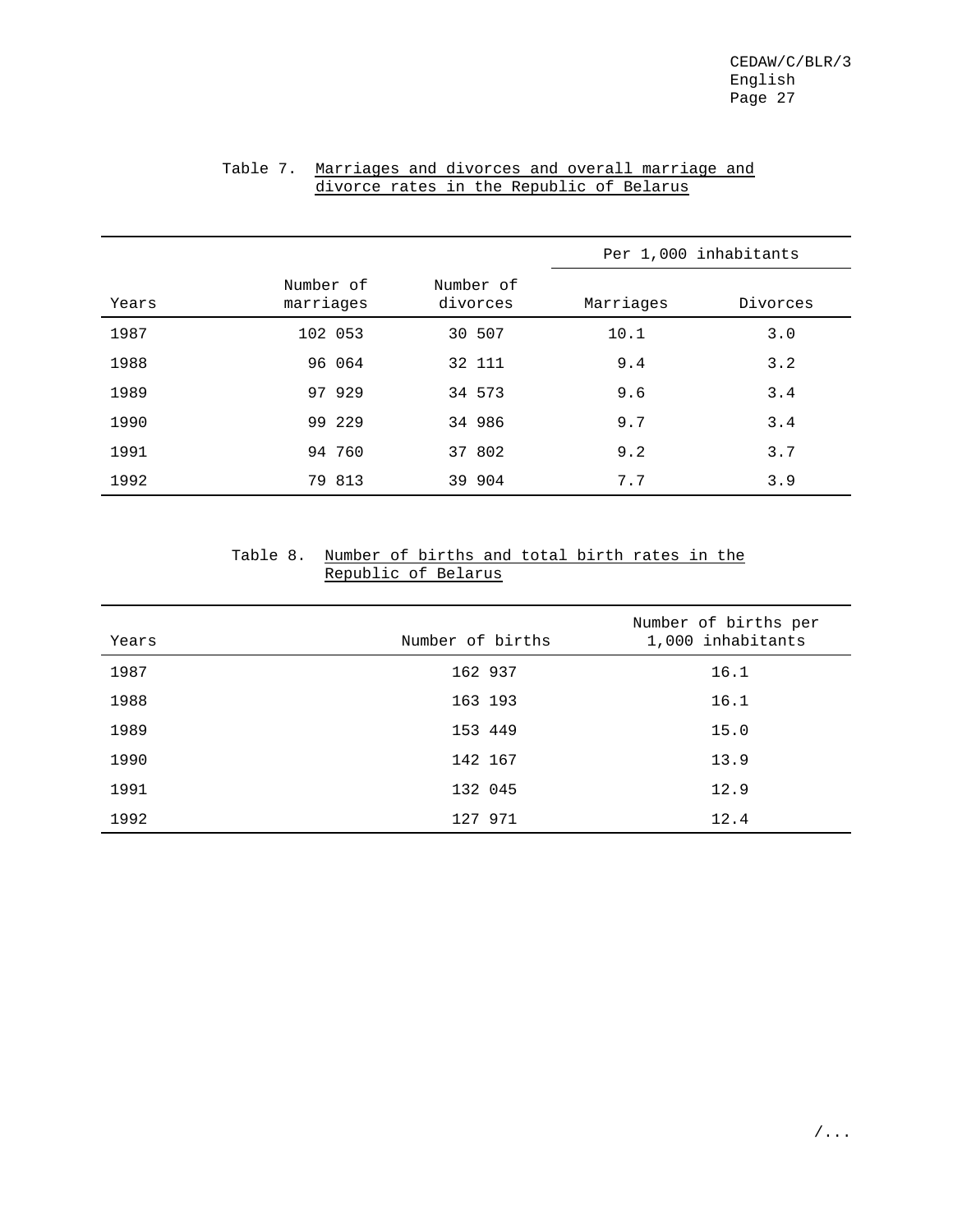## Table 9. Number and size of families in the Republic of Belarus

| 1979<br>100 | 1989 |
|-------------|------|
|             |      |
|             | 100  |
|             |      |
| 31.9        | 34.8 |
| 29.2        | 27.4 |
| 25.1        | 26.7 |
| 9.2         | 7.6  |
| 3.1         | 2.4  |
| 1.5         | 1.1  |
|             |      |
|             |      |

#### (Data from population censuses)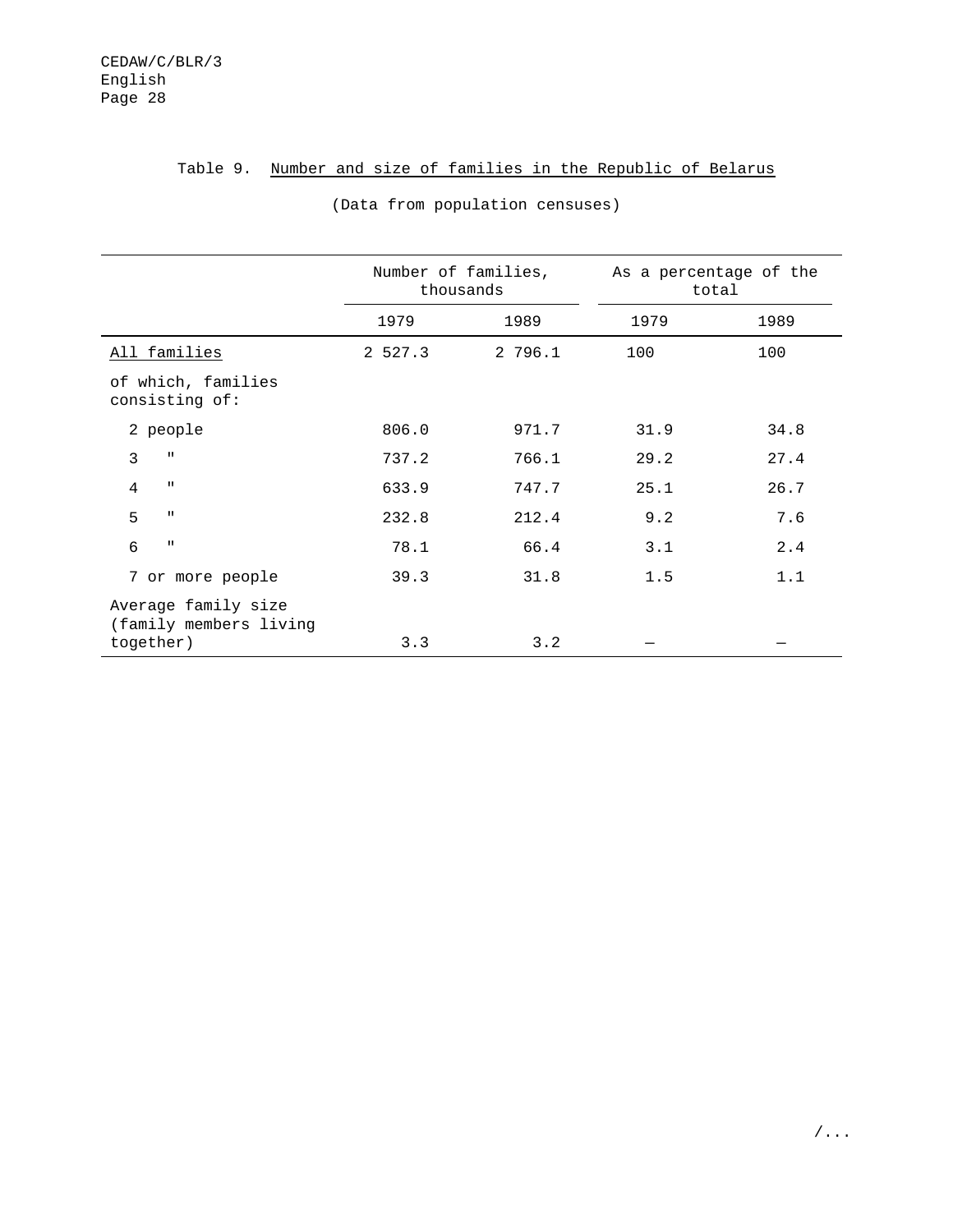## Table 10. Number of incomplete families in the Republic of Belarus

|                                                                       |       | Incomplete families,<br>thousands | As a percentage of the | total |
|-----------------------------------------------------------------------|-------|-----------------------------------|------------------------|-------|
|                                                                       | 1979  | 1989                              | 1979                   | 1989  |
| Incomplete families                                                   | 299.2 | 338.8                             | 100                    | 100   |
| of which, families consisting<br>of:                                  |       |                                   |                        |       |
| mother and children                                                   | 246.6 | 279.9                             | 82.4                   | 82.6  |
| father and children                                                   | 18.6  | 23.4                              | 6.2                    | 6.9   |
| mother and children, and one<br>of the mother's (father's<br>parents) | 31.6  | 32.5                              | 10.6                   | 9.6   |
| father and children, and one<br>of the father's (mother's)<br>parents | 2.4   | 3.0                               | 0.8                    | 0.9   |

(Data from population censuses)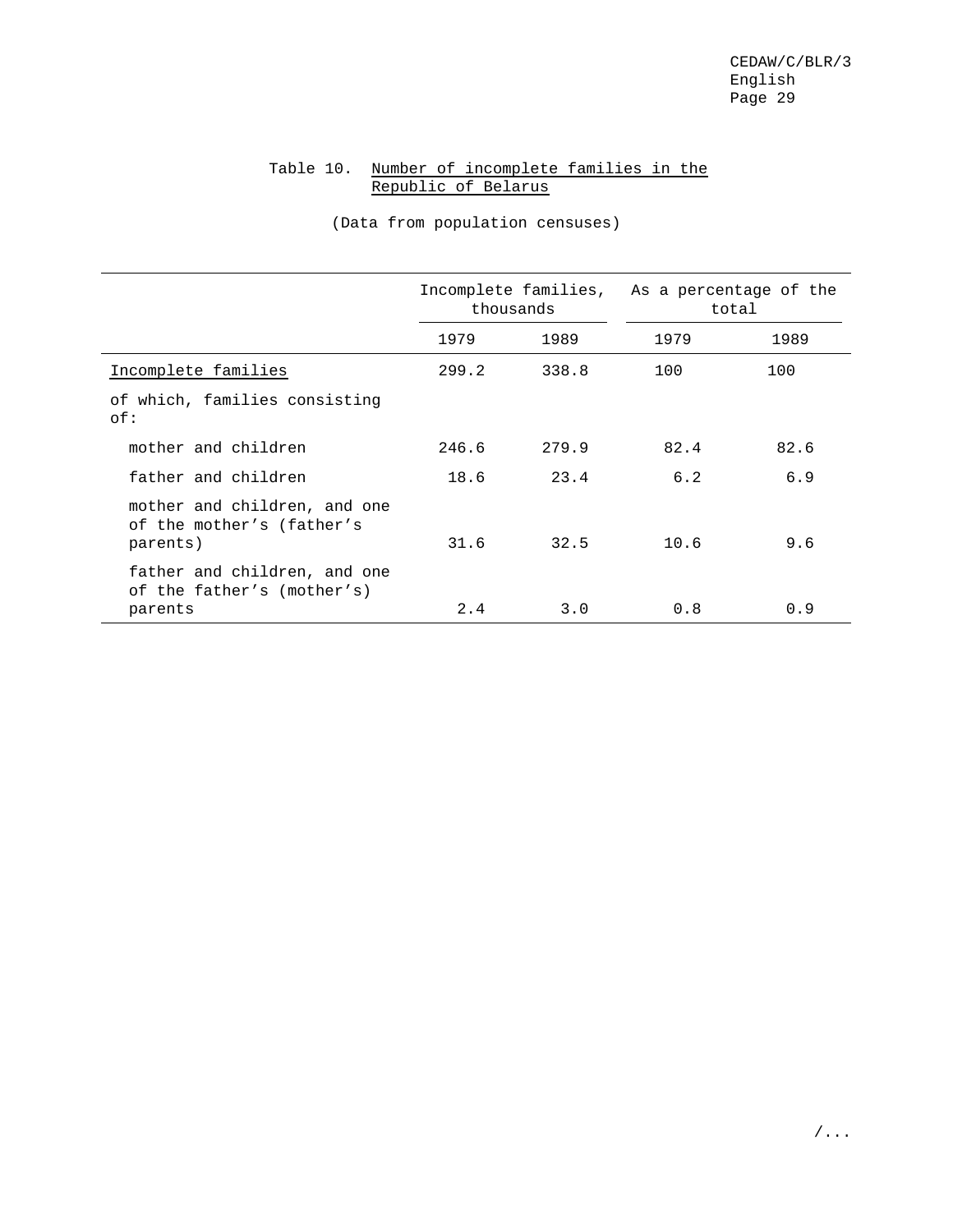#### Table 11. Number of children born to women who are not in registered marriages in the Republic of Belarus

|      | Number of children born<br>to women who are not in<br>registered marriages | Proportion of children born to women<br>who are not in registered marriages, as<br>a percentage of total births |
|------|----------------------------------------------------------------------------|-----------------------------------------------------------------------------------------------------------------|
| 1987 | 12 185                                                                     | 7.5                                                                                                             |
| 1988 | 12 813                                                                     | 7.9                                                                                                             |
| 1989 | 12 186                                                                     | 7.9                                                                                                             |
| 1990 | 12 131                                                                     | 8.5                                                                                                             |
| 1991 | 12 420                                                                     | 9.4                                                                                                             |
| 1992 | 12 531                                                                     | 9.8                                                                                                             |

## Table 12. Number of mothers of many children in the Republic of Belarus who receive a monthly State allowance

| Number of mothers of<br>many children | 1987    | 1988   | 1989    | 1990    |
|---------------------------------------|---------|--------|---------|---------|
| Total                                 | 23 302  | 23 752 | 23 549  | 22 960  |
| of whom:                              |         |        |         |         |
| with 4 children                       | 12 376  | 12 544 | 13 640  | 13 359  |
| with 5 children                       | 6 566   | 6 738  | 6 0 9 8 | 5 814   |
| with 6 children                       | 2 3 0 5 | 2 377  | 2 1 3 6 | 2 080   |
| with 7-8 children                     | 1 492   | 1 507  | 1 182   | 1 2 1 4 |
| with 9-10 children                    | 374     | 372    | 336     | 338     |
| with 11 or more children              | 189     | 214    | 157     | 155     |

(at year's end, women)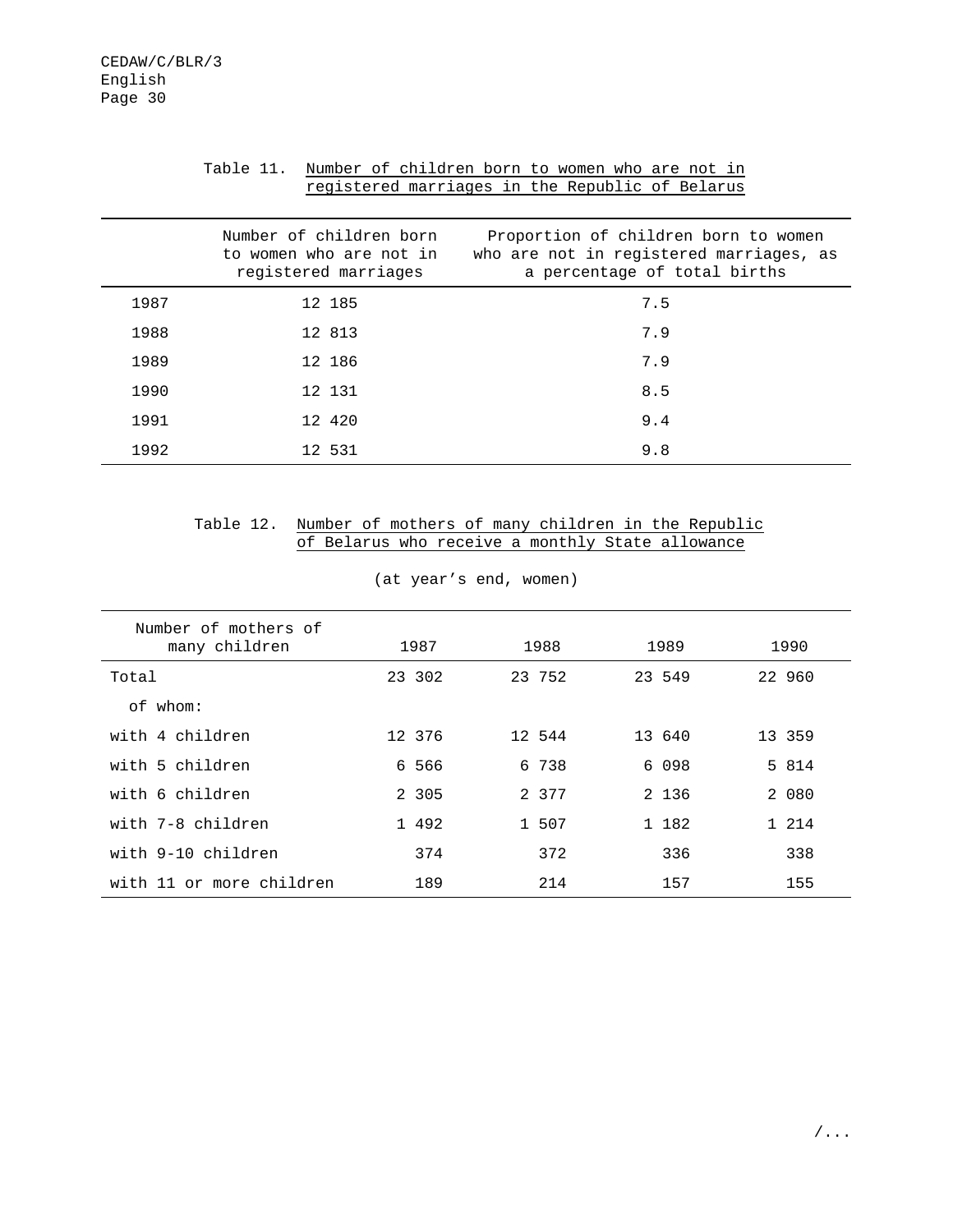## Table 13. Distribution of women by source of income in the Republic of Belarus

|                                                                                                             | Number of women,<br>thousands |          | Percentage of<br>the total |       | Women as a percentage<br>of all persons with<br>that source of income |      |
|-------------------------------------------------------------------------------------------------------------|-------------------------------|----------|----------------------------|-------|-----------------------------------------------------------------------|------|
|                                                                                                             | 1979                          | 1989     | 1979                       | 1989  | 1979                                                                  | 1989 |
| Women                                                                                                       | 5 111.3                       | 5402.5   | 100.0                      | 100.0 | 53.6                                                                  | 53.2 |
| Working in the national<br>economy (other than those<br>employed only in the<br>private subsidiary economy) | 2 491.6                       | 2 582.8  | 48.7                       | 47.8  | 50.0                                                                  | 48.8 |
| Grant-aided students                                                                                        | 130.4                         | 139.8    | 2.5                        | 2.6   | 52.0                                                                  | 50.5 |
| Pensioners and persons<br>receiving allowances and<br>other persons supported by<br>the State               | 1 087.8                       | 1 320.8  | 21.3                       | 24.5  | 68.4                                                                  | 69.6 |
| Dependants of individuals,<br>and persons employed solely<br>in the private subsidiary<br>economy           | 1 397.0                       | 1, 356.0 | 27.4                       | 25.1  | 51.7                                                                  | 50.7 |
| Women with other sources of<br>income and those not<br>reporting a source                                   | 4.5                           | 3.1      | 0.1                        | 0.0   | 59.2                                                                  | 43.8 |

(Data from population censuses)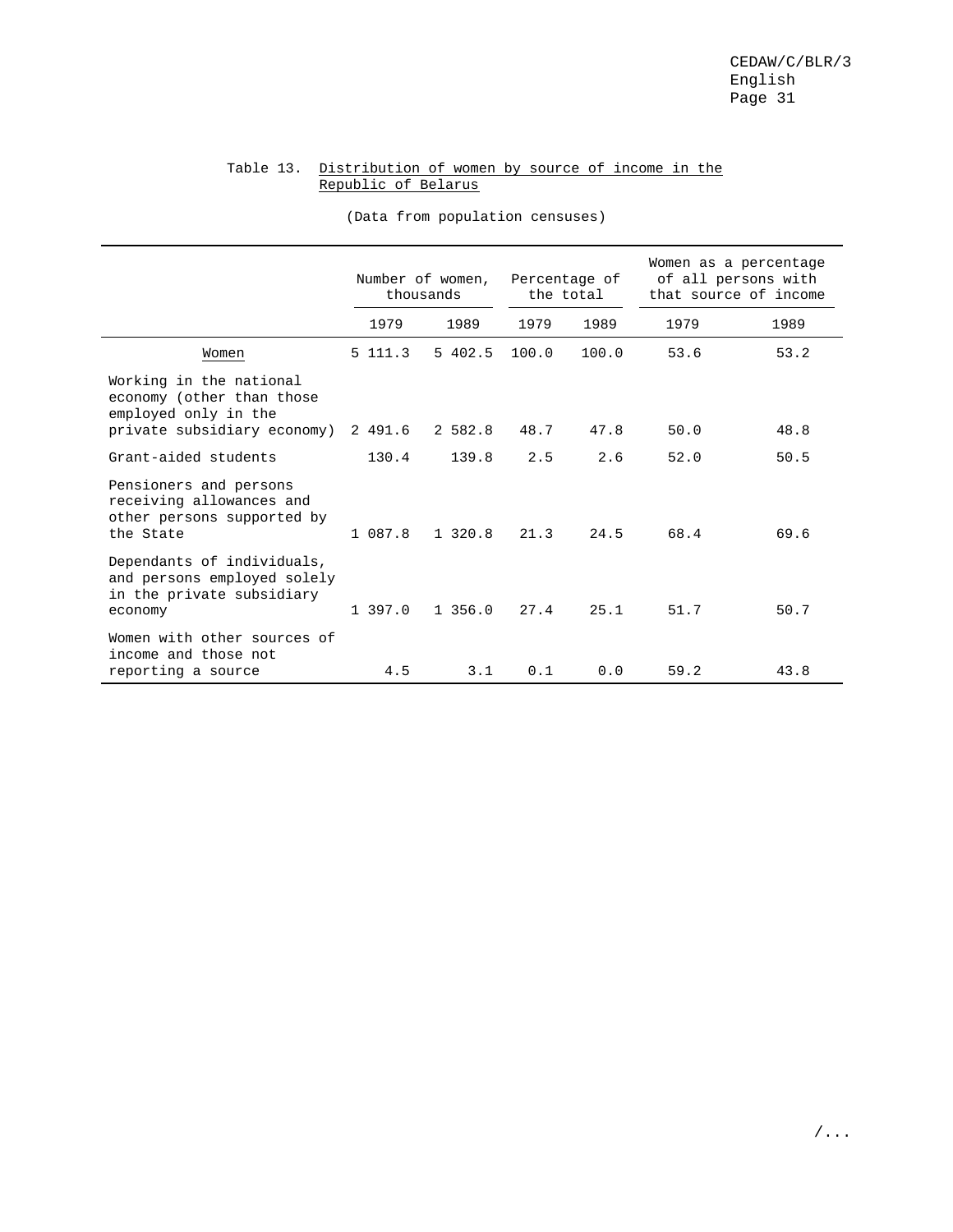#### Table 14. Distribution of women by sector of the national economy in the Republic of Belarus

(Data from population censuses)

|                                                                                    | Number of women,<br>thousands |         | Percentage of | the total | Women as a<br>proportion of all<br>employed persons,<br>percentages |      |
|------------------------------------------------------------------------------------|-------------------------------|---------|---------------|-----------|---------------------------------------------------------------------|------|
|                                                                                    | 1979                          | 1989    | 1979          | 1989      | 1979                                                                | 1989 |
| Employed women (other than those<br>employed in the private subsidiary<br>economy) | 2 491.6                       | 2 582.8 | 100           | 100       | 50.0                                                                | 48.8 |
| of whom:                                                                           |                               |         |               |           |                                                                     |      |
| employed in production sectors                                                     | 1 819.8                       | 1 736.8 | 73.0          | 67.3      | 46.3                                                                | 43.4 |
| of which:                                                                          |                               |         |               |           |                                                                     |      |
| industry                                                                           | 706.9                         | 800.1   | 28.4          | 31.0      | 48.6                                                                | 48.6 |
| agriculture                                                                        | 603.5                         | 376.7   | 24.2          | 14.6      | 46.4                                                                | 35.7 |
| transport                                                                          | 65.4                          | 66.9    | 2.6           | 2.6       | 23.5                                                                | 22.3 |
| communications                                                                     | 41.6                          | 40.8    | 1.7           | 1.6       | 68.2                                                                | 64.9 |
| construction                                                                       | 109.4                         | 103.8   | 4.4           | 4.0       | 24.9                                                                | 22.5 |
| trade and public catering                                                          | 261.7                         | 294.7   | 10.5          | 11.4      | 83.2                                                                | 82.8 |
| materials and machinery<br>supplies and sales                                      | 8.5                           | 12.8    | 0.3           | 0.5       | 47.2                                                                | 45.8 |
| procurement                                                                        | 5.8                           | 5.6     | 0.2           | 0.2       | 52.2                                                                | 51.4 |
| information and computer<br>services                                               | $\cdots$                      | 16.2    | $\cdots$      | 0.6       | $\cdots$                                                            | 79.8 |
| employed in non-productive<br>sectors                                              | 669.6                         | 837.8   | 26.9          | 32.4      | 64.1                                                                | 65.8 |
| of which:                                                                          |                               |         |               |           |                                                                     |      |
| housing and utilities                                                              | 31.7                          | 46.0    | 1.3           | 1.8       | 49.2                                                                | 45.4 |
| consumer services                                                                  | 29.6                          | 32.5    | 1.2           | 1.3       | 69.5                                                                | 72.3 |
| health care, physical<br>education and social services                             | 165.0                         | 203.8   | 6.6           | 7.9       | 81.3                                                                | 80.8 |
| education                                                                          | 249.3                         | 335.0   | 10.0          | 13.0      | 76.8                                                                | 79.8 |
| culture and art                                                                    | 37.8                          | 43.9    | 1.5           | 1.7       | 71.6                                                                | 69.6 |
| science and scientific<br>services                                                 | 50.2                          | 63.1    | 2.0           | 2.4       | 50.1                                                                | 51.3 |
| credits and State insurance                                                        | 18.2                          | 25.5    | 0.7           | 0.9       | 83.1                                                                | 87.9 |
| management and social<br>organizations <sup>a</sup>                                | 87.9                          | 88.0    | 3.5           | 3.4       | 37.4                                                                | 36.7 |

<sup>a</sup> Including party organizations.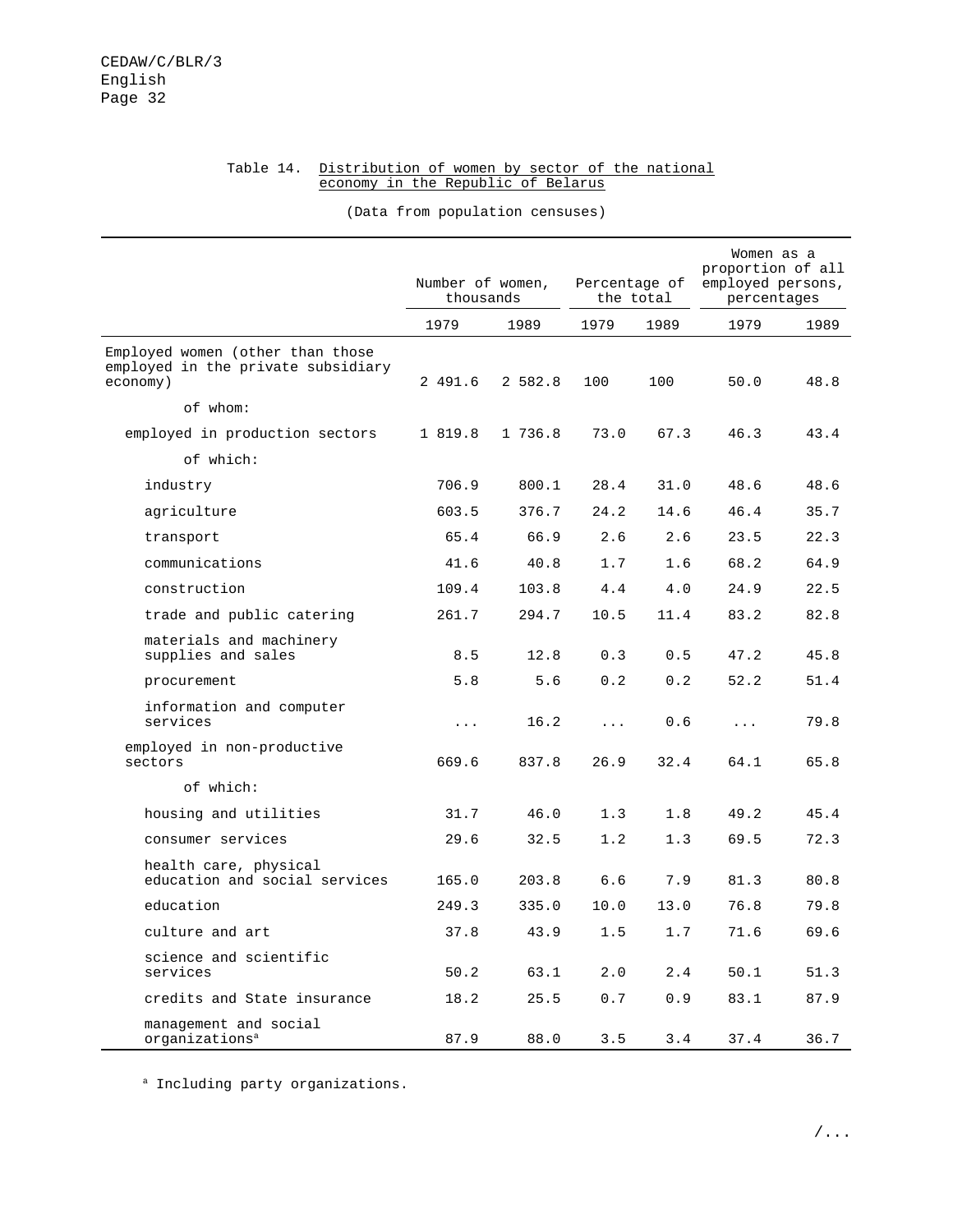## Table 15. Distribution of women by occupation in the Republic of Belarus

(Data from population censuses)

|                                                                                                                                                                                |         | Number of women,<br>thousands | Percentage of<br>the total |      | Women as a<br>percentage of<br>all persons in<br>that occupation |      |
|--------------------------------------------------------------------------------------------------------------------------------------------------------------------------------|---------|-------------------------------|----------------------------|------|------------------------------------------------------------------|------|
|                                                                                                                                                                                | 1979    | 1989                          | 1979                       | 1989 | 1979                                                             | 1989 |
| Employed women                                                                                                                                                                 | 2 491.6 | 2 582.8                       | 100                        | 100  | 50.0                                                             | 48.8 |
| of whom:                                                                                                                                                                       |         |                               |                            |      |                                                                  |      |
| directors of State management<br>bodies and their structural<br>subdivisions                                                                                                   | 4.3     | 6.6                           | 0.2                        | 0.2  | 43.5                                                             | 50.0 |
| directors of social organizations<br>and their structural subdivisions <sup>a</sup>                                                                                            | 4.1     | 7.2                           | 0.2                        | 0.3  | 32.5                                                             | 40.1 |
| directors of enterprises and<br>organizations (industry,<br>construction, agriculture and<br>forestry, transport and<br>communications) and their<br>structural subdivisions   | 21.1    | 28.4                          | 0.8                        | 1.1  | 27.3                                                             | 27.0 |
| engineering and technical<br>specialists                                                                                                                                       | 178.2   | 229.1                         | 7.1                        | 8.9  | 45.6                                                             | 48.2 |
| agronomists, animal specialists,<br>veterinarians and foresters                                                                                                                | 14.8    | 16.4                          | 0.6                        | 0.6  | 41.4                                                             | 43.9 |
| medical workers                                                                                                                                                                | 99.8    | 131.6                         | 4.0                        | 5.1  | 87.3                                                             | 87.7 |
| scientific workers, teachers,<br>educators                                                                                                                                     | 160.4   | 227.2                         | 6.4                        | 8.8  | 69.2                                                             | 73.8 |
| directors of scientific research<br>institutions, exploring and<br>prospecting organizations,<br>scientific workers (except<br>teachers at higher educational<br>institutions) | 7.6     | 10.2                          | 0.3                        | 0.4  | 39.2                                                             | 39.8 |
| teachers at higher educational<br>institutions                                                                                                                                 | 5.7     | 7.3                           | 0.2                        | 0.3  | 42.9                                                             | 42.4 |
| heads of educational institutions<br>and course instructors                                                                                                                    | 2.5     | 4.1                           | 0.1                        | 0.2  | 30.0                                                             | 43.6 |
| teachers at primary, incomplete<br>secondary and all secondary<br>educational institutions and<br>teachers of courses                                                          | 92.5    | 110.2                         | 3.7                        | 4.3  | 76.7                                                             | 79.2 |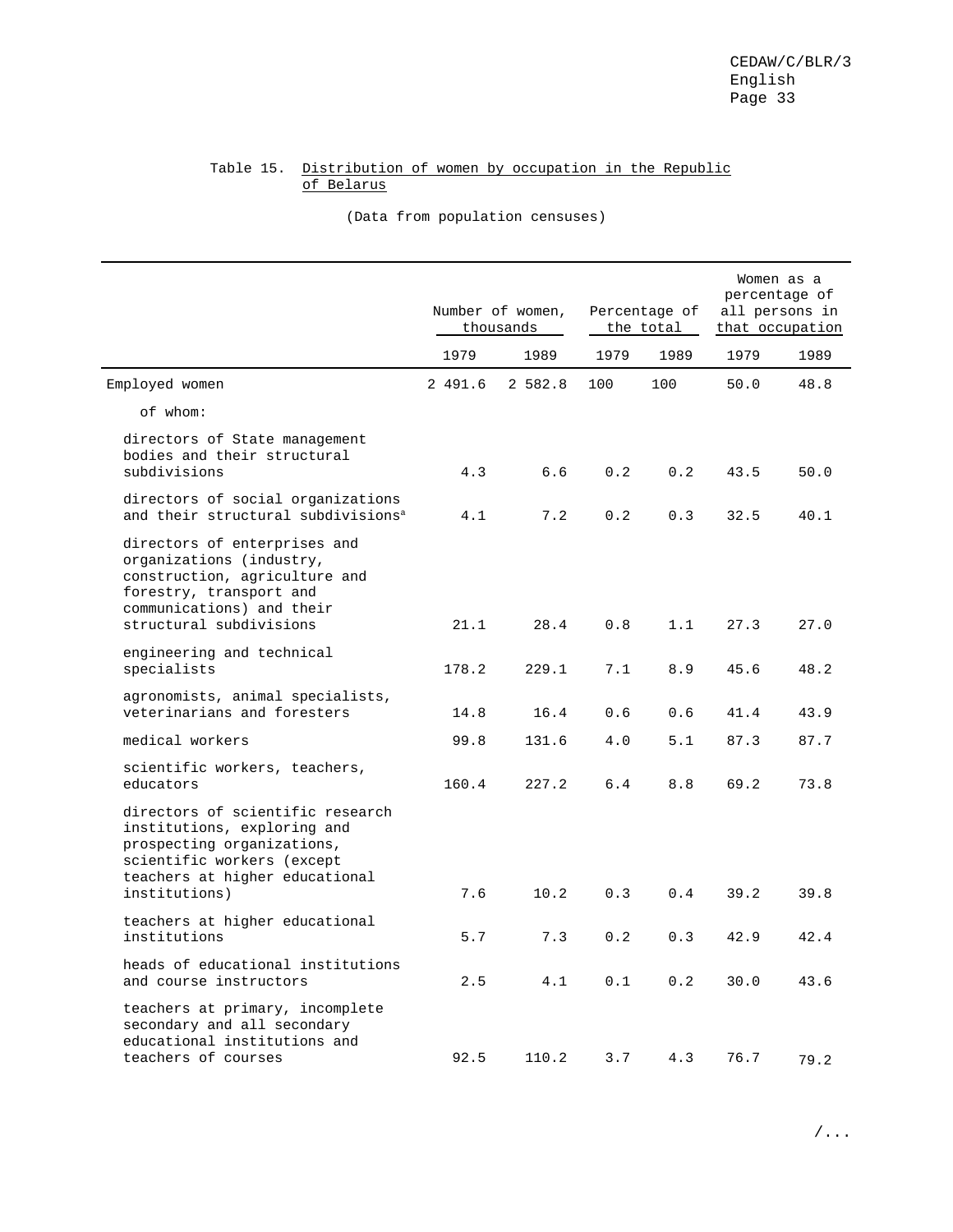|                                                                                                                                                 |       | Number of women,<br>thousands |         | Percentage of<br>the total |      |      | Women as a<br>percentage of<br>all persons in<br>that occupation |  |
|-------------------------------------------------------------------------------------------------------------------------------------------------|-------|-------------------------------|---------|----------------------------|------|------|------------------------------------------------------------------|--|
|                                                                                                                                                 | 1979  | 1989                          | 1979    | 1989                       | 1979 | 1989 |                                                                  |  |
| instructors and supervisors of<br>industrial training                                                                                           | 3.5   | 5.4                           | 0.1     | 0.2                        | 32.5 | 39.6 |                                                                  |  |
| physical education and sports<br>teachers, instructors and trainers                                                                             | 2.8   | 4.0                           | 0.1     | 0.1                        | 23.1 | 27.6 |                                                                  |  |
| directors of children's homes and<br>pre-school institutions, providers<br>in children's homes, pre-school<br>institutions and boarding schools | 45.7  | 85.8                          | 1.8     | 3.3                        | 97.0 | 97.6 |                                                                  |  |
| workers in literature and the<br>press                                                                                                          | 2.9   | 3.5                           | 0.1     | 0.1                        | 55.0 | 58.8 |                                                                  |  |
| cultural and educational workers                                                                                                                | 24.3  | 30.2                          | 1.0     | 1.2                        | 82.6 | 81.9 |                                                                  |  |
| workers in fine arts                                                                                                                            | 4.3   | 7.3                           | 0.2     | 0.3                        | 38.6 | 41.9 |                                                                  |  |
| artists, producers, composers,<br>conductors                                                                                                    | 2.5   | 4.1                           | 0.1     | 0.2                        | 51.0 | 52.9 |                                                                  |  |
| artists, sculptors                                                                                                                              | 1.4   | 2.8                           | 0.1     | 0.1                        | 26.8 | 32.5 |                                                                  |  |
| legal personnel                                                                                                                                 | 2.2   | 3.5                           | 0.1     | 0.1                        | 41.5 | 47.6 |                                                                  |  |
| workers in trade, public catering,<br>procurement, supply and marketing                                                                         | 45.4  | 59.1                          | 1.8     | 2.3                        | 71.4 | 76.6 |                                                                  |  |
| workers in planning and accounting                                                                                                              | 184.1 | 222.2                         | 7.4     | 8.6                        | 88.6 | 90.9 |                                                                  |  |
| economists, statisticians                                                                                                                       | 36.7  | 52.4                          | 1.5     | 2.0                        | 87.3 | 90.6 |                                                                  |  |
| office workers and secretarial<br>staff                                                                                                         | 41.3  | 51.2                          | 1.7     | 2.0                        | 89.1 | 93.3 |                                                                  |  |
| workers in housing and consumer<br>service enterprises and<br>organizations                                                                     | 4.9   | 6.7                           | 0.2     | 0.3                        | 71.0 | 67.8 |                                                                  |  |
| metallurgists, founders and coke<br>producers                                                                                                   | 4.4   | 5.2                           | $0.2\,$ | 0.2                        | 38.3 | 32.2 |                                                                  |  |
| women employed in machine-building<br>and metalworking                                                                                          | 110.3 | 130.6                         | 4.4     | 5.1                        | 16.4 | 16.5 |                                                                  |  |
| chemists                                                                                                                                        | 16.6  | 20.3                          | 0.7     | 0.8                        | 56.2 | 55.2 |                                                                  |  |
| women employed in the production<br>of building materials and glass,<br>china and earthenware                                                   | 14.6  | 13.6                          | $0.6$   | 0.5                        | 48.9 | 42.4 |                                                                  |  |
| woodworkers                                                                                                                                     | 16.8  | 13.9                          | 0.7     | $0.5$                      | 28.0 | 22.7 |                                                                  |  |
| paper and cardboard industry<br>workers                                                                                                         | 2.5   | 2.1                           | 0.1     | 0.1                        | 68.2 | 61.9 |                                                                  |  |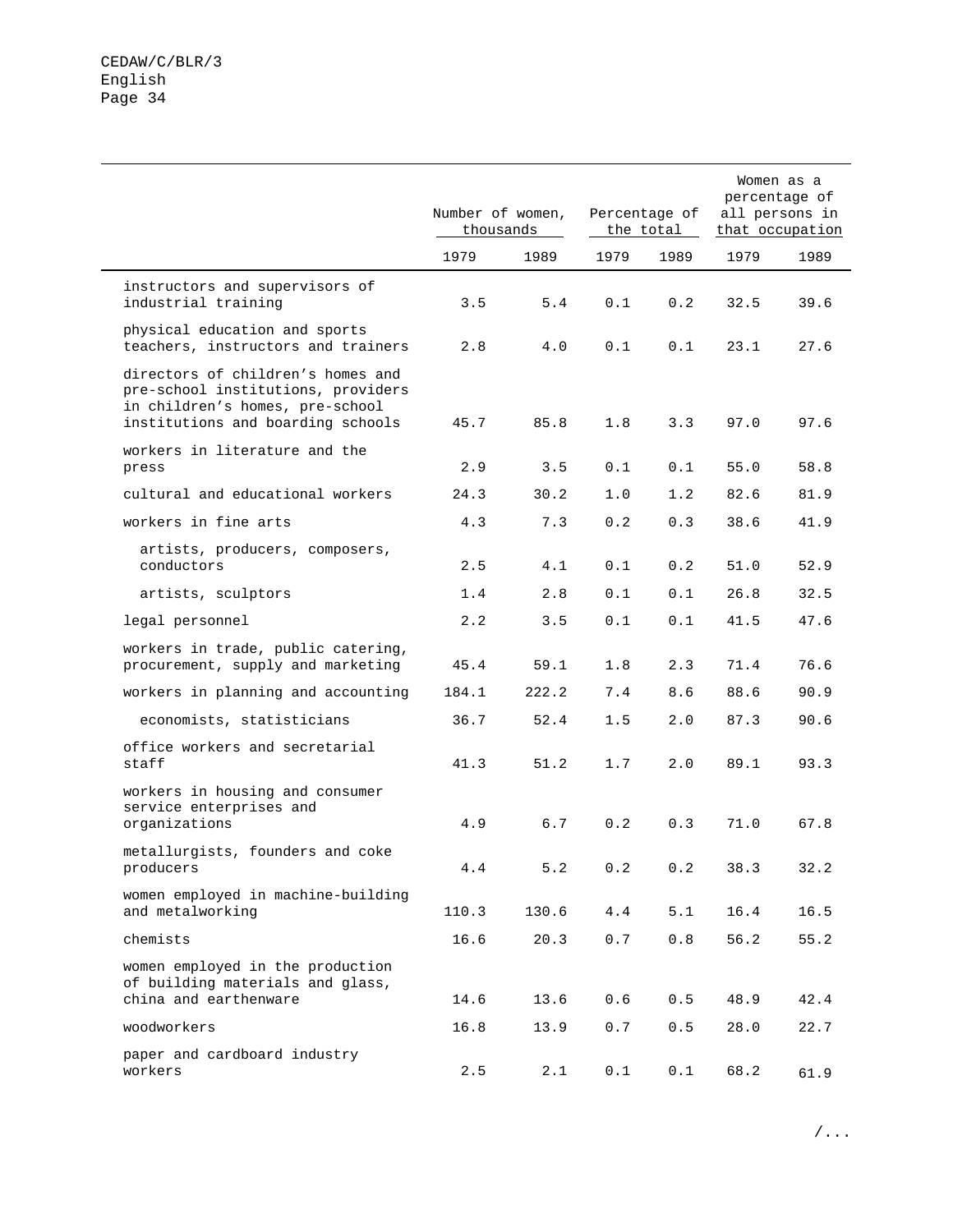|                                                                                                         | Number of women,<br>thousands |       |      | Percentage of<br>the total |      | Women as a<br>percentage of<br>all persons in<br>that occupation |
|---------------------------------------------------------------------------------------------------------|-------------------------------|-------|------|----------------------------|------|------------------------------------------------------------------|
|                                                                                                         | 1979                          | 1989  | 1979 | 1989                       | 1979 | 1989                                                             |
| printers                                                                                                | 5.8                           | 8.0   | 0.2  | 0.3                        | 75.0 | 75.4                                                             |
| textile workers                                                                                         | 52.0                          | 53.5  | 2.1  | 2.1                        | 89.5 | 87.4                                                             |
| garment workers                                                                                         | 95.6                          | 100.9 | 3.8  | 3.9                        | 97.0 | 97.0                                                             |
| leatherworkers and furriers                                                                             | 4.3                           | 4.7   | 0.2  | 0.2                        | 75.6 | 72.6                                                             |
| boot and shoe industry workers                                                                          | 7.6                           | 9.8   | 0.3  | 0.4                        | 64.2 | 67.9                                                             |
| food industry workers                                                                                   | 27.7                          | 29.6  | 1.1  | 1.1                        | 83.9 | 80.4                                                             |
| builders                                                                                                | 51.7                          | 39.4  | 2.1  | 1.5                        | 24.7 | 17.0                                                             |
| painters, plasterers                                                                                    | 32.5                          | 27.8  | 1.3  | 1.1                        | 70.2 | 62.8                                                             |
| agricultural occupations                                                                                | 514.2                         | 256.7 | 20.6 | 9.9                        | 52.6 | 41.6                                                             |
| employed in the plant-growing<br>industry                                                               | 353.2                         | 104.3 | 14.2 | 4.0                        | 64.8 | 58.3                                                             |
| railway workers                                                                                         | 12.2                          | 8.5   | 0.5  | 0.3                        | 31.9 | 26.9                                                             |
| employed in motor transport and<br>urban electric transport                                             | 8.3                           | 7.7   | 0.3  | 0.3                        | 2.5  | 2.1                                                              |
| drivers of cars and buses                                                                               | 2.2                           | 2.2   | 0.1  | 0.1                        | 0.7  | 0.6                                                              |
| drivers of trams and<br>trolleybuses, operators of<br>underground trains                                | 1.3                           | 1.5   | 0.1  | 0.1                        | 48.2 | 37.2                                                             |
| communications workers                                                                                  | 29.2                          | 27.0  | 1.2  | 1.0                        | 89.0 | 88.2                                                             |
| workers in trade and public<br>catering                                                                 | 159.7                         | 180.1 | 6.4  | 7.0                        | 97.3 | 96.8                                                             |
| workers in housing, utilities and<br>consumer services                                                  | 133.0                         | 145.8 | 5.3  | 5.7                        | 92.8 | 90.8                                                             |
| projectionists                                                                                          | 2.2                           | 2.5   | 0.1  | 0.1                        | 37.0 | 45.5                                                             |
| hospital attendants, nurses                                                                             | 62.2                          | 71.4  | 2.5  | 2.8                        | 97.2 | 97.1                                                             |
| calculating-machine and computer<br>operators                                                           | 12.3                          | 16.7  | 0.5  | 0.7                        | 95.3 | 91.8                                                             |
| guards, janitors                                                                                        | 30.0                          | 34.1  | 1.2  | 1.3                        | 49.0 | 45.7                                                             |
| laboratory assistants (workers)<br>and workers in geological<br>exploring and prospecting<br>operations | 20.8                          | 23.5  | 0.8  | 0.9                        | 90.6 | 92.3                                                             |

a Including directors and instructors of party organizations.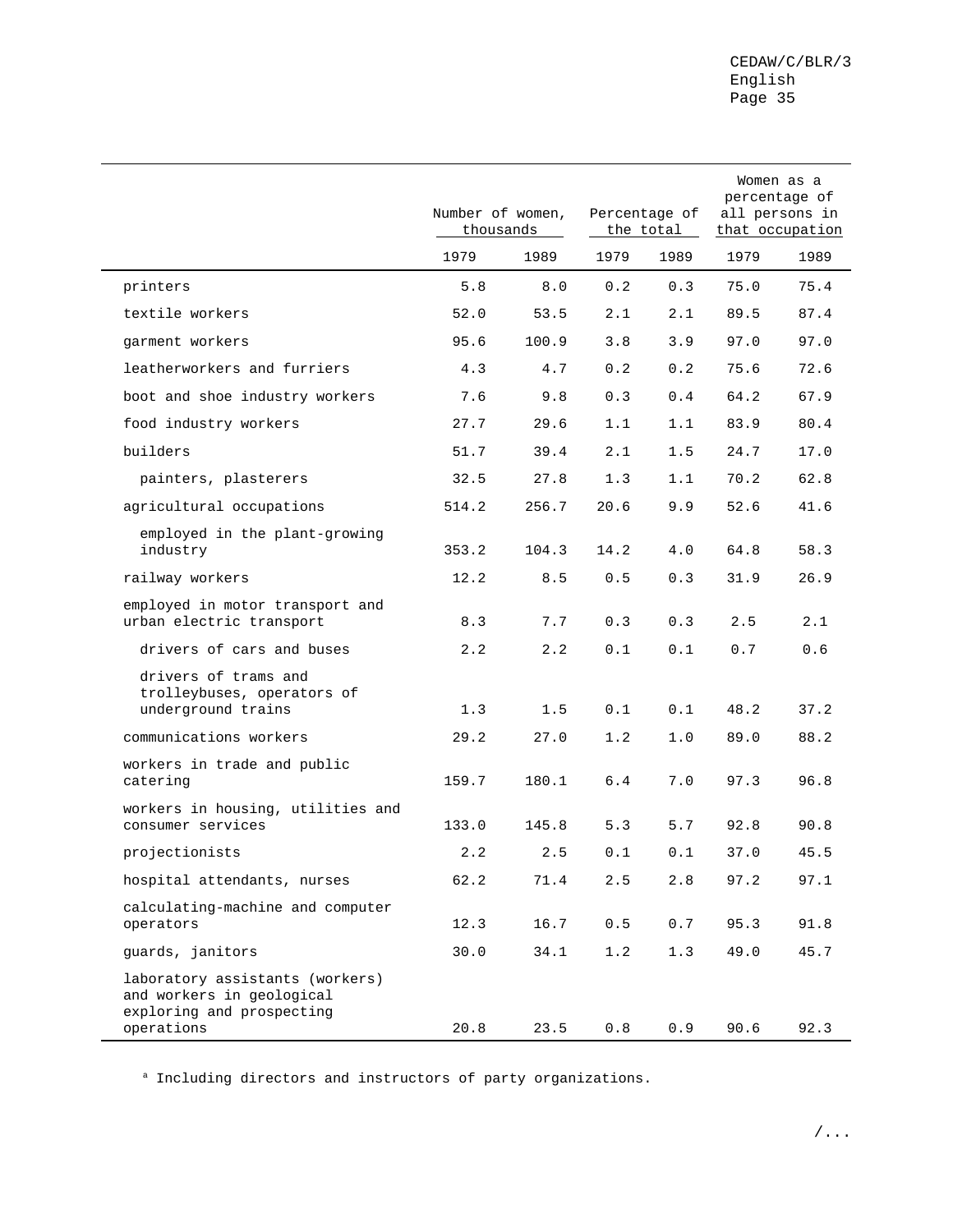|                                                                                                             | Average annual number of women,<br>thousands |           |         |         |                            |  |  |
|-------------------------------------------------------------------------------------------------------------|----------------------------------------------|-----------|---------|---------|----------------------------|--|--|
|                                                                                                             | 1987                                         | 1988      | 1989    | 1990    | As at<br>1 January<br>1993 |  |  |
| Entire economy                                                                                              | 2 274.6                                      | 2, 271, 2 | 2 277.2 | 2 263.9 | 2 135.3                    |  |  |
| Industry                                                                                                    | 798.8                                        | 801.6     | 805.1   | 792.9   | 717.7                      |  |  |
| Agriculture (excluding<br>collective farms)                                                                 | 192.9                                        | 176.1     | 167.1   | 155.3   | 102.1                      |  |  |
| of which:<br>State farms                                                                                    | 167.5                                        | 151.4     | 142.7   | 131.2   |                            |  |  |
| Transport                                                                                                   | 69.3                                         | 66.0      | 62.8    | 64.1    | 62.5                       |  |  |
| Construction                                                                                                | 97.3                                         | 102.9     | 104.4   | 102.2   | 87.7                       |  |  |
| Trade and public<br>catering, materials and<br>machinery supply and<br>sales, procurement                   | 301.0                                        | 296.6     | 301.3   | 303.9   | 298.6                      |  |  |
| Health, physical<br>education and social<br>security                                                        | 199.6                                        | 205.5     | 211.4   | 215.5   | 228.6                      |  |  |
| Education                                                                                                   | 291.7                                        | 301.9     | 308.4   | 312.7   | 336.7                      |  |  |
| Science and scientific<br>services                                                                          | 58.5                                         | 57.5      | 55.7    | 56.2    | 37.0                       |  |  |
| Credits and State<br>insurance                                                                              | 23.7                                         | 24.0      | 24.9    | 25.3    | 28.9                       |  |  |
| State and economic<br>management bodies,<br>management bodies of<br>cooperative and public<br>organizations | 47.3                                         | 44.5      | 39.5    | 40.3    | 45.6                       |  |  |
| including:                                                                                                  |                                              |           |         |         |                            |  |  |
| State management<br>bodies                                                                                  | 32.2                                         | 30.6      | 29.0    | 29.7    | 34.9                       |  |  |

#### Table 16. Average annual number of women manual and office workers in the national economy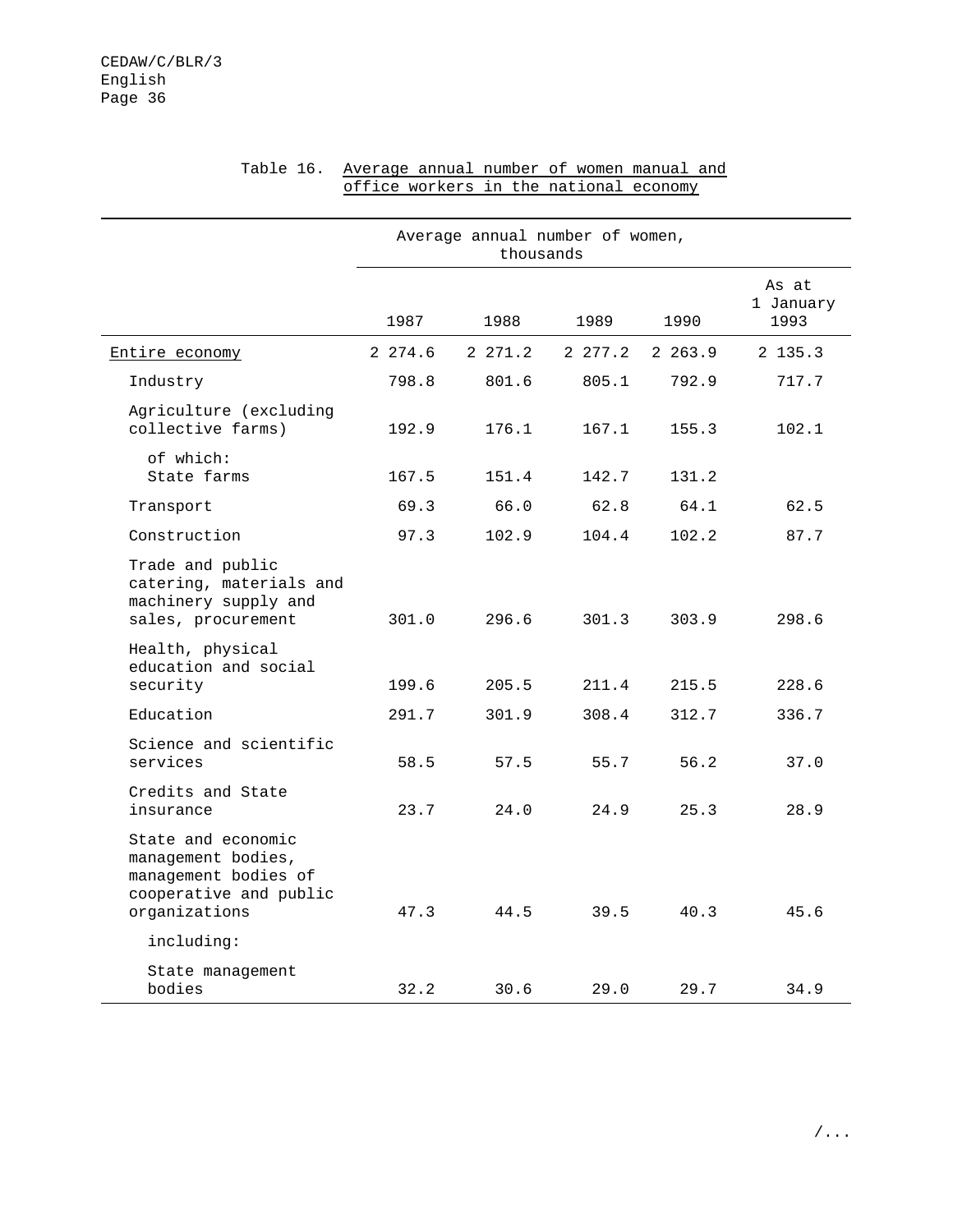|                                                                                                             |      |      |      | and office workers | Percentages of average annual number of manual |
|-------------------------------------------------------------------------------------------------------------|------|------|------|--------------------|------------------------------------------------|
|                                                                                                             | 1987 | 1988 | 1989 | 1990               | As at<br>1 January 1993                        |
| Entire economy                                                                                              | 52.6 | 52.6 | 52.8 | 53.4               | 53.0                                           |
| Industry                                                                                                    | 52.2 | 52.5 | 52.8 | 53.2               | 50.6                                           |
| Agriculture (excluding<br>collective farms)                                                                 | 42.6 | 41.1 | 40.9 | 40.3               | 37.8                                           |
| of which:<br>State farms                                                                                    | 44.9 | 43.0 | 43.0 | 42.3               |                                                |
| Transport                                                                                                   | 19.7 | 20.3 | 20.6 | 21.0               | 21.6                                           |
| Construction                                                                                                | 23.4 | 22.2 | 21.7 | 22.1               | 20.6                                           |
| Trade and public<br>catering, materials and<br>machinery supply and<br>sales, procurement                   | 80.5 | 81.9 | 82.1 | 82.6               | 78.8                                           |
| Health, physical<br>education and social<br>security                                                        | 81.6 | 81.6 | 81.3 | 82.4               | 82.0                                           |
| Education                                                                                                   | 75.9 | 75.6 | 76.0 | 76.8               | 78.9                                           |
| Science and scientific<br>services                                                                          | 54.7 | 54.7 | 54.2 | 55.2               | 52.9                                           |
| Credits and State<br>insurance                                                                              | 87.0 | 88.2 | 88.2 | 88.1               | 86.7                                           |
| State and economic<br>management bodies,<br>management bodies of<br>cooperative and public<br>organizations | 62.5 | 63.6 | 63.1 | 62.5               | 64.3                                           |
| including:                                                                                                  |      |      |      |                    |                                                |
| State management bodies                                                                                     | 63.4 | 64.2 | 64.8 | 64.1               | 65.9                                           |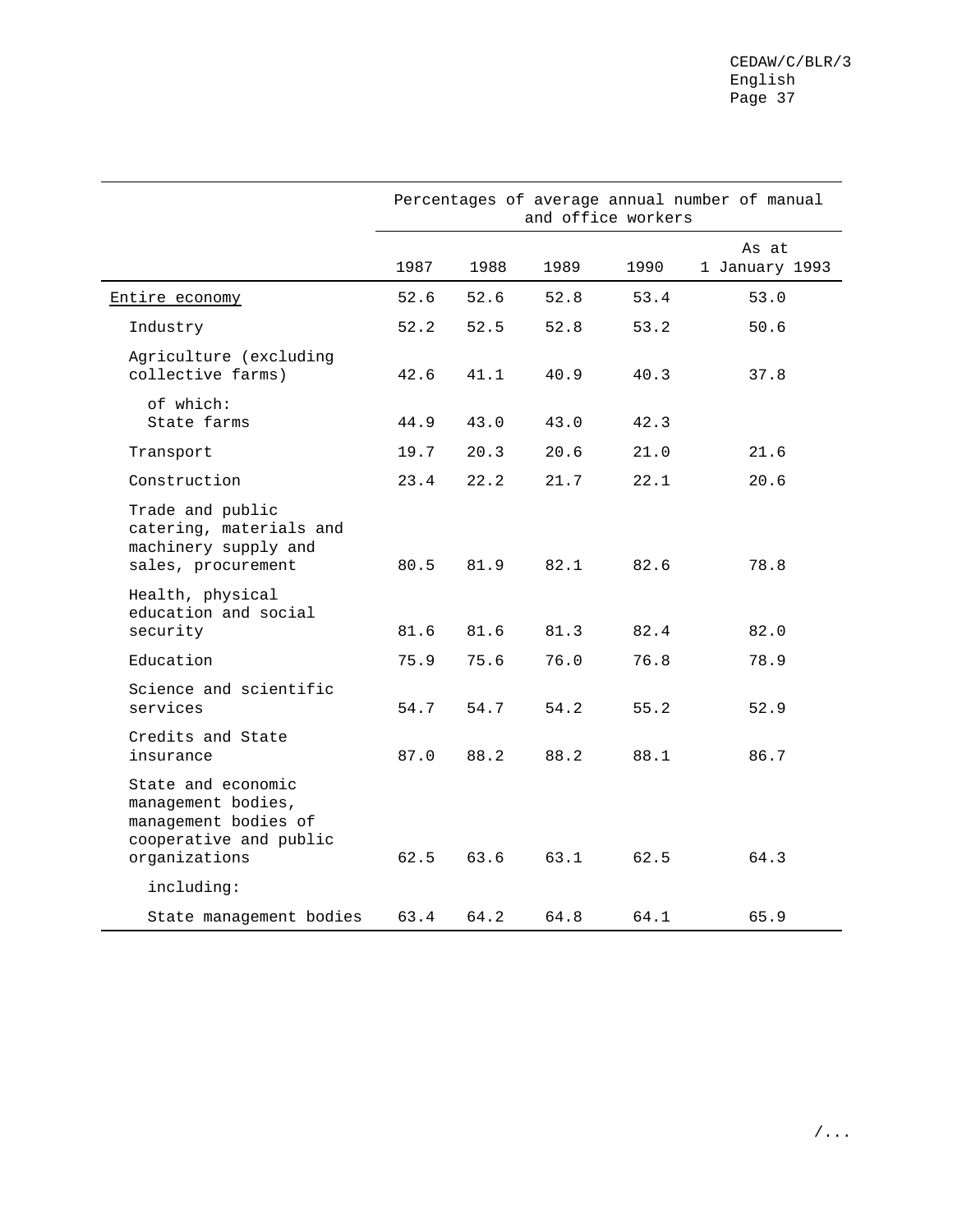## Table 17. Number of women specialists with higher and secondary specialized education employed in the national economy

(Based on data from a one-time survey, thousands)

| On 15 November |       |                         |  |  |
|----------------|-------|-------------------------|--|--|
| 1987           | 1989  | As at 1 January<br>1993 |  |  |
| 840.6          | 889.2 | 883.2                   |  |  |
|                |       |                         |  |  |
| 337.1          | 357.6 | 362.5                   |  |  |
| 503.5          | 531.6 | 520.7                   |  |  |
|                |       | 60.1                    |  |  |
|                | 61.8  | 61.9                    |  |  |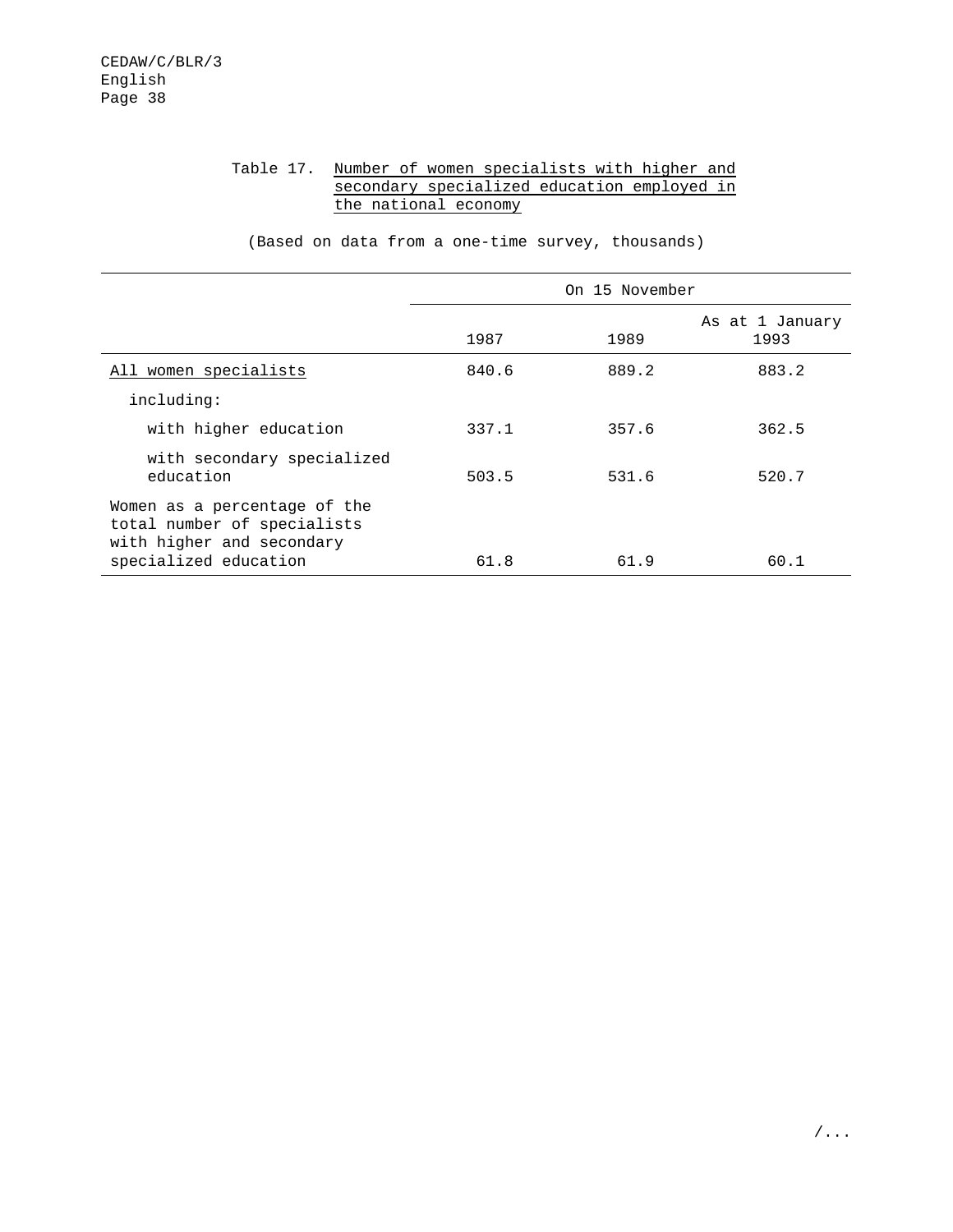## Table 18. Number of women directors (heads) of enterprises, establishments and organizations in industry, agriculture, transport and construction

|                                          |      | Total women directors |      |      | Proportion of women<br>directors, percentages |      |
|------------------------------------------|------|-----------------------|------|------|-----------------------------------------------|------|
|                                          | 1989 | 1990                  | 1991 | 1989 | 1990                                          | 1991 |
| Industry                                 | 172  | 172                   | 172  | 9.1  | 9.2                                           | 9.3  |
| Agriculture (except<br>collective farms) | 261  | 260                   | 254  | 7.0  | 7.1                                           | 6.9  |
| Transport                                | 4    | 4                     | 4    | 0.8  | 0.8                                           | 0.8  |
| Construction                             | 6    | 7                     | 7    | 0.4  | 0.4                                           | 0.4  |

(As at 1 January)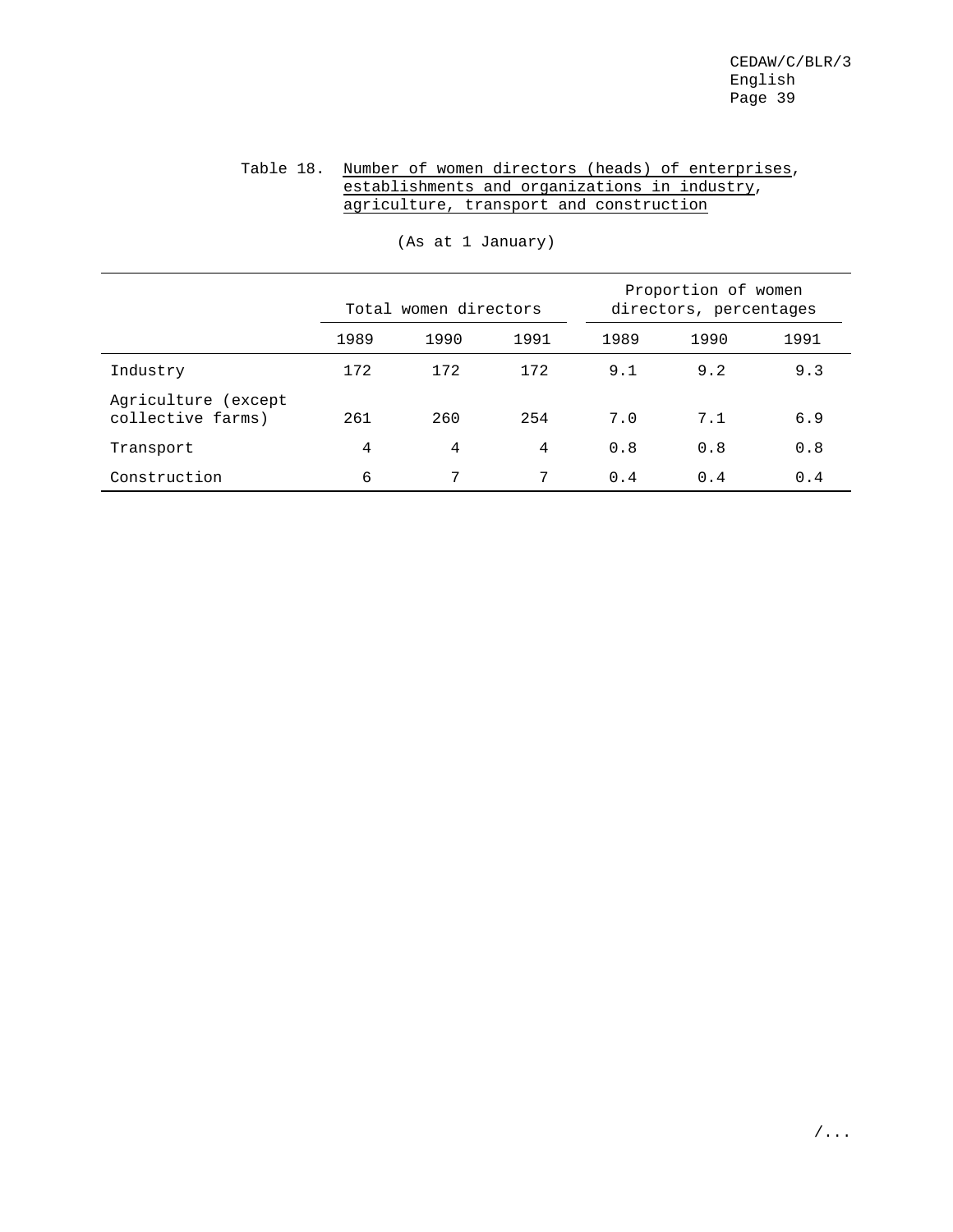|                                                                                                                | Industrial<br>enterprises |                       |       | Transport<br>enterprises and<br>organizations |       | Construction<br>organizations |
|----------------------------------------------------------------------------------------------------------------|---------------------------|-----------------------|-------|-----------------------------------------------|-------|-------------------------------|
|                                                                                                                | Total                     | of<br>which,<br>women | Total | of<br>which,<br>women                         | Total | оf<br>which,<br>women         |
| All personnel                                                                                                  | 1 357.2                   | 680.4                 | 263.8 | 61.2                                          | 328.2 | 66.9                          |
| of whom, employees<br>at workplaces that<br>do not meet the<br>required standards<br>of work safety<br>of whom | 289.6                     | 124.3                 | 14.6  | 2.1                                           | 17.5  | 2.7                           |
| at workplaces that<br>do not meet health<br>and hygiene<br>requirements                                        | 242.3                     | 108.9                 | 9.0   | 1.2                                           | 10.7  | 1.7                           |
| engaged in heavy<br>physical labour                                                                            | 18.9                      | 3.7                   | 3.8   | 0.3                                           | 4.7   | 0.7                           |

(Thousands)

## Table 19. Working conditions of women in individual sectors as at 31 December 1990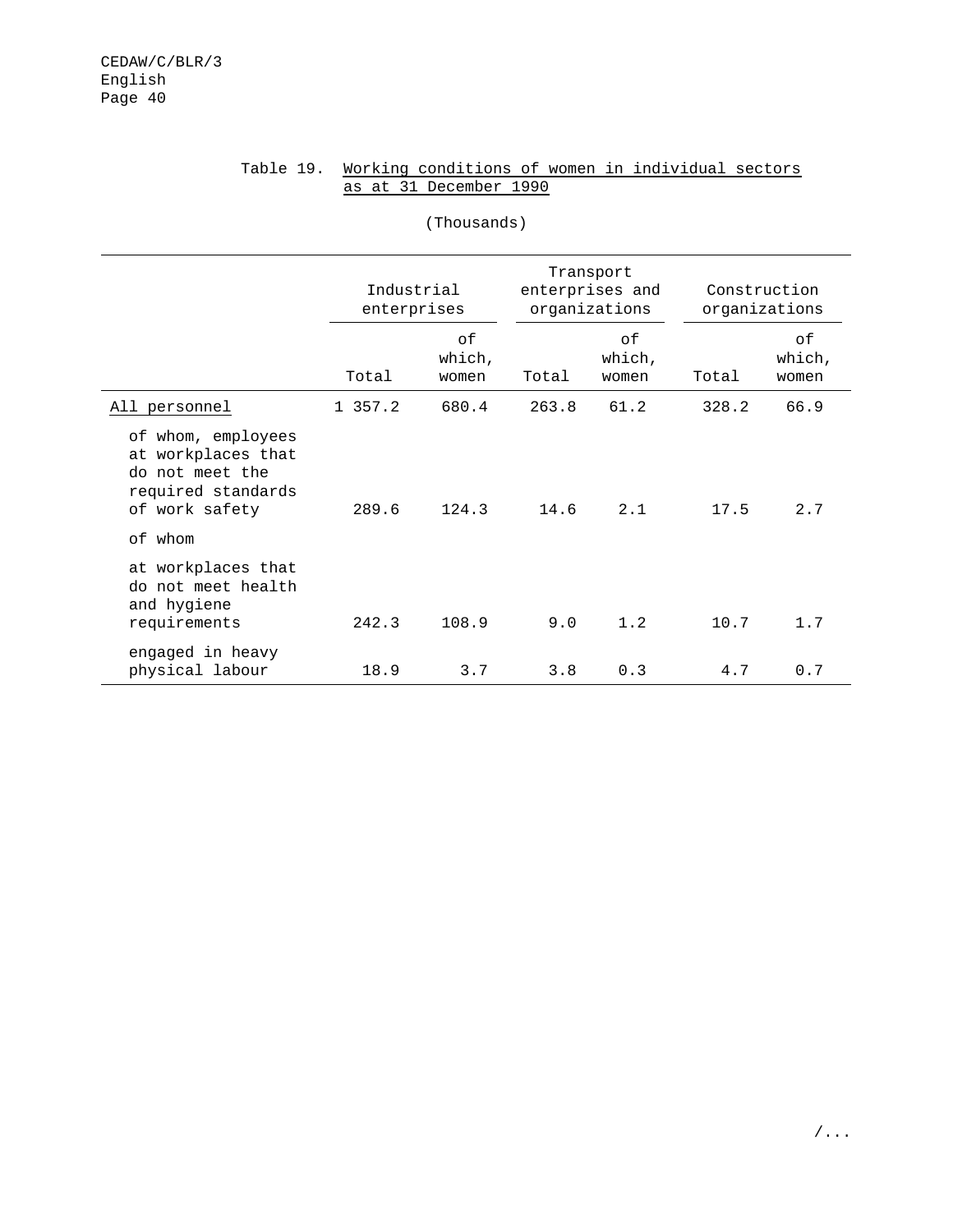## Table 20. Proportion of women out of the total number of persons employed at workplaces that do not meet the required standards of work safety, by sectors as at 31 December 1990

(Percentages)

|                                               | Proportion of<br>women out of the<br>total number of                                              |                                                                         | of whom, employed        |
|-----------------------------------------------|---------------------------------------------------------------------------------------------------|-------------------------------------------------------------------------|--------------------------|
|                                               | persons employed<br>at workplaces that<br>do not meet the<br>required standards<br>of work safety | at workplaces that<br>do not meet health<br>and hygiene<br>requirements | heavy physical<br>labour |
| Industrial<br>enterprises                     | 42.9                                                                                              | 45.0                                                                    | 19.4                     |
| Transport<br>enterprises and<br>organizations | 14.3                                                                                              | 13.7                                                                    | 6.6                      |
| Construction<br>organizations                 | 15.7                                                                                              | 15.6                                                                    | 14.9                     |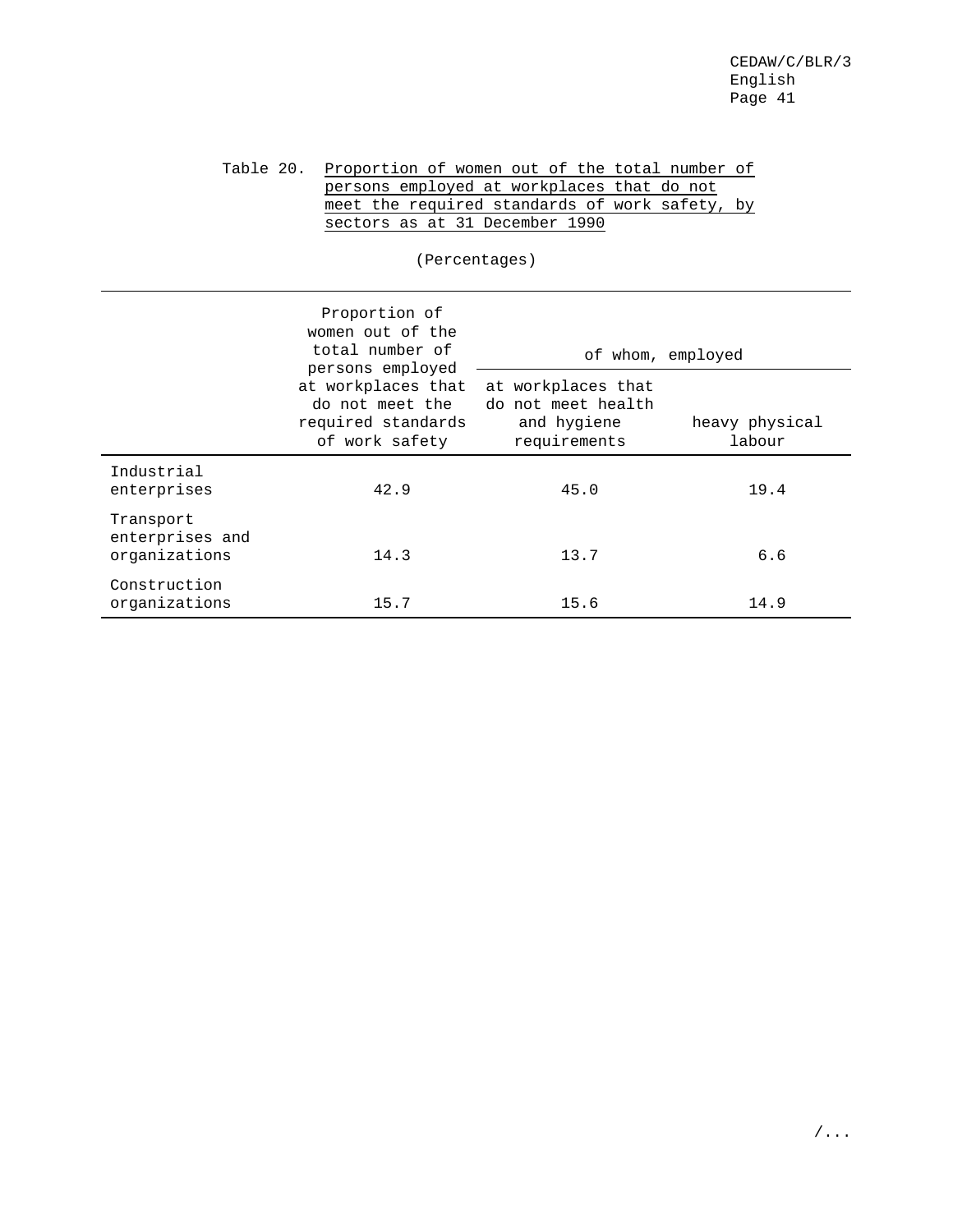## Table 21. Distribution of workers engaged in mechanized and manual labour in individual sectors of the national economy as at 1 August 1989

(Based on data from a one-time survey, percentages)

|                            |                                                       |       | Number of workers performing work                                                                 |       |                                                                         |       |  |
|----------------------------|-------------------------------------------------------|-------|---------------------------------------------------------------------------------------------------|-------|-------------------------------------------------------------------------|-------|--|
|                            | with the aid of<br>machines and<br>mechanical devices |       | by hand with machines<br>and mechanical devices<br>and without machines<br>and mechanical devices |       | in the repair and<br>servicing of<br>machines and<br>mechanical devices |       |  |
|                            | Men                                                   | Women | Men                                                                                               | Women | Men                                                                     | Women |  |
| Industry                   | 55.5                                                  | 63.9  | 19.3                                                                                              | 35.2  | 25.2                                                                    | 0.9   |  |
| Construction               | 50.4                                                  | 29.3  | 43.7                                                                                              | 70.5  | 5.9                                                                     | 0.2   |  |
| State farms                | 49.4                                                  | 29.9  | 39.0                                                                                              | 70.0  | 11.6                                                                    | 0.1   |  |
| Motor-vehicle<br>transport | 84.3                                                  | 37.6  | 7.3                                                                                               | 56.7  | 8.4                                                                     | 5.7   |  |
| River<br>transport         | 55.9                                                  | 5.6   | 39.5                                                                                              | 94.2  | 4.6                                                                     | 0.2   |  |
| Road works                 | 61.0                                                  | 3.5   | 33.4                                                                                              | 96.5  | 5.6                                                                     |       |  |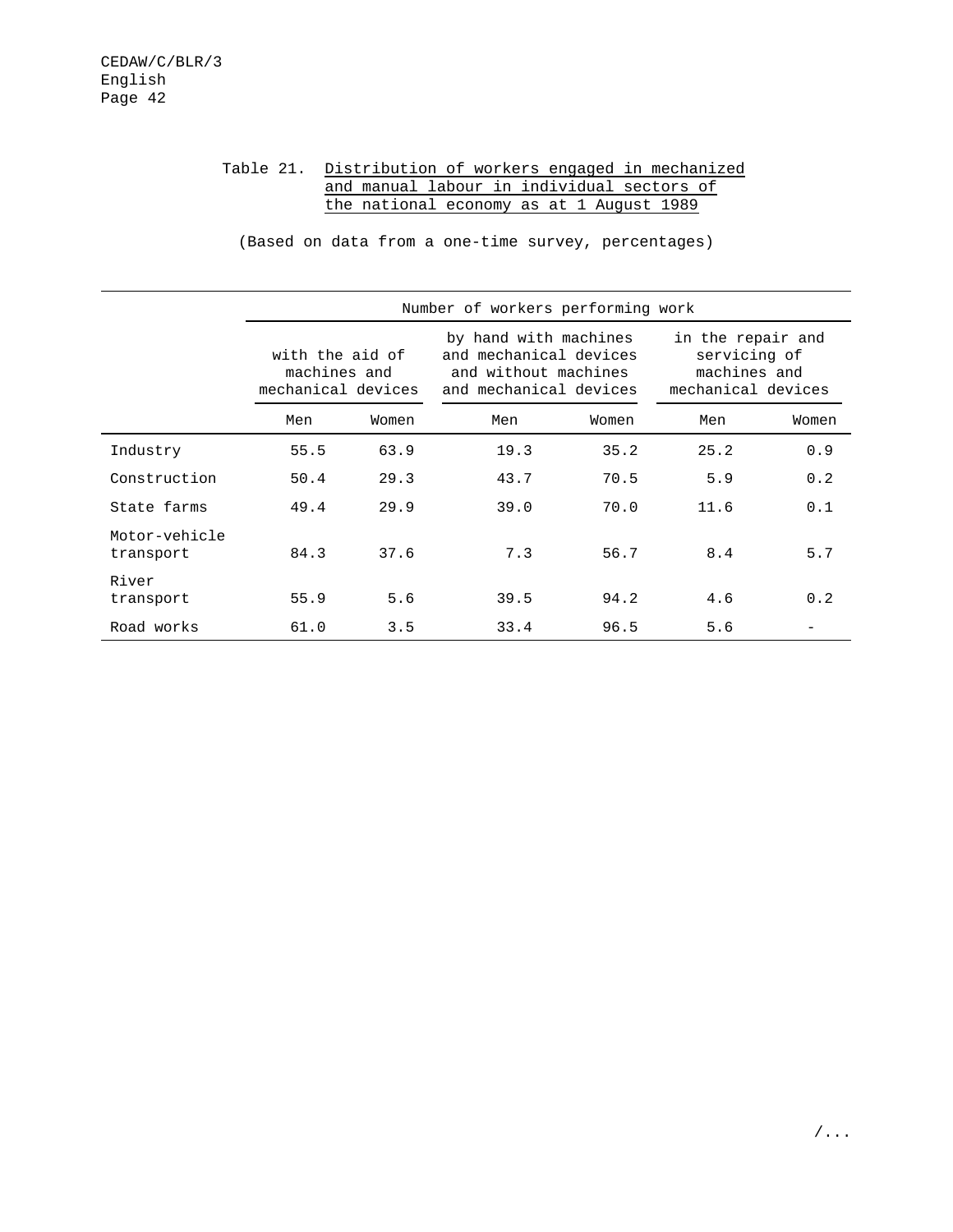|    |                                                                            | 1987   | 1988  | 1989  | 1990  | 1991         |
|----|----------------------------------------------------------------------------|--------|-------|-------|-------|--------------|
| 1. | Included in the register of<br>farms at year's end, thousands              | 1056.1 | 989.7 | 967.1 | 935.6 | $\mathbf{x}$ |
|    | of whom, women                                                             | 456.7  | 423.6 | 414.3 | 376.7 | $\mathbf{x}$ |
|    | Proportion of women,<br>percentages                                        | 43.2   | 42.8  | 42.8  | 40.3  | $\mathbf{x}$ |
| 2. | Total number of mechanized<br>personnel, thousands                         | 137.6  | 135.1 | 131.1 | 126.7 | 123.3        |
|    | of whom, women                                                             | 456    | 443   | 432   | 414   | 402          |
|    | Proportion of women,<br>percentages                                        | 0.3    | 0.3   | 0.3   | 0.3   | 0.3          |
| 3. | Level of full-scale<br>mechanization in livestock-<br>raising, percentages |        |       |       |       |              |
|    | - in housing for cattle                                                    | 68     | 71    | 73    | 73    | 73           |
|    | - in housing for pigs                                                      | 93     | 94    | 94    | 94    | 94           |
|    | - in housing for poultry                                                   | 98     | 97    | 96    | 96    | 96           |

## Table 22. Agriculture (collective farms, State farms, mixed farms)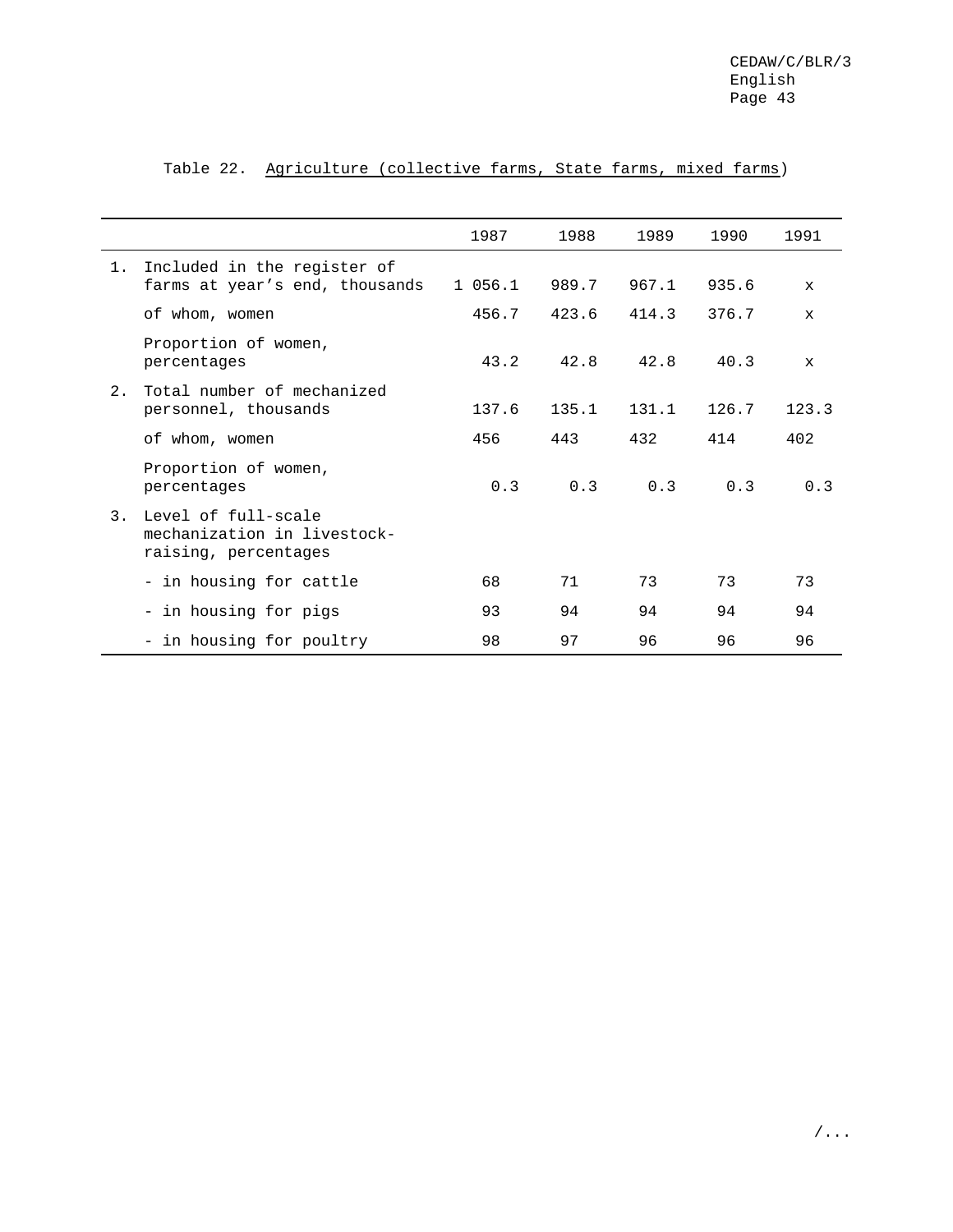|                                                                                                                              |       | (Thousands)               |       |                                               |                               |                   |
|------------------------------------------------------------------------------------------------------------------------------|-------|---------------------------|-------|-----------------------------------------------|-------------------------------|-------------------|
|                                                                                                                              |       | Industrial<br>enterprises |       | Transport<br>enterprises and<br>organizations | Construction<br>organizations |                   |
|                                                                                                                              | Total | Of whom,<br>women         | Total | Of whom,<br>women                             | Total                         | Of whom,<br>women |
| Number of workers who,<br>for work in<br>unfavourable<br>conditions, have been<br>granted:                                   |       |                           |       |                                               |                               |                   |
| Additional leave                                                                                                             | 452.2 | 190.9                     | 116.8 | 6.5                                           | 104.4                         | 9.8               |
| Shortened workday                                                                                                            | 25.3  | 11.1                      | 1.3   | 0.5                                           | 7.4                           | 1.2               |
| Free medically<br>prescribed diet                                                                                            | 30.5  | 13.6                      | 2.4   | 0.4                                           | 4.5                           | 0.6               |
| Free milk or other<br>food products of<br>equal value                                                                        | 424.1 | 186.8                     | 22.8  | 3.3                                           | 55.9                          | 8.5               |
| The right to an<br>increased State<br>pension on<br>preferential terms                                                       | 158.4 | 59.1                      | 12.4  | 0.4                                           | 18.8                          | 1.0               |
| Number of workers who<br>are entitled to<br>higher wage rates or<br>additional pay for<br>work in unfavourable<br>conditions | 336.8 | 140.1                     | 23.2  | 2.6                                           | 32.3                          | 4.0               |
| Number of workers who<br>are entitled to at<br>least one type of<br>benefit or form of<br>compensation                       | 558.1 | 250.7                     | 124.4 | 8.2                                           | 120.3                         | 13.4              |

#### Table 23. Benefits and compensation for work in unfavourable conditions as at 31 December 1990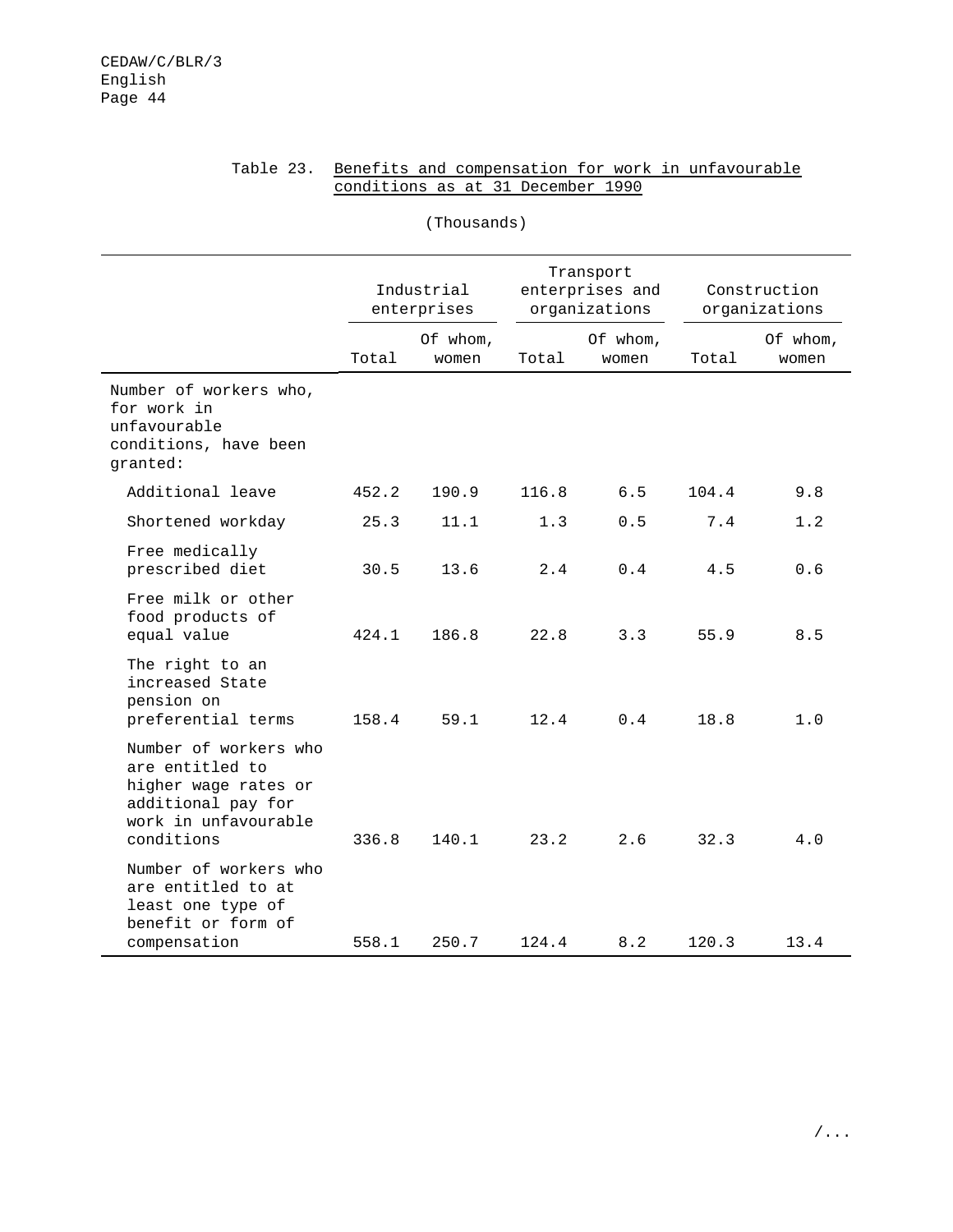|                                      |       | Registered unemployed<br>persons as at<br>31 December 1991 |                        |
|--------------------------------------|-------|------------------------------------------------------------|------------------------|
|                                      | Total | Of whom,<br>women                                          | Percentage<br>of women |
| Number of unemployed persons         | 2 268 | 1 815                                                      | 80.0                   |
| of whom:                             |       |                                                            |                        |
| with higher education                | 1 072 | 897                                                        | 83.7                   |
| with secondary specialized education | 586   | 521                                                        | 88.9                   |
| with secondary general education     | 550   | 349                                                        | 63.5                   |
| without full secondary education     | 60    | 48                                                         | 80.0                   |

## Table 24. Number of unemployed women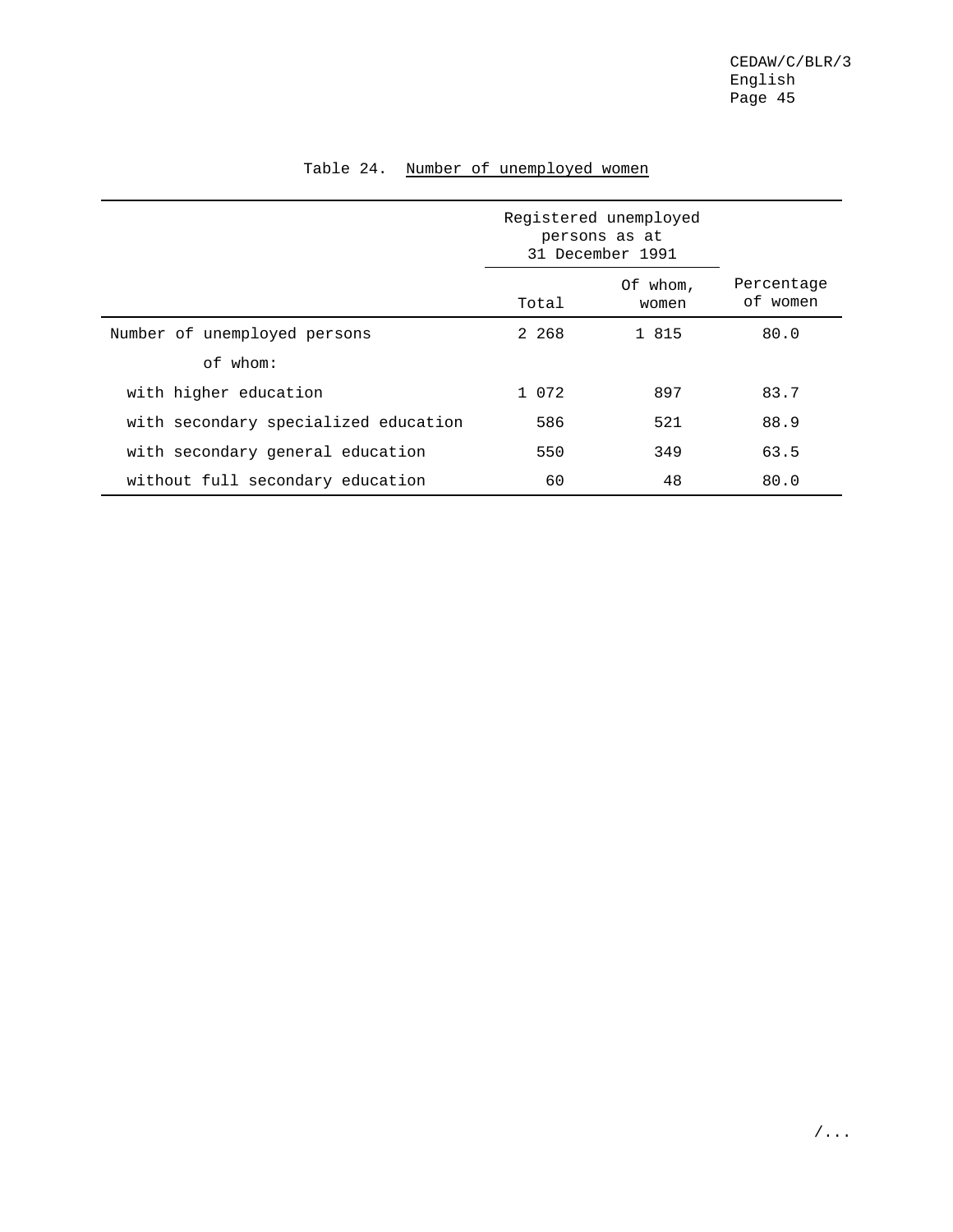## Table 25. Expenditure from the State budget and other sources on the education of children

(Millions of roubles)

|                                                                                                                                                                                               | 1987  | 1988  | 1989  | 1990  | 1991     |
|-----------------------------------------------------------------------------------------------------------------------------------------------------------------------------------------------|-------|-------|-------|-------|----------|
| Expenditure on the maintenance of<br>primary, incomplete secondary and<br>secondary schools, and boarding schools<br>(excluding expenditure on capital<br>investment)                         | 501.9 | 544.0 | 592.8 | 645.1 | 1, 527.0 |
| Expenditure on services for children in<br>children's homes, infants' homes,<br>pre-school institutions, pioneer camps<br>and extra-scholastic institutions<br>(excluding capital investment) | 335.2 | 311.1 | 386.5 | 464.1 | 1 315.1  |
| Expenditure on the payment of<br>allowances to mothers - total                                                                                                                                | 161.4 | 164.7 | 162.9 | 199.6 | 1, 225.8 |
| of which:                                                                                                                                                                                     |       |       |       |       |          |
| allowances for pregnancy and<br>childbirth                                                                                                                                                    | 74.8  | 79.7  | 80.6  | 89.5  | 143.3    |
| for the birth of a child                                                                                                                                                                      | 10.9  | 10.9  | 10.2  | 9.2   | 28.2     |
| for childcare                                                                                                                                                                                 | 52.0  | 51.1  | 50.1  | 62.4  | 226.1    |
| child allowances for needy<br>families                                                                                                                                                        | 9.1   | 7.5   | 5.8   | 10.8  | 766.3    |
| allowances for mothers with many<br>children, and single mothers                                                                                                                              | 14.6  | 15.5  | 16.2  | 27.7  | 61.9     |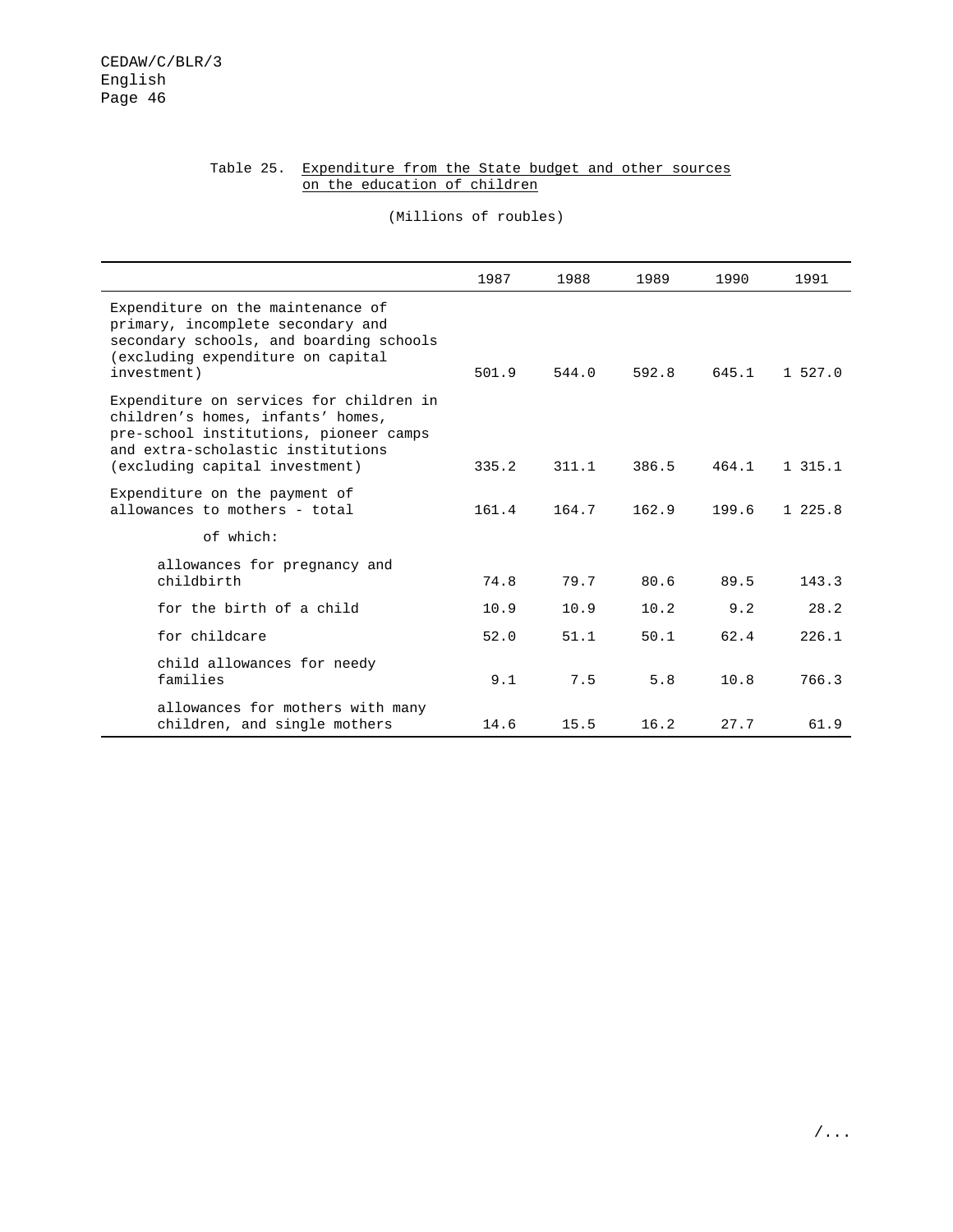#### Table 26. Time spent on domestic work by manual and white-collar workers in industry and by collective farm workers in 1990

|                                                       |    |                 | Manual and white-collar<br>workers in industry |                 | Collective farm workers |                 |         |         |  |
|-------------------------------------------------------|----|-----------------|------------------------------------------------|-----------------|-------------------------|-----------------|---------|---------|--|
|                                                       |    | Men             |                                                | Women           |                         | Men             |         | Women   |  |
|                                                       |    | Workday Day off |                                                | Workday Day off |                         | Workday Day off | Workday | Day off |  |
| Time spent on<br>domestic work                        | 67 | 144             | 208                                            | 386             | 83                      | 159             | 235     | 384     |  |
| of which time<br>spent:                               |    |                 |                                                |                 |                         |                 |         |         |  |
| on household<br>tasks                                 | 51 | 116             | 160                                            | 320             | 74                      | 142             | 208     | 347     |  |
| of which:                                             |    |                 |                                                |                 |                         |                 |         |         |  |
| food<br>preparation                                   | 9  | 11              | 69                                             | 104             | 7                       | 16              | 86      | 104     |  |
| maintenance of<br>home,<br>furniture,<br>appliances   | 27 | 67              | 39                                             | 86              | 47                      | 82              | 61      | 108     |  |
| laundry,<br>sewing, care<br>of clothing,<br>linen and |    |                 |                                                |                 |                         |                 |         |         |  |
| footwear                                              | 4  | 10              | 39                                             | 94              | 5                       | 9               | 40      | 88      |  |
| childcare                                             | 7  | 19              | 11                                             | 32              | 4                       | 11              | 15      | 29      |  |
| other types of<br>domestic work                       | 4  | 9               | 2                                              | $\overline{4}$  | 11                      | 24              | 6       | 18      |  |
| purchase of<br>goods and<br>receipt of                |    |                 |                                                |                 |                         |                 |         |         |  |
| services                                              | 16 | 28              | 48                                             | 66              | 9                       | 17              | 27      | 37      |  |

(on average per worker per day, minutes)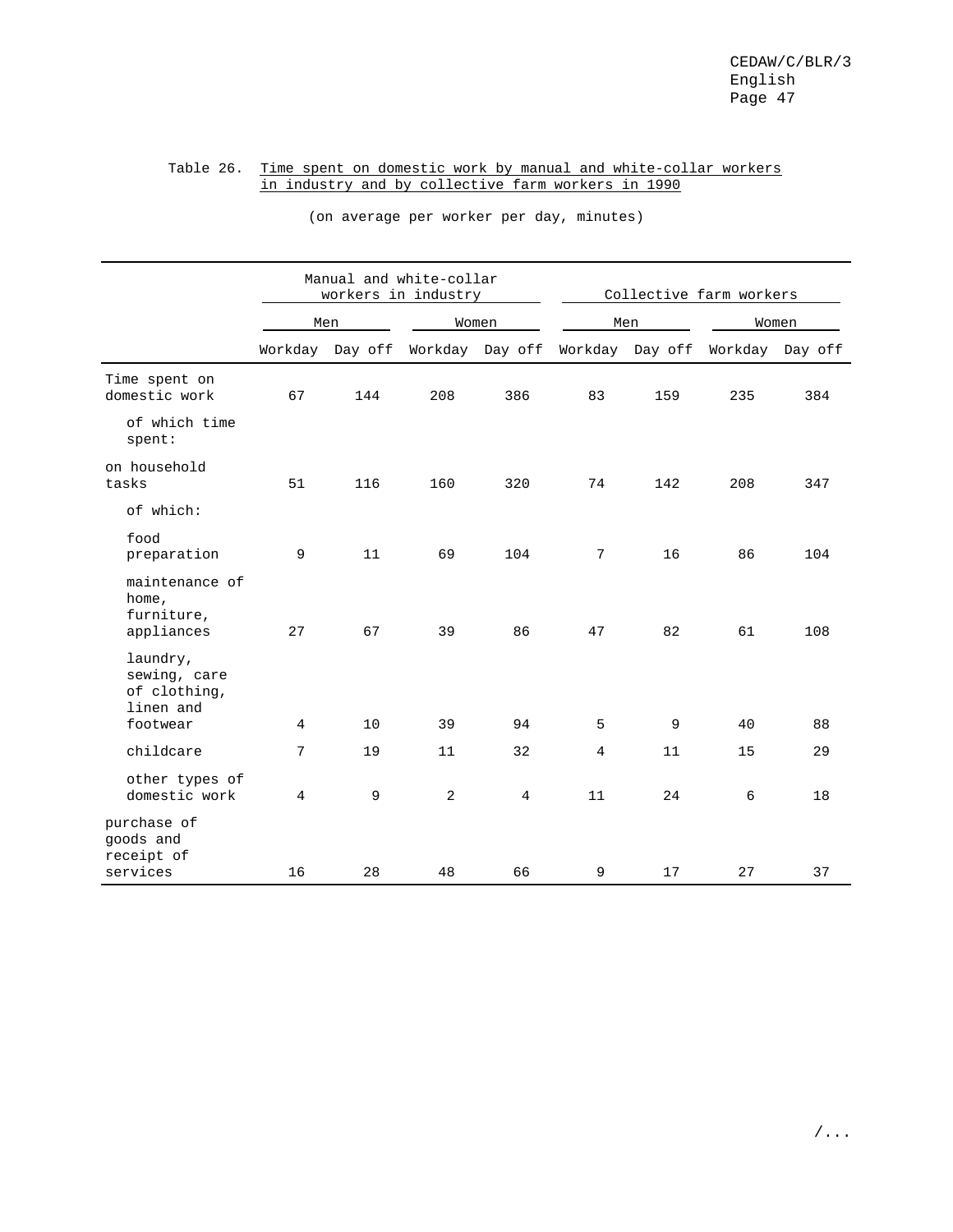## Table 27. Time spent on domestic work by manual and white-collar workers in industry and by collective farm workers in 1985

|                                                       |    |                 | Manual and white-collar<br>workers in industry |                 | Collective farm workers |                 |         |         |
|-------------------------------------------------------|----|-----------------|------------------------------------------------|-----------------|-------------------------|-----------------|---------|---------|
|                                                       |    | Men             |                                                | Women           |                         | Men             |         | Women   |
|                                                       |    | Workday Day off |                                                | Workday Day off |                         | Workday Day off | Workday | Day off |
| Time spent on<br>domestic work                        | 59 | 158             | 196                                            | 359             | 49                      | 91              | 219     | 316     |
| of which time<br>$s$ pent:                            |    |                 |                                                |                 |                         |                 |         |         |
| on household<br>tasks                                 | 42 | 113             | 143                                            | 281             | 37                      | 69              | 189     | 270     |
| of which:                                             |    |                 |                                                |                 |                         |                 |         |         |
| food<br>preparation                                   | 11 | 24              | 75                                             | 122             | 10                      | 10              | 101     | 119     |
| maintenance of<br>home,<br>furniture,<br>appliances   | 9  | 27              | 23                                             | 51              | 5                       | 7               | 31      | 47      |
| laundry,<br>sewing, care<br>of clothing,<br>linen and |    |                 |                                                |                 |                         |                 |         |         |
| footwear                                              | 3  | 10              | 28                                             | 74              | $\overline{4}$          | 3               | 39      | 72      |
| childcare                                             | 9  | 18              | 12                                             | 23              | 5                       | 7               | 11      | 14      |
| other types of<br>domestic work                       | 10 | 34              | 5                                              | 11              | 13                      | 42              | 7       | 18      |
| purchase of<br>goods and<br>receipt of                |    |                 |                                                |                 |                         |                 |         |         |
| services                                              | 17 | 45              | 53                                             | 78              | 12                      | 22              | 30      | 46      |

(on average per worker per day, minutes)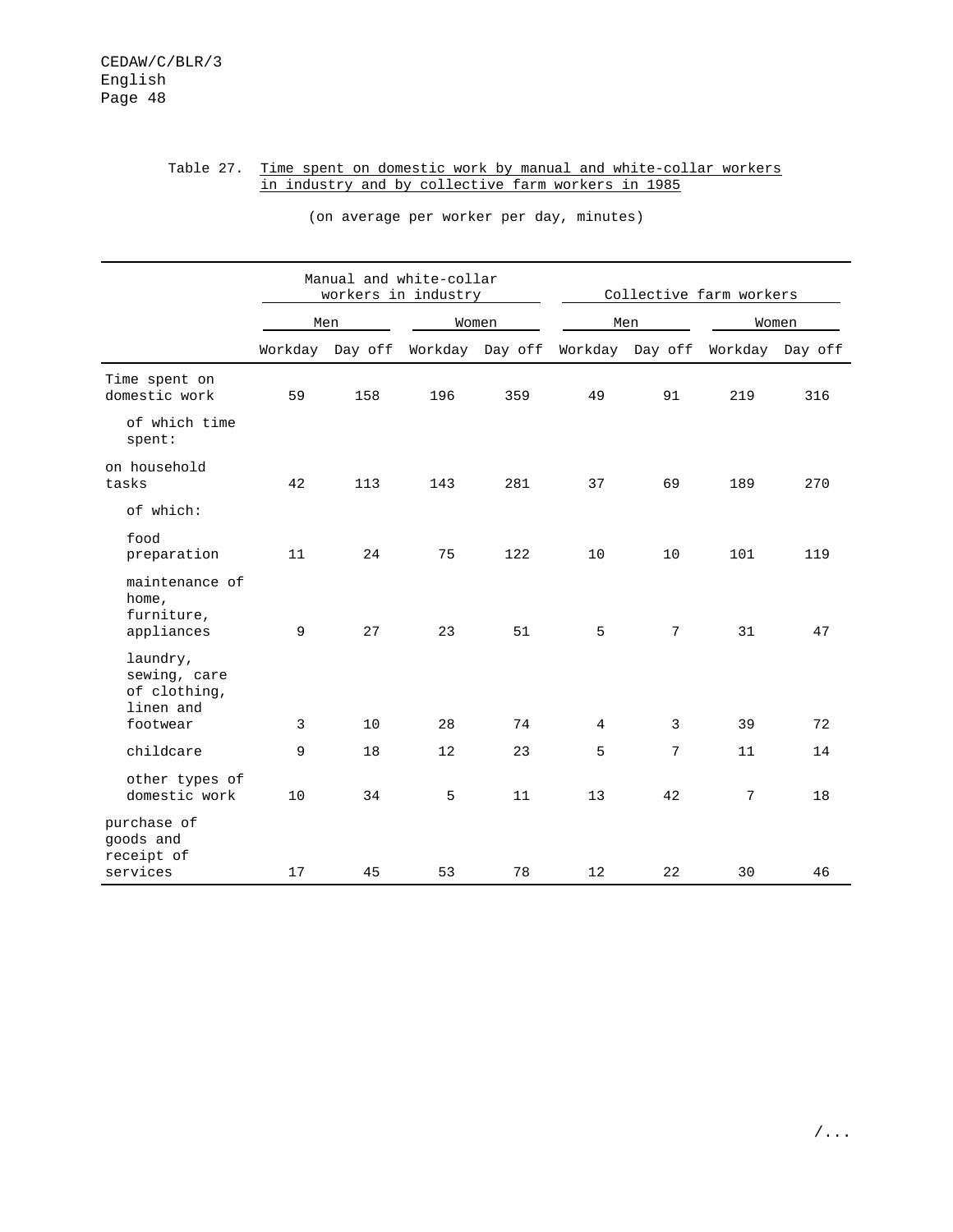|      |                         | n.<br>with Decision<br>1991 of the<br>No. 482 of<br>20 December<br>accordance<br>Council of<br>allowances<br>Size of             | Ministers of<br>Belarus                          | G                        | 700 roubles                                                                                                                                                               | $(350$ roubles)<br>50 per cent<br>allowance<br>$one-time$<br>of the<br>birth                                                                                                                                                                                          | 420 roubles                                                                                                                                                                                                                 |
|------|-------------------------|----------------------------------------------------------------------------------------------------------------------------------|--------------------------------------------------|--------------------------|---------------------------------------------------------------------------------------------------------------------------------------------------------------------------|-----------------------------------------------------------------------------------------------------------------------------------------------------------------------------------------------------------------------------------------------------------------------|-----------------------------------------------------------------------------------------------------------------------------------------------------------------------------------------------------------------------------|
| 1992 |                         |                                                                                                                                  | Types of allowances<br>and payments              | ${}^{\infty}$            | child (in the case<br>One-time allowance<br>on the birth of a<br>allowance is paid<br>of the birth of<br>for each child)<br>children, the<br>two or more<br>$\frac{1}{1}$ | One-time allowance<br>to new mothers who<br>clinic before the<br><b>Q</b><br>twelfth week of<br>registered at<br>consultation<br>pregnancy<br>women's<br>$\ddot{\Omega}$                                                                                              | a child up<br>Allowance for the<br>women (regardless<br>three for working<br>service) and non-<br>working women<br>to the age of<br>of length of<br>care of<br>$\ddot{\varepsilon}$                                         |
|      |                         | index<br>Price                                                                                                                   | (Dec. )<br>12, 1                                 | $\overline{ }$           | 336                                                                                                                                                                       | 50 per<br>of the<br>allow-<br>time<br>cent<br>one-<br>ance                                                                                                                                                                                                            |                                                                                                                                                                                                                             |
|      |                         | Price<br>index<br>6,7                                                                                                            | I<br>(Sept.<br>$Nov.$ )                          | $\circ$                  | 300                                                                                                                                                                       | cent of<br>50 per<br>allow-<br>time<br>ance<br>$one-$<br>the                                                                                                                                                                                                          |                                                                                                                                                                                                                             |
|      | in accordance with      | No. 190 of<br>Council of<br>Ministers<br>Decision<br>1991 of<br>of the<br>$20$ May<br>Byelo-<br>the                              | russian<br>SSR                                   | LN                       |                                                                                                                                                                           |                                                                                                                                                                                                                                                                       |                                                                                                                                                                                                                             |
| 1991 | allowances (in roubles) | No. 185 of<br>ЪÓ<br>Ministers<br>Decision<br>Council<br>1991 of<br>of the<br>17 May<br>Byelo-<br>the                             | russian<br>SSR                                   | 4                        | 280                                                                                                                                                                       | allowance<br>$one-time$<br>cent of<br>50 per<br>the                                                                                                                                                                                                                   |                                                                                                                                                                                                                             |
|      | $\overline{a}$<br>S1ze  | No. 130 of<br>$\rm ^6$<br>Ministers<br>Decision<br>Council<br>1991 of<br>6 April<br>of the<br>Byelo-<br>the                      | russian<br>SSR                                   | $\sim$                   | $\overline{\phantom{a}}$                                                                                                                                                  | $\begin{array}{c} \end{array}$                                                                                                                                                                                                                                        |                                                                                                                                                                                                                             |
|      |                         | ЪО<br>$\overline{5}$<br>$\sigma$<br>Decision<br>22 March<br>Minister<br>No. 100<br>1991 of<br>Council<br>of the<br>Byelo-<br>the | russian<br>SSR                                   | $\sim$                   | roubles<br>210                                                                                                                                                            | allowance<br>$one-time$<br>cent of<br>50 per<br>the                                                                                                                                                                                                                   |                                                                                                                                                                                                                             |
|      |                         |                                                                                                                                  | Types of allowances and<br>payments for children | $\overline{\phantom{0}}$ | paid for each child)<br>of the birth of two<br>child (in the case<br>One-time allowance<br>on the birth of a<br>or more children,<br>the allowance is<br>$\ddot{ }$       | women's consultation<br>One-time (incentive)<br>allowance for women<br>who registered at a<br>pregnancy (Decision<br>of Ministers of the<br>1991 of the Council<br>No. 248 of 26 June<br>clinic before the<br>Byelorussian SSR)<br>twelfth week of<br>$\ddot{\Omega}$ | years, provided that<br>up to the age of 18<br>months, and from 18<br>for care of a child<br>Monthly allowance<br>the child is not<br>months to three<br>enrolled in a<br>institution:<br>pre-school<br>$\ddot{\mathrm{s}}$ |

Special protection measures for families with children, introduced in Belarus<br>in the context of reforms and price liberalization in 1991-1992 Table 28. Special protection measures for families with children, introduced in Belarus in the context of reforms and price liberalization in 1991-1992 Table 28.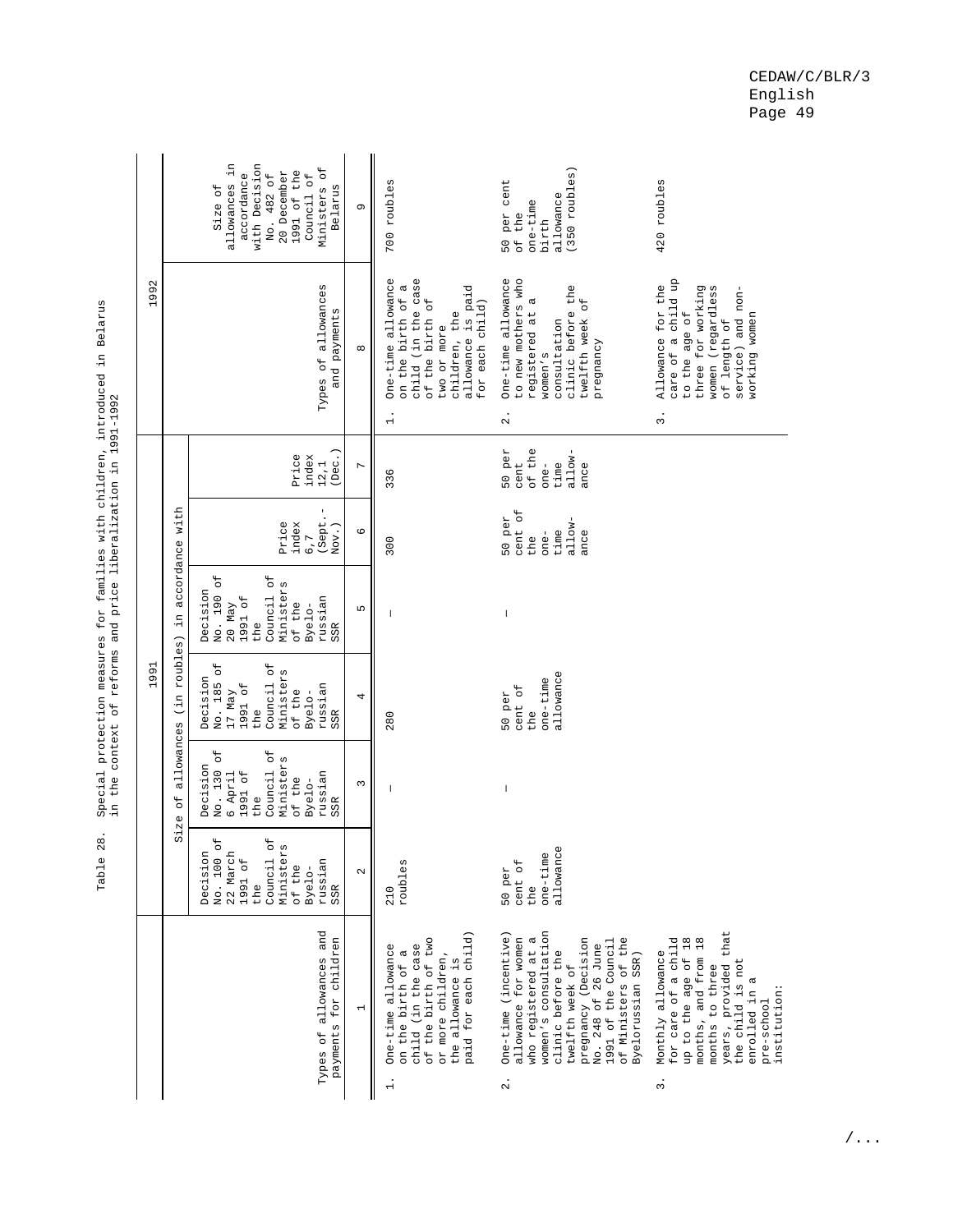|      |                         | allowances in<br>with Decision<br>Ministers of<br>20 December<br>1991 of the<br>accordance<br>No. 482 of<br>Council of<br>Size of<br>Belarus    | G                        | 210 roubles                                                                                                                                                                                                                 | 210 roubles<br>210 roubles<br>245 roubles                                                                                                                                                                                                                                                                           |
|------|-------------------------|-------------------------------------------------------------------------------------------------------------------------------------------------|--------------------------|-----------------------------------------------------------------------------------------------------------------------------------------------------------------------------------------------------------------------------|---------------------------------------------------------------------------------------------------------------------------------------------------------------------------------------------------------------------------------------------------------------------------------------------------------------------|
| 1992 |                         | Types of allowances<br>and payments                                                                                                             | ${}^{\infty}$            | years if the child<br>Allowance for the<br>$\ddot{1}$<br>months and three<br>is enrolled in a<br>care of a child<br>aged between 18<br>childcare leave<br>institution or<br>interrupts her<br>pre-school<br>the mother<br>4 | Between six and 16<br>secondary schools,<br>for children aged<br>Between three and<br>receiving grants<br>up to the age of<br>18, and students<br>up to the age of<br>families caring<br>(students not<br>comprehensive<br>gymnasiums or<br>Allowance to<br>18 attending<br>daytime<br>$1yc$ ées)<br>$\sin x$<br>5. |
|      |                         | (Dec. )<br>Price<br>index<br>12, 1                                                                                                              | $\overline{ }$           | 135.64                                                                                                                                                                                                                      | 95.29                                                                                                                                                                                                                                                                                                               |
|      |                         | J.<br>(Sept.<br>Price<br>index<br>Nov.)<br>6,7                                                                                                  | $\circ$                  | 129.11                                                                                                                                                                                                                      | 90.70                                                                                                                                                                                                                                                                                                               |
|      | in accordance with      | No. 190 of<br>Council of<br>Ministers<br>Decision<br>1991 of<br>russian<br>$20$ May<br>of the<br>Byelo-<br>the<br>SSR                           | LN                       | $\overline{\phantom{a}}$                                                                                                                                                                                                    | $\begin{array}{c} \end{array}$                                                                                                                                                                                                                                                                                      |
| 1991 | allowances (in roubles) | No. 185 of<br>Council of<br>Ministers<br>Decision<br>1991 of<br>russian<br>17 May<br>of the<br>Byelo-<br>the<br>SSR                             | 4                        | 121                                                                                                                                                                                                                         | 85                                                                                                                                                                                                                                                                                                                  |
|      | Size of                 | Council of<br>No. 130 of<br>Ministers<br>Decision<br>6 April<br>1991 of<br>russian<br>of the<br>Byelo-<br>the<br>SSR.                           | $\sim$                   | $\mathsf{I}$                                                                                                                                                                                                                | $\begin{array}{c} \end{array}$                                                                                                                                                                                                                                                                                      |
|      |                         | $\overline{t}$<br>Council of<br>Ministers<br>Decision<br>22 March<br>No. 100<br>Council<br>1991 of<br>russian<br>of the<br>Byelo-<br>the<br>SSR | $\mathbf{\Omega}$        | 110                                                                                                                                                                                                                         | $\overline{8}$                                                                                                                                                                                                                                                                                                      |
|      |                         | Types of allowances and<br>payments for children                                                                                                | $\overline{\phantom{0}}$ | of 18, regardless of<br>women under the age<br>(a) For working women<br>length of service<br>service, women on<br>with one year's<br>study leave and                                                                        | completed one year's<br>over the age of 18<br>(b) For working women<br>non-working women<br>service, and for<br>who have not                                                                                                                                                                                        |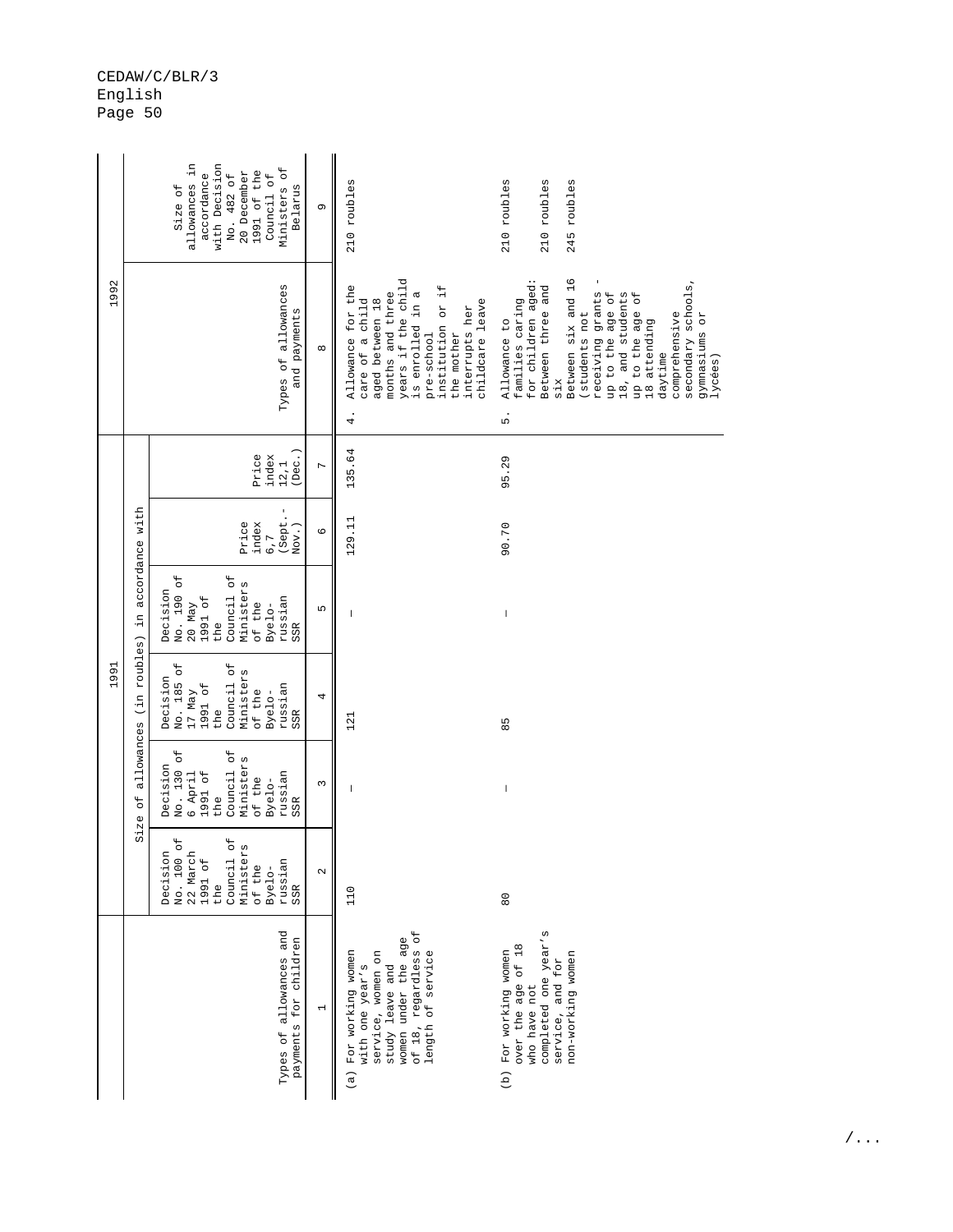|      |                                 | allowances in<br>with Decision<br>$\overline{C}$<br>1991 of the<br>20 December<br>accordance<br>No. 482 of<br>Council of<br>Belarus<br>Size of<br>Ministers      | Ō                        | 175                                                                                                                                                                                                                                   |                                                                                                                                                             |                                                                                                                                                                                                                                                                                                      | 525                                                                |
|------|---------------------------------|------------------------------------------------------------------------------------------------------------------------------------------------------------------|--------------------------|---------------------------------------------------------------------------------------------------------------------------------------------------------------------------------------------------------------------------------------|-------------------------------------------------------------------------------------------------------------------------------------------------------------|------------------------------------------------------------------------------------------------------------------------------------------------------------------------------------------------------------------------------------------------------------------------------------------------------|--------------------------------------------------------------------|
| 1992 |                                 | Types of allowances<br>and payments                                                                                                                              | ${}^{\infty}$            | care of a disabled<br>Allowance to non-<br>pensions for the<br>working persons<br>child up to the<br>not receiving<br>age of 16<br>.<br>ق                                                                                             | the specified age:<br>caring<br>for children of<br>allowances to<br>Increased<br>families<br>$\mathbf{r}$ .                                                 | (a) By 25 per cent for<br>single mothers and<br>provided for under<br>legislation, when<br><b>ZO</b><br>divorced men and<br>it is impossible<br>to collect child<br>$\overline{a}$<br>child support,<br>in other cases<br>refuses to pay<br>one<br>the parents<br>Belarusian<br>women if<br>support: | For children up to<br>the age of three;<br>$\mathbf I$             |
|      |                                 | (Dec. )<br>Price<br>index<br>12, 1                                                                                                                               | $\overline{ }$           | 95.29                                                                                                                                                                                                                                 |                                                                                                                                                             | 95.29                                                                                                                                                                                                                                                                                                | 106.50                                                             |
|      |                                 | т<br>(Sept.-<br>Price<br>index<br>Nov.)<br>6,7                                                                                                                   | $\circ$                  | 90.70                                                                                                                                                                                                                                 |                                                                                                                                                             | 90.70                                                                                                                                                                                                                                                                                                | 101.37                                                             |
|      | in accordance with              | No. 190 of<br>Council of<br>Ministers<br>Decision<br>1991 of<br>russian<br>of the<br>$20$ May<br>Byelo-<br>the<br>SSR                                            | LN.                      | I                                                                                                                                                                                                                                     |                                                                                                                                                             | $\overline{\phantom{a}}$                                                                                                                                                                                                                                                                             |                                                                    |
| 1991 | Size of allowances (in roubles) | Council of<br>No. 185 of<br>Ministers<br>Decision<br>1991 of<br>russian<br>17 May<br>of the<br>Byelo-<br>the<br>SSR                                              | 4                        | 85                                                                                                                                                                                                                                    |                                                                                                                                                             | 75                                                                                                                                                                                                                                                                                                   | 25                                                                 |
|      |                                 | No. 130 of<br>Council of<br>Ministers<br>Decision<br>6 April<br>1991 of<br>russian<br>of the<br>Byelo-<br>the<br>SSR                                             | $\sim$                   | I                                                                                                                                                                                                                                     |                                                                                                                                                             | $\begin{array}{c} \end{array}$                                                                                                                                                                                                                                                                       |                                                                    |
|      |                                 | $\overline{\phantom{a}}^{\phantom{a}}$<br>er ¤<br>Decision<br>22 March<br>Minister<br>No. 100<br>1991 of<br>russian<br>Council<br>of the<br>Byelo-<br>the<br>SSR | $\sim$                   | $\overline{8}$                                                                                                                                                                                                                        |                                                                                                                                                             | $\overline{0}$                                                                                                                                                                                                                                                                                       | $\overline{0}$                                                     |
|      |                                 | Types of allowances and<br>payments for children                                                                                                                 | $\overline{\phantom{0}}$ | and six years, other<br>paid for their care<br>than children aged<br>respect of whom an<br>allowance is being<br>and three years in<br>between 18 months<br>between 18 months<br>Monthly allowance<br>for children aged<br>$\ddot{ }$ | for women caring for<br>children up to the<br>receiving a grant<br>Monthly allowance<br>age of 16 (for<br>up to the age<br>students not<br>of $18$ ):<br>5. | (a) Single mothers with<br>children up to the<br>age of six                                                                                                                                                                                                                                          | (b) Single mothers with<br>the<br>children up to<br>age of 16 (18) |

/...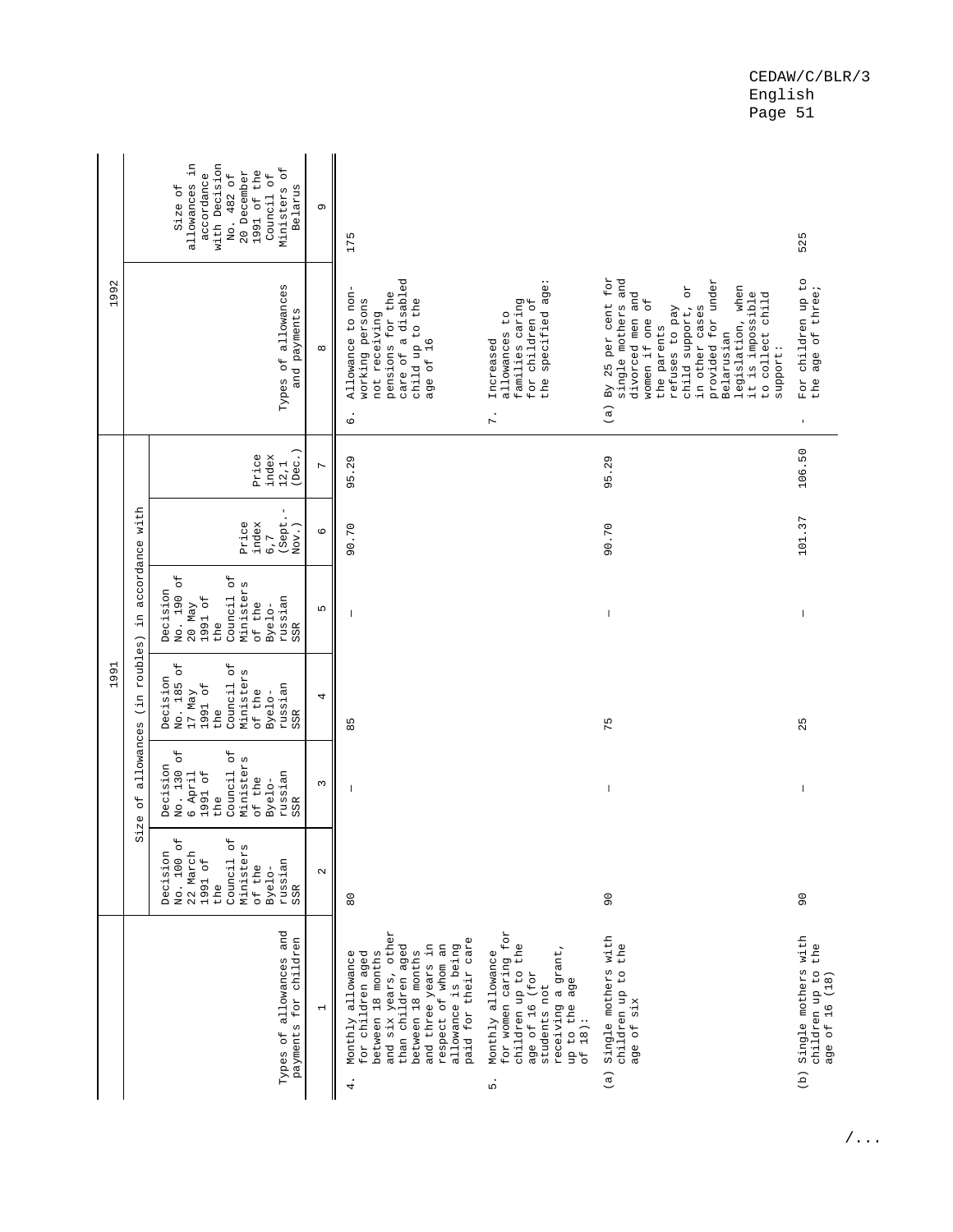| No. 130 of<br>Council of<br>Ministers<br>Decision<br>6 April<br>1991 of<br>russian<br>of the<br>Byelo-<br>the<br>SSR<br>Size<br>No. 100 of<br>Council of<br>Ministers<br>22 March<br>Decision<br>1991 of<br>russian<br>of the<br>Byelo-<br>the<br>SSR |
|-------------------------------------------------------------------------------------------------------------------------------------------------------------------------------------------------------------------------------------------------------|
| $\sim$                                                                                                                                                                                                                                                |
| 110                                                                                                                                                                                                                                                   |
|                                                                                                                                                                                                                                                       |
| $\overline{8}$                                                                                                                                                                                                                                        |
| $\overline{0}$                                                                                                                                                                                                                                        |
| 110                                                                                                                                                                                                                                                   |

/...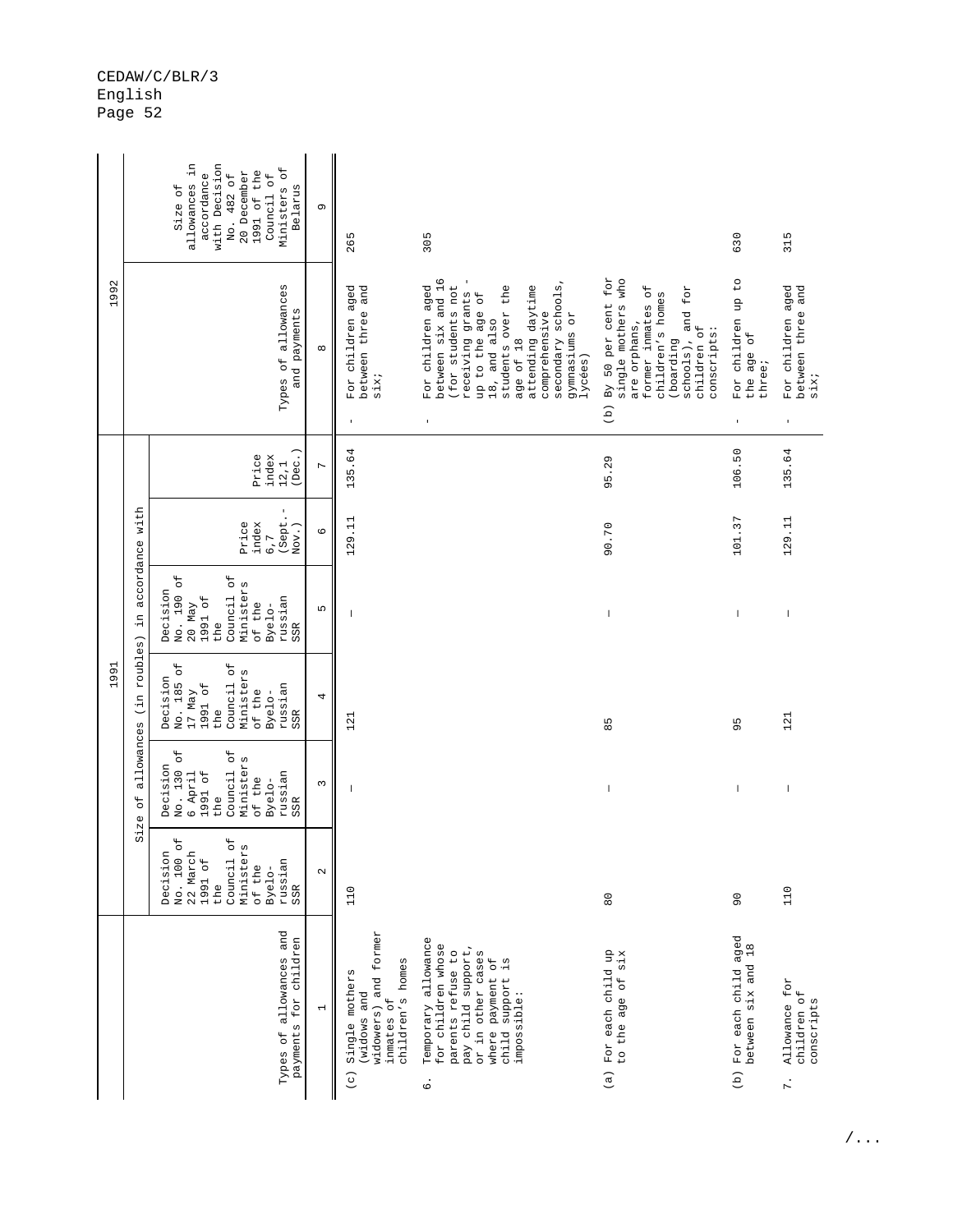|      |                                            | allowances in<br>with Decision<br>Ministers of<br>1991 of the<br>20 December<br>accordance<br>No. 482 of<br>Council of<br>Belarus<br>Size of                                   | G              | 370<br>565                                                                                                                                                                                                                                                                                                                                                                                                                                                                                                                                                                                                                                                                                                                                                        |
|------|--------------------------------------------|--------------------------------------------------------------------------------------------------------------------------------------------------------------------------------|----------------|-------------------------------------------------------------------------------------------------------------------------------------------------------------------------------------------------------------------------------------------------------------------------------------------------------------------------------------------------------------------------------------------------------------------------------------------------------------------------------------------------------------------------------------------------------------------------------------------------------------------------------------------------------------------------------------------------------------------------------------------------------------------|
| 1992 |                                            | Types of allowances<br>and payments                                                                                                                                            | $\infty$       | between six and 16<br>over the age of 18<br>children up to the<br>receiving a grant,<br>secondary schools,<br>age of 16 who are<br>For children aged<br>(for students not<br>attending daytime<br>18, and students<br>up to the age of<br>HIV positive or<br>suffering from<br>Allowances for<br>comprehensive<br>gymnasiums or<br>$1yc$ ées)<br><b>AIDS</b><br>$\dot{\circ}$<br>$\begin{array}{c} \rule{0pt}{2.5ex} \rule{0pt}{2.5ex} \rule{0pt}{2.5ex} \rule{0pt}{2.5ex} \rule{0pt}{2.5ex} \rule{0pt}{2.5ex} \rule{0pt}{2.5ex} \rule{0pt}{2.5ex} \rule{0pt}{2.5ex} \rule{0pt}{2.5ex} \rule{0pt}{2.5ex} \rule{0pt}{2.5ex} \rule{0pt}{2.5ex} \rule{0pt}{2.5ex} \rule{0pt}{2.5ex} \rule{0pt}{2.5ex} \rule{0pt}{2.5ex} \rule{0pt}{2.5ex} \rule{0pt}{2.5ex} \rule{0$ |
|      |                                            | (Dec.<br>Price<br>index<br>12, 1                                                                                                                                               | $\overline{a}$ | 135.64                                                                                                                                                                                                                                                                                                                                                                                                                                                                                                                                                                                                                                                                                                                                                            |
|      |                                            | (Sept.-<br>Price<br>index<br>Nov.)<br>6,7                                                                                                                                      | $\circ$        | 129.11                                                                                                                                                                                                                                                                                                                                                                                                                                                                                                                                                                                                                                                                                                                                                            |
|      | allowances (in roubles) in accordance with | No. 190 of<br>Council of<br>Ministers<br>Decision<br>1991 of<br>russian<br>$20$ May<br>of the<br>Byelo-<br>the<br>S <sub>SR</sub>                                              | LN             | $\sf I$                                                                                                                                                                                                                                                                                                                                                                                                                                                                                                                                                                                                                                                                                                                                                           |
| 1991 |                                            | No. 185 of<br>Council of<br>Ministers<br>Decision<br>1991 of<br>russian<br>17 May<br>of the<br>Byelo-<br>the<br>SSR                                                            | 4              | 121                                                                                                                                                                                                                                                                                                                                                                                                                                                                                                                                                                                                                                                                                                                                                               |
|      | Size of                                    | No. 130 of<br>Council of<br>Ministers<br>Decision<br>1991 of<br>6 April<br>russian<br>of the<br>Byelo-<br>the<br>SSR                                                           | $\sim$         | $\begin{array}{c} \rule{0pt}{2.5ex} \rule{0pt}{2.5ex} \rule{0pt}{2.5ex} \rule{0pt}{2.5ex} \rule{0pt}{2.5ex} \rule{0pt}{2.5ex} \rule{0pt}{2.5ex} \rule{0pt}{2.5ex} \rule{0pt}{2.5ex} \rule{0pt}{2.5ex} \rule{0pt}{2.5ex} \rule{0pt}{2.5ex} \rule{0pt}{2.5ex} \rule{0pt}{2.5ex} \rule{0pt}{2.5ex} \rule{0pt}{2.5ex} \rule{0pt}{2.5ex} \rule{0pt}{2.5ex} \rule{0pt}{2.5ex} \rule{0$                                                                                                                                                                                                                                                                                                                                                                                  |
|      |                                            | $\overline{\mathsf{C}}$<br>$\overline{a}$<br>$\mathfrak{g}$<br>Decision<br>No. 100<br>22 March<br>Minister<br>Council<br>1991 of<br>russian<br>of the<br>Byelo-<br>the<br>SSR. | $\sim$         | 110                                                                                                                                                                                                                                                                                                                                                                                                                                                                                                                                                                                                                                                                                                                                                               |
|      |                                            | Types of allowances and<br>payments for children                                                                                                                               | $\overline{ }$ | suffering from AIDS<br>children up to the<br>children abandoned<br>Monthly allowance<br>age of 16 who are<br>by their parents,<br>living in family<br>for orphans and<br>type children's<br>HIV positive or<br>homes or foster<br>Allowance for<br>families:<br>$\ddot{\circ}$<br>ൎ                                                                                                                                                                                                                                                                                                                                                                                                                                                                               |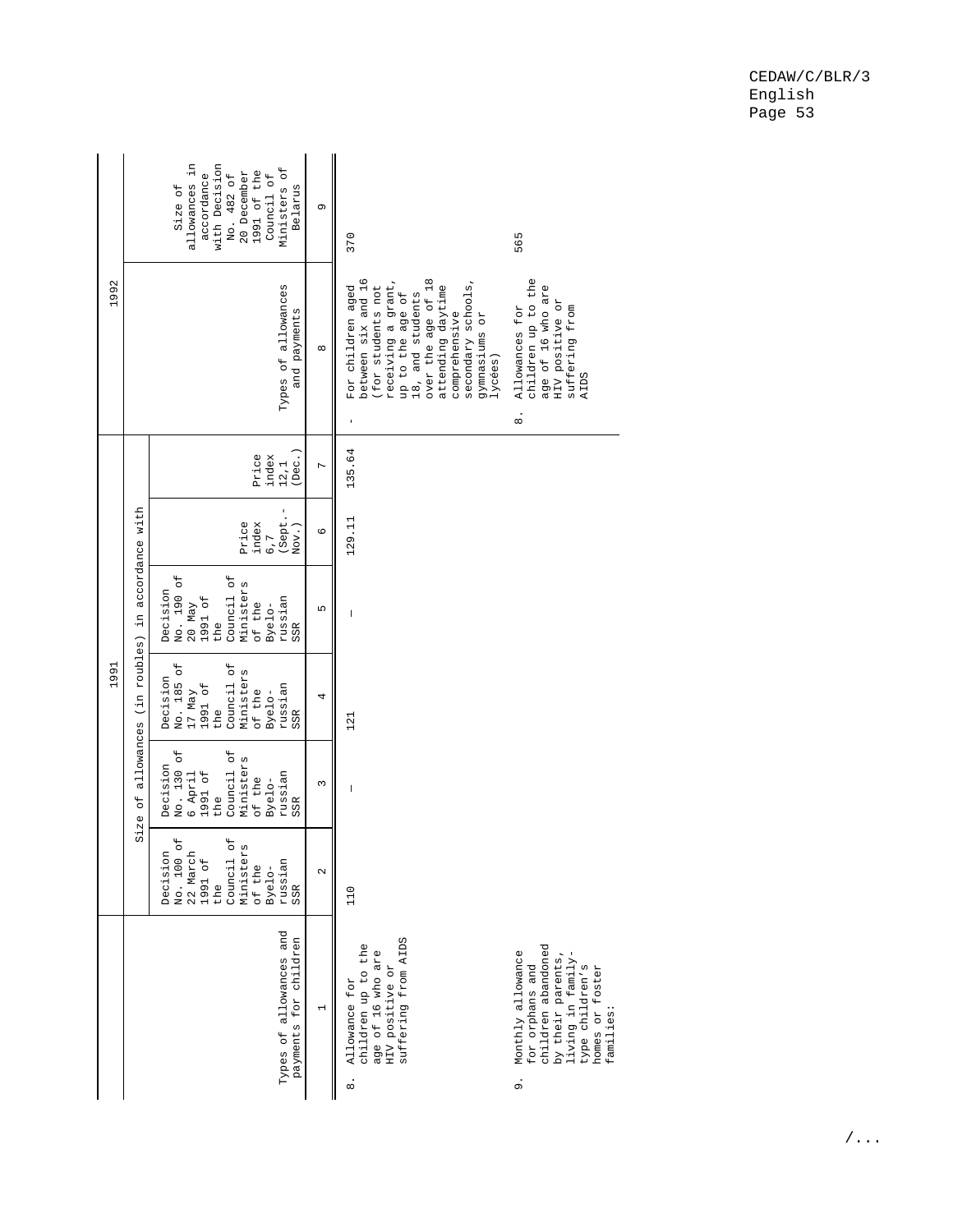|      | allowances in<br>with Decision<br>Ministers of<br>1991 of the<br>20 December<br>accordance<br>No. 482 of<br>Council of<br>Size of<br>Belarus<br>Types of allowances<br>and payments |                                                                                                                                          |                          |                                                                                                                                                                                                                                                                                                                                                                                                                                                                                                                                                                                                                                                                                                                                                                 |                                          |
|------|-------------------------------------------------------------------------------------------------------------------------------------------------------------------------------------|------------------------------------------------------------------------------------------------------------------------------------------|--------------------------|-----------------------------------------------------------------------------------------------------------------------------------------------------------------------------------------------------------------------------------------------------------------------------------------------------------------------------------------------------------------------------------------------------------------------------------------------------------------------------------------------------------------------------------------------------------------------------------------------------------------------------------------------------------------------------------------------------------------------------------------------------------------|------------------------------------------|
| 1992 |                                                                                                                                                                                     |                                                                                                                                          |                          | themselves while studying in higher<br>Additional allowances for children<br>Labour and the Ministry of Finance<br>(Decree No. 33/1056 of 31 December<br>school, for the month of July and,<br>over the age of 16 who have completed<br>educational institutions, for the<br>courses and not receiving grants,<br>for children who are continuing<br>secondary specialized or higher<br>For children who are supporting<br>until they reach the age of 18<br>1991 of the State Committee on<br>educational institutions or at<br>In the year of completion of<br>their studies in vocational,<br>daytime comprehensive secondary<br>or secondary specialized<br>month of August;<br>schools are paid:<br>of Belarus).<br>Notes<br>$\frac{1}{11}$<br>$\mathsf I$ |                                          |
|      | accordance with<br>roubles) in<br>allowances (in<br>$\overline{d}$<br>S1ze                                                                                                          | Dec.<br>Price<br>index<br>12,1                                                                                                           | $\overline{ }$           | L<br>$\vert$<br>$\begin{array}{c} \end{array}$<br>$\overline{\phantom{a}}$                                                                                                                                                                                                                                                                                                                                                                                                                                                                                                                                                                                                                                                                                      | $\begin{array}{c} \hline \end{array}$    |
|      |                                                                                                                                                                                     | (Sept.-<br>index<br>Price<br>$Nov.$ )<br>6,7                                                                                             | $\circ$                  | $\begin{array}{c} \hline \end{array}$<br>I<br>I<br>I                                                                                                                                                                                                                                                                                                                                                                                                                                                                                                                                                                                                                                                                                                            | $\mid$                                   |
|      |                                                                                                                                                                                     | No. 190 of<br>Council of<br>Ministers<br>Decision<br>1991 of<br>russian<br>of the<br>$20$ May<br>Byelo-<br>the<br>SSR                    | Б                        | $\begin{array}{c} \hline \end{array}$<br>ı                                                                                                                                                                                                                                                                                                                                                                                                                                                                                                                                                                                                                                                                                                                      | 300*                                     |
| 1991 |                                                                                                                                                                                     | No. 185 of<br>Council of<br>Ministers<br>Decision<br>1991 of<br>russian<br>of the<br>17 May<br>Byelo-<br>the<br>SSR                      | 4                        | I<br>$\overline{\phantom{a}}$<br>$\mathsf I$<br>$\overline{\phantom{a}}$                                                                                                                                                                                                                                                                                                                                                                                                                                                                                                                                                                                                                                                                                        | $\begin{array}{c} \end{array}$           |
|      |                                                                                                                                                                                     | No. 130 of<br>Council of<br>Ministers<br>Decision<br>1991 of<br>6 April<br>russian<br>of the<br>Byelo-<br>the<br>SSR                     | $\sim$                   | $\begin{array}{c} \end{array}$<br>$\mathsf I$<br>$\begin{array}{c} \hline \end{array}$<br>I                                                                                                                                                                                                                                                                                                                                                                                                                                                                                                                                                                                                                                                                     | 360                                      |
|      |                                                                                                                                                                                     | $\overline{C}$<br>ЪÓ<br>Ministers<br>Decision<br>22 March<br>No. 100<br>1991 of<br>Council<br>russian<br>of the<br>Byelo-<br>the<br>SSR. | $\mathbf{\sim}$          | 450<br>370<br>630<br>470                                                                                                                                                                                                                                                                                                                                                                                                                                                                                                                                                                                                                                                                                                                                        | 230                                      |
|      |                                                                                                                                                                                     | Types of allowances and<br>payments for children                                                                                         | $\overline{\phantom{0}}$ | - Per pre-school-age<br>- Per pre-school-age<br>10. Medical payments to<br>families with young<br>(b) In the second year<br>(a) In the first year<br>subsequent years:<br>Per school-age<br>- Per school-age<br>[illegible]<br>of care and<br>children<br>of care:<br>child<br>child<br>child<br>child<br>$\overline{1}$                                                                                                                                                                                                                                                                                                                                                                                                                                        | (a) For children up to<br>the age of six |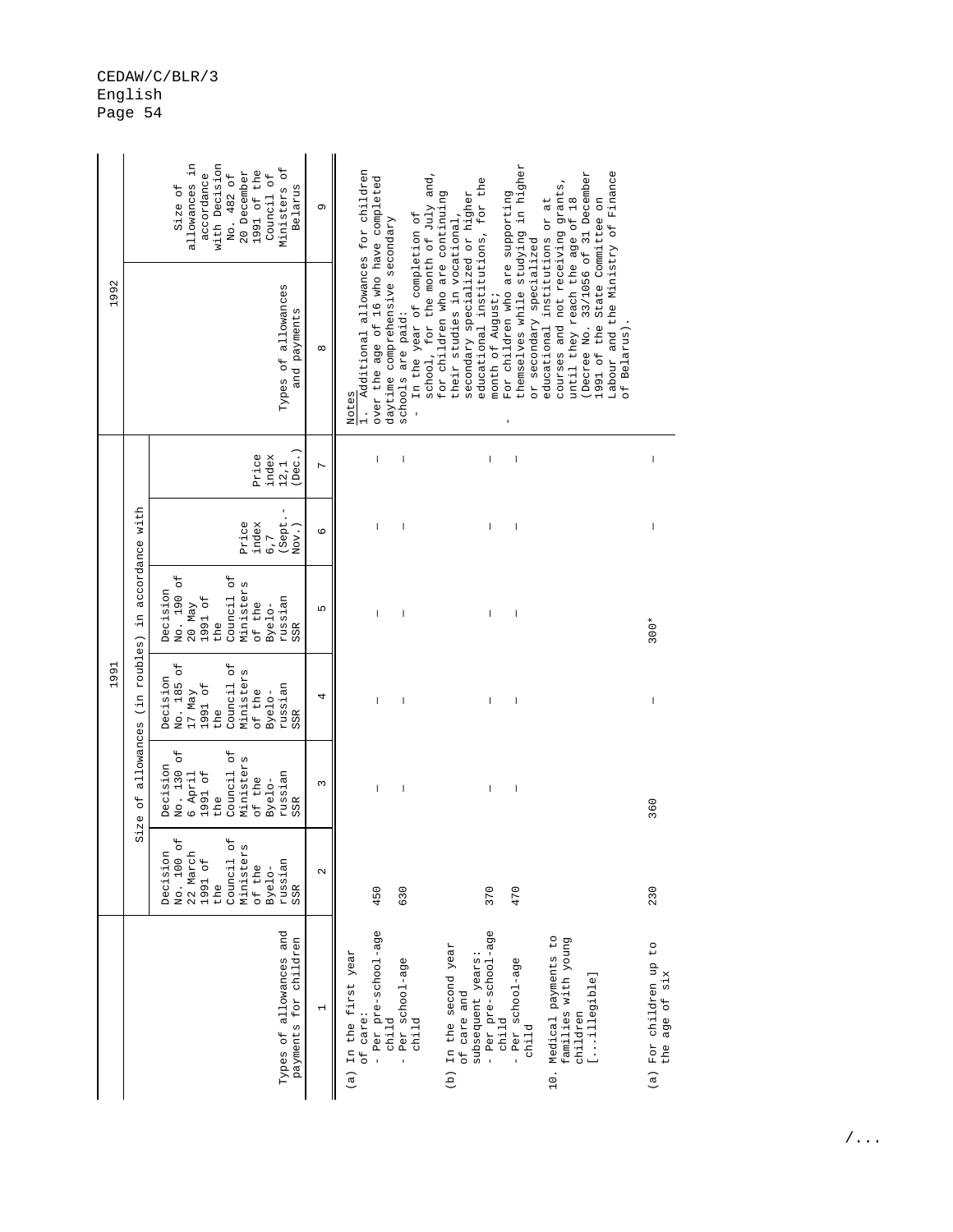|      | allowances in<br>with Decision<br>Ministers of<br>1991 of the<br>20 December<br>accordance<br><sup>o</sup> t<br>Council of<br>Size of<br>Belarus<br>No. 482<br>Types of allowances<br>and payments |                                                                                                                                   |                          | 492 of 27 December 1991                                                                                                                                                                                                                                                                                                                                                                                                                                                                                                                              | and needy families (with<br>of the         | supplies worth up to                                                                                                                                                                                                                          |                                               |                                                                                                                                        |
|------|----------------------------------------------------------------------------------------------------------------------------------------------------------------------------------------------------|-----------------------------------------------------------------------------------------------------------------------------------|--------------------------|------------------------------------------------------------------------------------------------------------------------------------------------------------------------------------------------------------------------------------------------------------------------------------------------------------------------------------------------------------------------------------------------------------------------------------------------------------------------------------------------------------------------------------------------------|--------------------------------------------|-----------------------------------------------------------------------------------------------------------------------------------------------------------------------------------------------------------------------------------------------|-----------------------------------------------|----------------------------------------------------------------------------------------------------------------------------------------|
| 1992 |                                                                                                                                                                                                    |                                                                                                                                   |                          | products; furthermore, on the birth<br>a combined income per family member<br>charge from State budget resources<br>Belarus establishes that families<br>with many children (three or more<br>the first two years of life, milk<br>unpaid leave for children during<br>500 roubles is provided free of<br>formulas and other infant food<br>of the Council of Ministers of<br>minimum wage) are entitled to<br>a package of basic<br>of no more than 50 per cent<br>for each child.<br>infant-care<br>Decree No.<br>of twins,<br>children)<br>$\sim$ |                                            |                                                                                                                                                                                                                                               |                                               |                                                                                                                                        |
|      |                                                                                                                                                                                                    | (Dec.)<br>Price<br>index<br>12, 1                                                                                                 | $\overline{ }$           |                                                                                                                                                                                                                                                                                                                                                                                                                                                                                                                                                      | $\overline{\phantom{a}}$                   |                                                                                                                                                                                                                                               | 16.75                                         | T                                                                                                                                      |
|      |                                                                                                                                                                                                    | (Sept.<br>Price<br>index<br>Nov.)<br>6,7                                                                                          | $\circ$                  |                                                                                                                                                                                                                                                                                                                                                                                                                                                                                                                                                      | $\overline{\phantom{a}}$                   |                                                                                                                                                                                                                                               | 15.94                                         | $\overline{\phantom{a}}$                                                                                                               |
|      |                                                                                                                                                                                                    | No. 190 of<br>Council of<br>Ministers<br>Decision<br>1991 of<br>russian<br>$20$ May<br>of the<br>Byelo-<br>the<br>S <sub>SR</sub> | LŊ                       | 440*                                                                                                                                                                                                                                                                                                                                                                                                                                                                                                                                                 | 540*                                       |                                                                                                                                                                                                                                               | I                                             | $\rm ^{\circ}$                                                                                                                         |
| 1991 | allowances (in roubles) in accordance with                                                                                                                                                         | No. 185 of<br>Council of<br>Ministers<br>Decision<br>1991 of<br>russian<br>17 May<br>of the<br>Byelo-<br>the<br>SSR               | 4                        |                                                                                                                                                                                                                                                                                                                                                                                                                                                                                                                                                      | $\overline{\phantom{a}}$                   |                                                                                                                                                                                                                                               | 14.94                                         | $\overline{\phantom{a}}$                                                                                                               |
|      | $\sigma_{\rm L}$                                                                                                                                                                                   | No. 130 of<br>Council of<br>Ministers<br>Decision<br>1991 of<br>russian<br>6 April<br>of the<br>Byelo-<br>the<br>SSR              | 3                        | 400                                                                                                                                                                                                                                                                                                                                                                                                                                                                                                                                                  | 460                                        |                                                                                                                                                                                                                                               | I                                             | $\mathsf I$                                                                                                                            |
|      | S1ze                                                                                                                                                                                               | No. 100 of<br>Council of<br>Decision<br>22 March<br>Ministers<br>1991 of<br>russian<br>of the<br>Byelo-<br>the<br>SSR             | $\mathbf{\Omega}$        | 240                                                                                                                                                                                                                                                                                                                                                                                                                                                                                                                                                  | 280                                        | $40*$                                                                                                                                                                                                                                         | 12                                            | $\mathsf I$                                                                                                                            |
|      |                                                                                                                                                                                                    | Types of allowances and<br>payments for children                                                                                  | $\overline{\phantom{0}}$ | between six and 13<br>(b) For children aged                                                                                                                                                                                                                                                                                                                                                                                                                                                                                                          | (c) For children aged<br>between 13 and 18 | not receive pensions<br>qu<br>for children who do<br>security system, up<br>or allowances under<br>the existing social<br>receiving grants,<br>to the age of 18)<br>Monthly payments<br>to the age of 16<br>(students not<br>$\frac{1}{11}$ . | for needy families<br>Child allowances<br>12. | who are caring for a<br>disabled child up to<br>13. Allowances for non-<br>receiving a pension<br>working persons not<br>the age of 16 |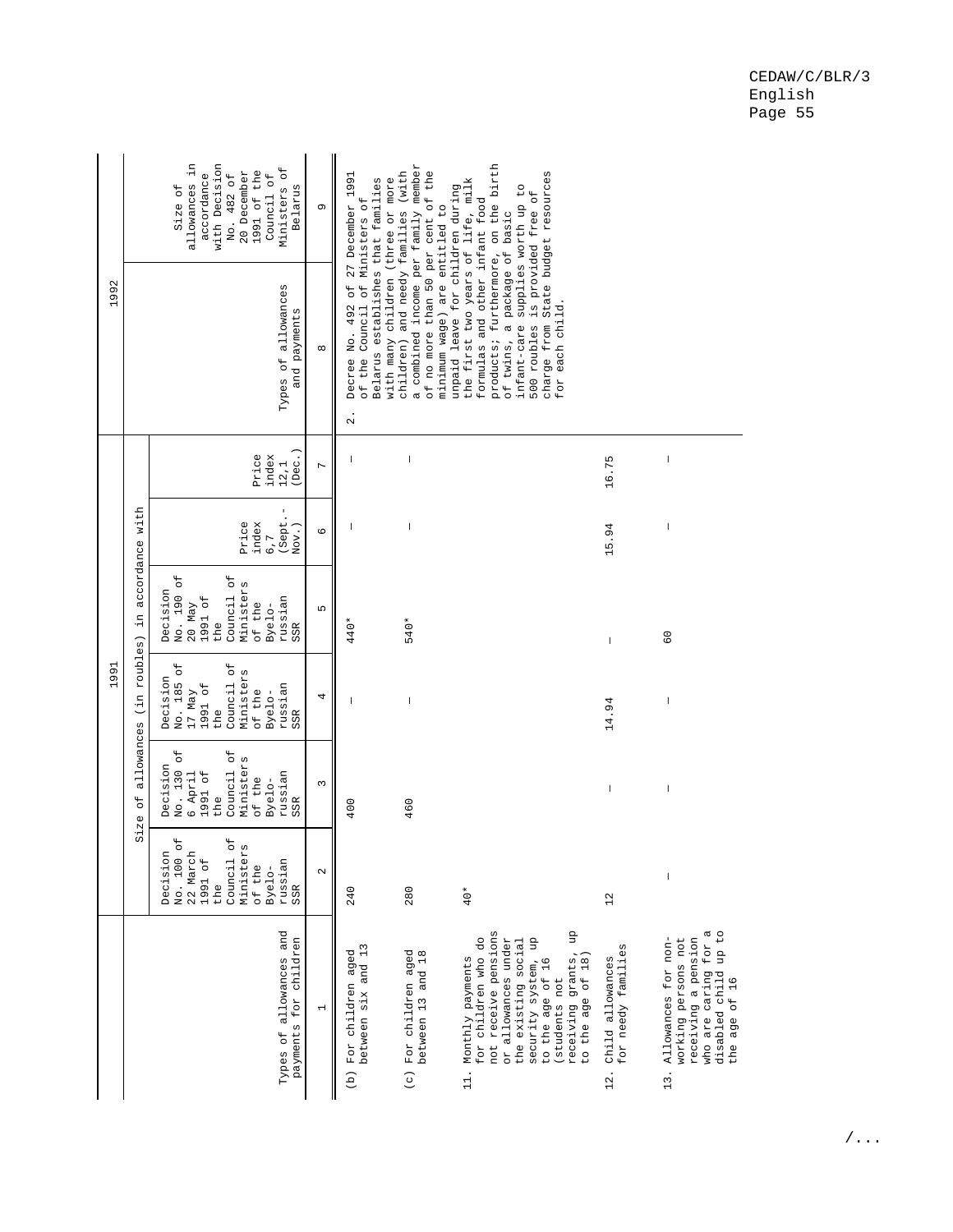| 1992 |                                                    | allowances in<br>with Decision<br>Ministers of<br>No. 482 of<br>20 December<br>1991 of the<br>accordance<br>Council of<br>Size of<br>Belarus                         | G                 |                                                                                                                                                                                                                                                                                                                                                                                                                |
|------|----------------------------------------------------|----------------------------------------------------------------------------------------------------------------------------------------------------------------------|-------------------|----------------------------------------------------------------------------------------------------------------------------------------------------------------------------------------------------------------------------------------------------------------------------------------------------------------------------------------------------------------------------------------------------------------|
|      |                                                    | Types of allowances<br>and payments                                                                                                                                  | $\infty$          |                                                                                                                                                                                                                                                                                                                                                                                                                |
| 1991 | Size of allowances (in roubles) in accordance with | :Dec.<br>Price<br>index<br>12, 1                                                                                                                                     | $\overline{C}$    | $\begin{array}{c} \rule{0pt}{2ex} \rule{0pt}{2ex} \rule{0pt}{2ex} \rule{0pt}{2ex} \rule{0pt}{2ex} \rule{0pt}{2ex} \rule{0pt}{2ex} \rule{0pt}{2ex} \rule{0pt}{2ex} \rule{0pt}{2ex} \rule{0pt}{2ex} \rule{0pt}{2ex} \rule{0pt}{2ex} \rule{0pt}{2ex} \rule{0pt}{2ex} \rule{0pt}{2ex} \rule{0pt}{2ex} \rule{0pt}{2ex} \rule{0pt}{2ex} \rule{0pt}{2ex} \rule{0pt}{2ex} \rule{0pt}{2ex} \rule{0pt}{2ex} \rule{0pt}{$ |
|      |                                                    | (Sept.<br>$int_{6.7}$<br>Price<br>Nov.)                                                                                                                              | $\circ$           | I                                                                                                                                                                                                                                                                                                                                                                                                              |
|      |                                                    | No. 190 of<br>Council of<br>Ministers<br>Decision<br>$20$ May<br>1991 of<br>russian<br>of the<br>Byelo-<br>the<br>SSR                                                | Б                 | I                                                                                                                                                                                                                                                                                                                                                                                                              |
|      |                                                    | No. 185 of<br>Council of<br>Ministers<br>Decision<br>17 May<br>1991 of<br>russian<br>of the<br>Byelo-<br>the<br>SSR                                                  | 4                 | $\begin{array}{c} \rule{0pt}{2.5ex} \rule{0pt}{2.5ex} \rule{0pt}{2.5ex} \rule{0pt}{2.5ex} \rule{0pt}{2.5ex} \rule{0pt}{2.5ex} \rule{0pt}{2.5ex} \rule{0pt}{2.5ex} \rule{0pt}{2.5ex} \rule{0pt}{2.5ex} \rule{0pt}{2.5ex} \rule{0pt}{2.5ex} \rule{0pt}{2.5ex} \rule{0pt}{2.5ex} \rule{0pt}{2.5ex} \rule{0pt}{2.5ex} \rule{0pt}{2.5ex} \rule{0pt}{2.5ex} \rule{0pt}{2.5ex} \rule{0$                               |
|      |                                                    | No. 130 of<br>Council of<br>Ministers<br>Decision<br>1991 of<br>6 April<br>russian<br>of the<br>Byelo-<br>the<br>SSR                                                 | 3                 | $\overline{6}$                                                                                                                                                                                                                                                                                                                                                                                                 |
|      |                                                    | Decision<br>No. 100 of<br>Council of<br>Ministers<br>$\begin{array}{c} 22 \text{ March} \\ 1991 \text{ of} \end{array}$<br>russian<br>of the<br>Byelo-<br>the<br>SSR | $\mathbf{\Omega}$ |                                                                                                                                                                                                                                                                                                                                                                                                                |
|      |                                                    | Types of allowances and<br>payments for children                                                                                                                     |                   | years, provided that<br>the child is not<br>children up to the<br>mothers caring for<br>school institution<br>enrolled in a pre-<br>age of 18 months,<br>and for children<br>aged between 18<br>months and three<br>14. Allowance for                                                                                                                                                                          |